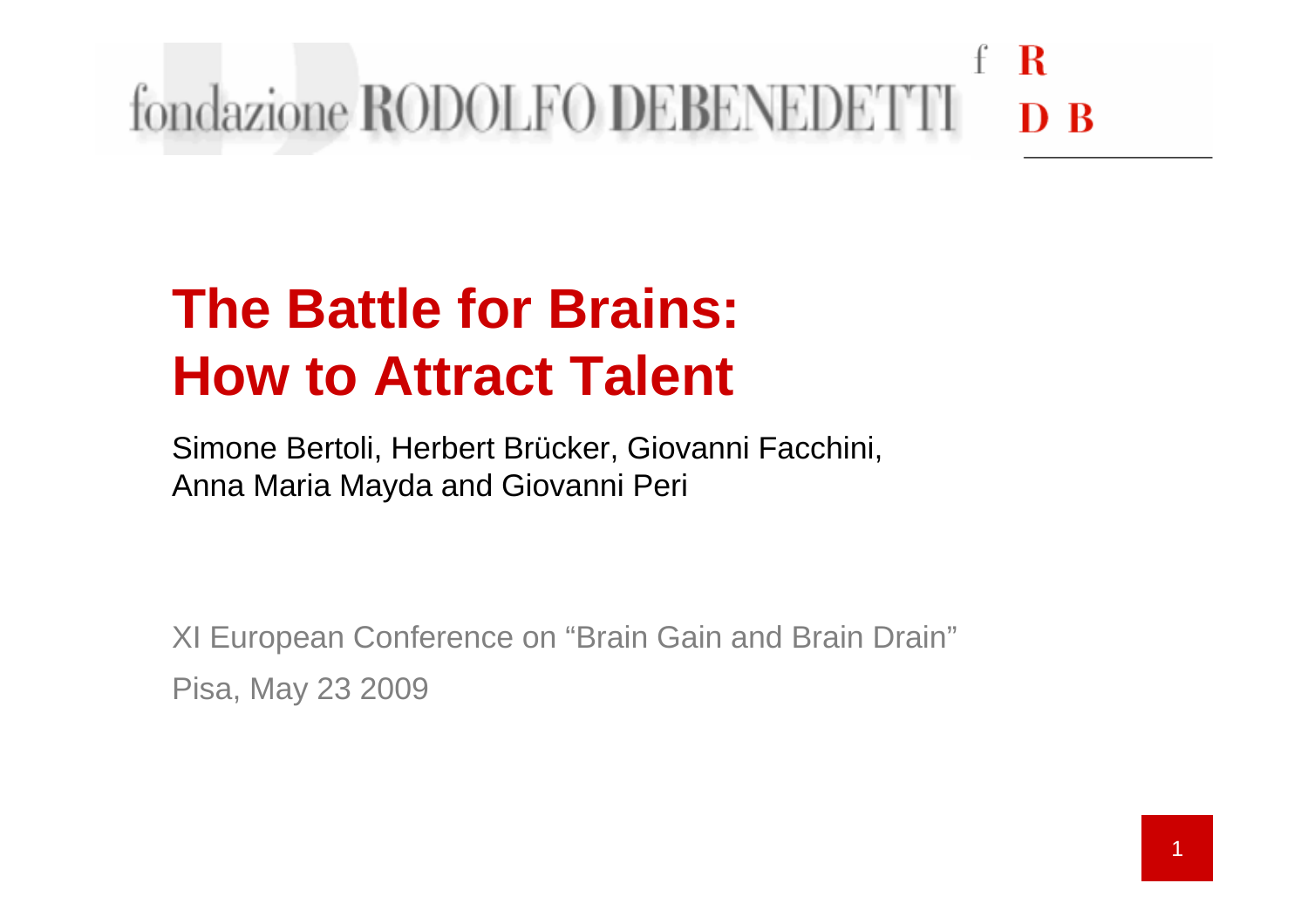- "I want to emphasize that to address the shortage ofscientists and engineers, we must do both – reform our education system and our immigration policies. If we don't, American companies will simply not have the talent they need to innovate and compete."
	- Bill Gates, Testimony at the U.S. House of Representatives Committee on Science and Technology on March 12, 2008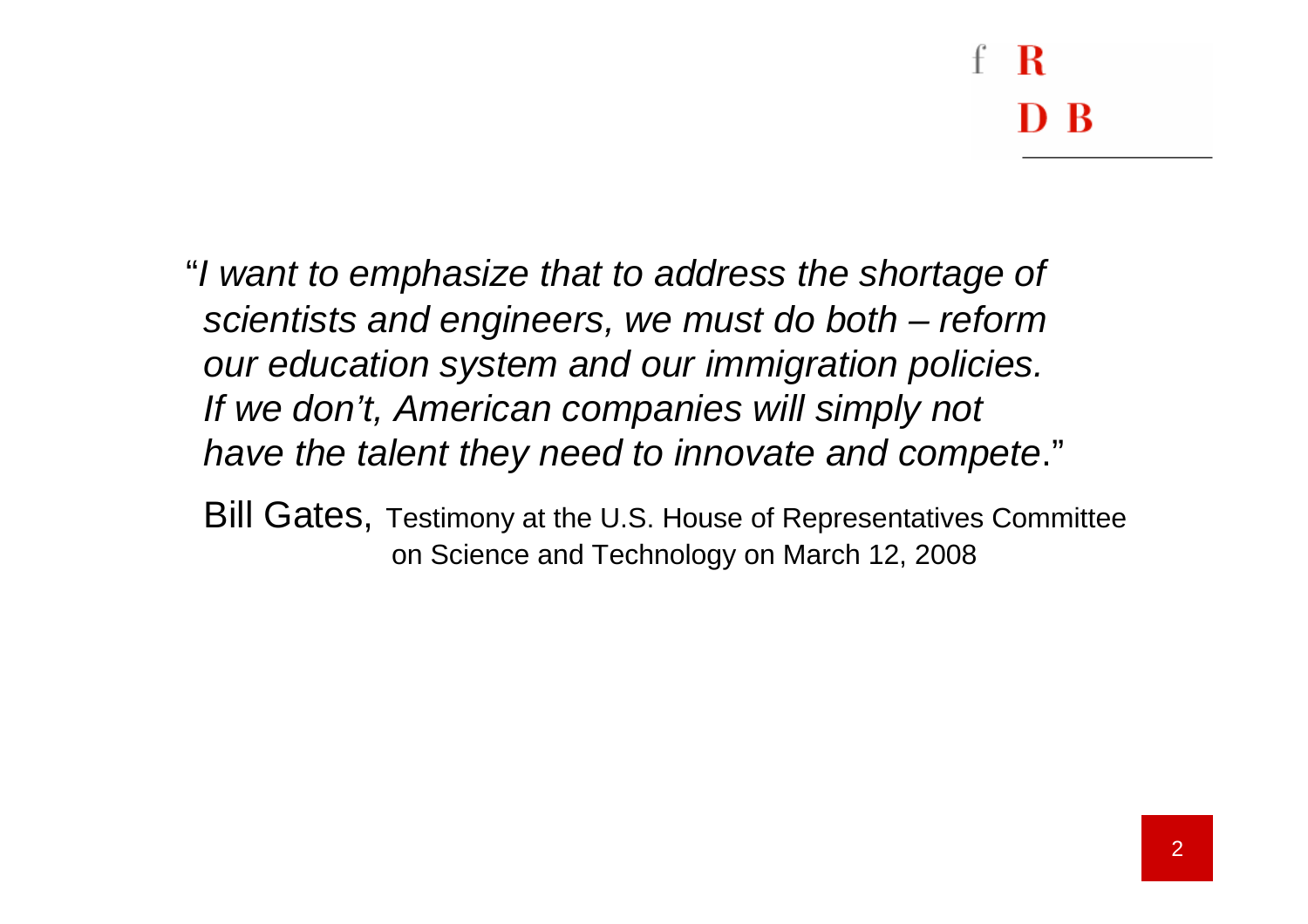### 1 Introduction

- OECD countries increasingly realize the economic rationale for skill-selective immigration policies
- However, only few countries have immigration policies which systematically select highly skilledimmigrants in place at present
- **Immigration policy reforms are characterized by a** status quo bias, which may change against the background of skill-biased technological change, increasing specialization on human capital intensive activies and aging in the future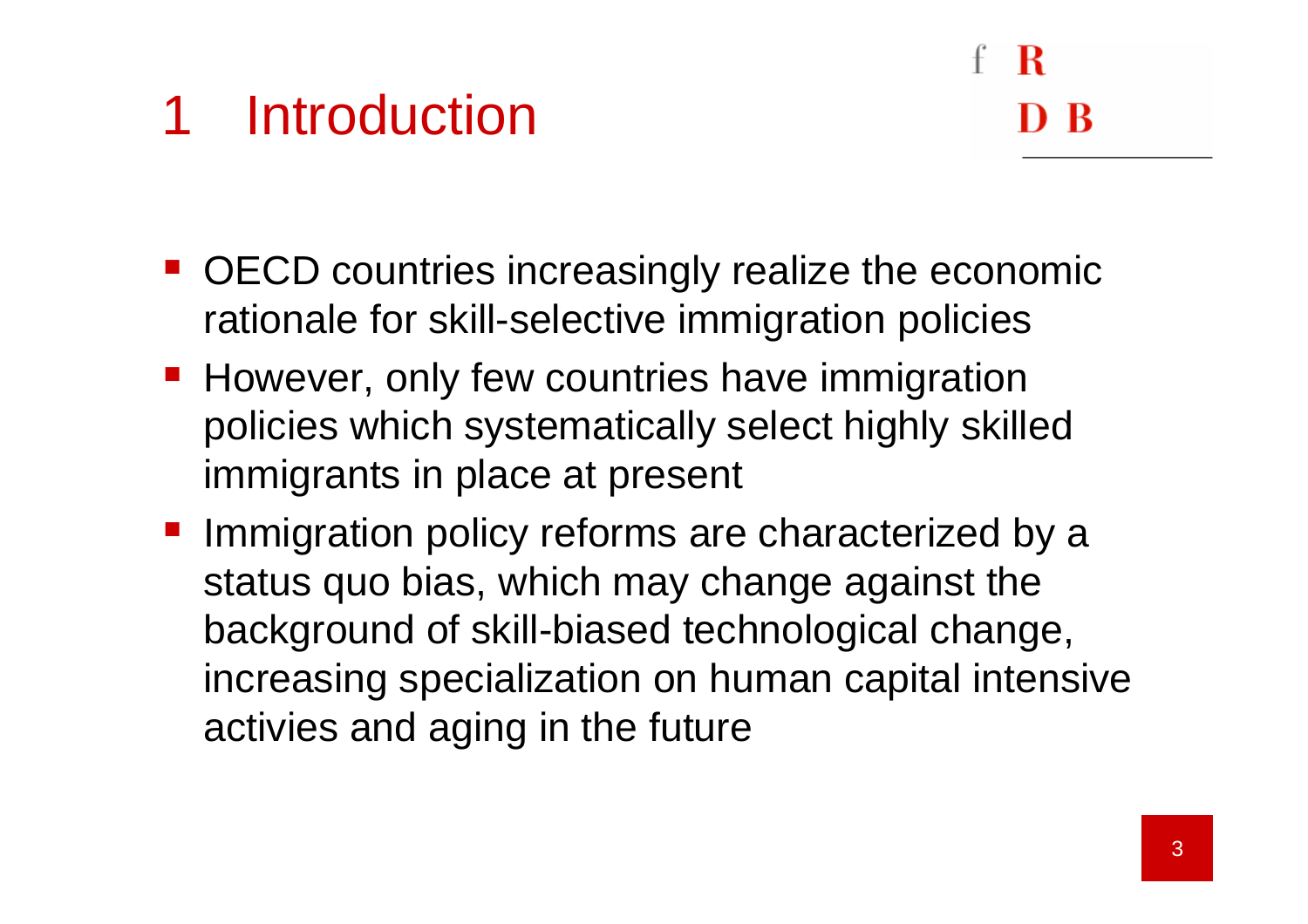### Key questions

- Which economic, legal and institutional factors determine highly skilled migration?
- What is the impact of the brain gain on economies in receiving countries?
- Why do so few countries adopt skill-selective immigration policies at present?
- What will happen if the "battle for brains" unfolds in the future? Do we need a coordination of immigration policies?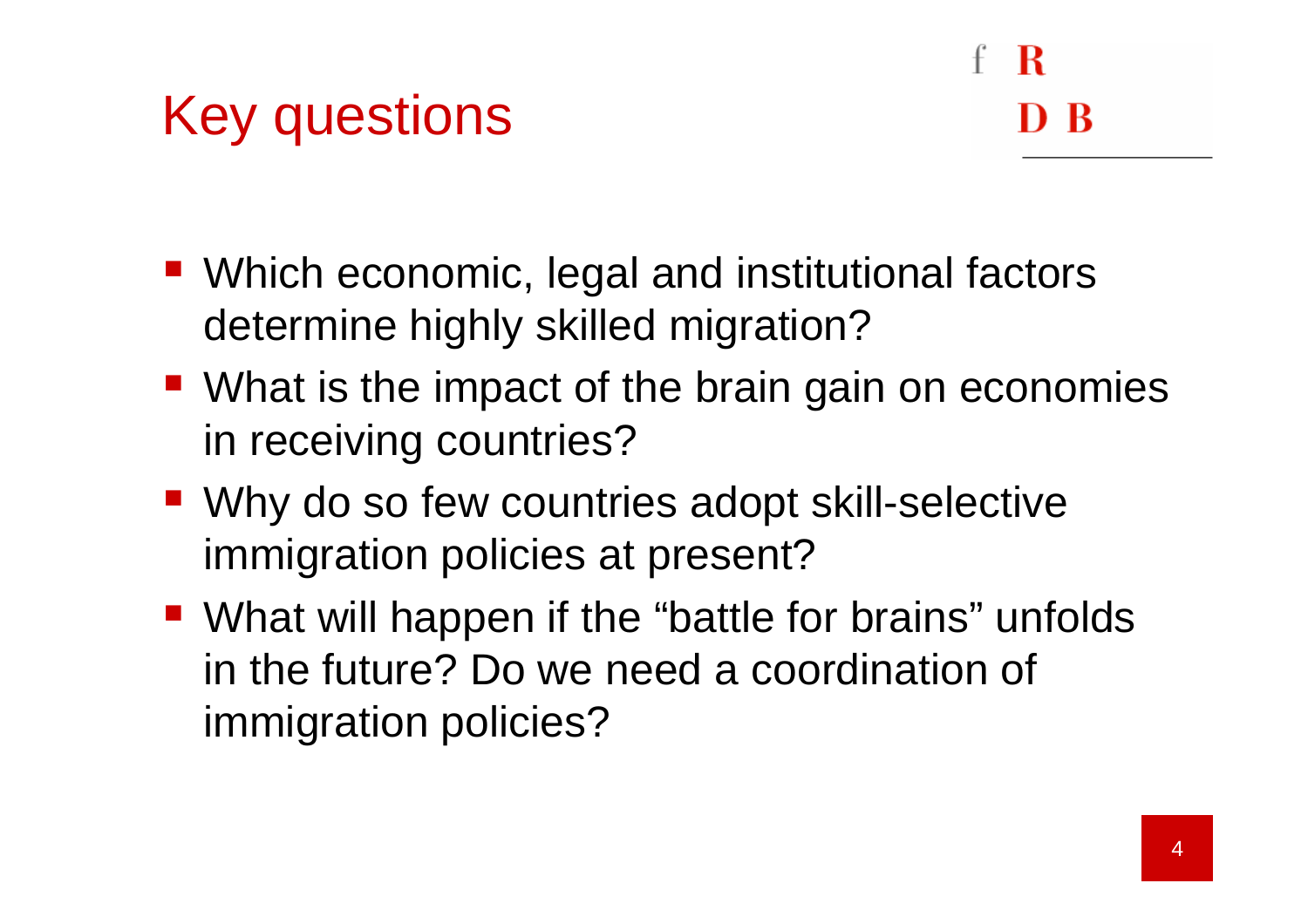### **Contents**

#### R D R

- **STATE** The evolution of skill-selective immigration policies
- **STATE** Stylized facts on the brain gain
- **STATE** Determinants of the brain gain
- **STATE** Economic benefits from the brain gain
- **STATE**  The political economy of skill-selective immigration policies
- **STATE**  Looking into the future: What happens if the "battle for brains" unfolds?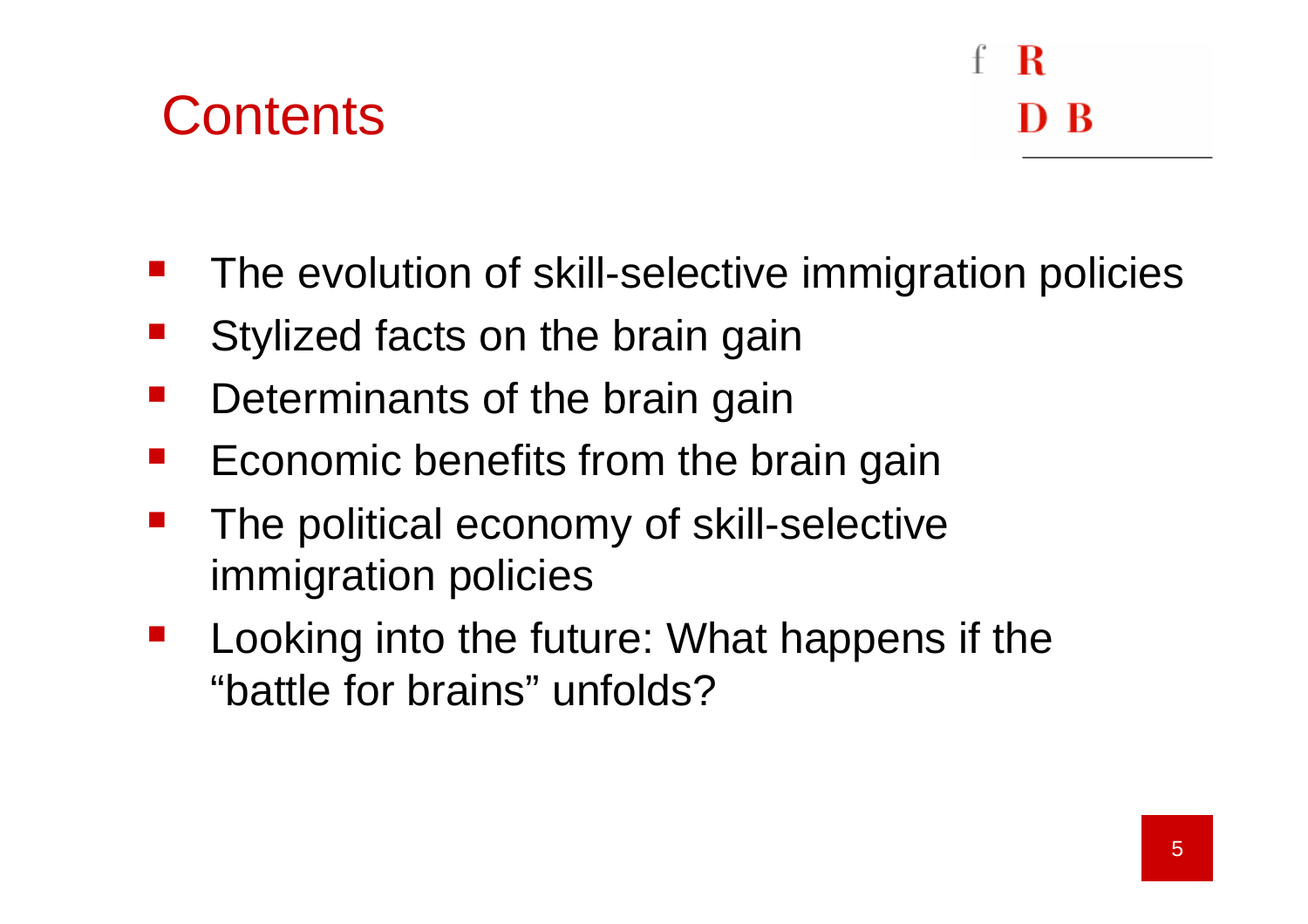### <sup>2</sup> Skill-selective immigration policies

Two approaches

- "Immigrant driven" systems
	- **The immigrant is selected on basis of desirable** attributes, and he/she is admitted without necessarily having a job offer. Typically they use point systems
- **Employer driven" systems** 
	- **The highly skilled worker is admitted only if he/she** has received an offer of employment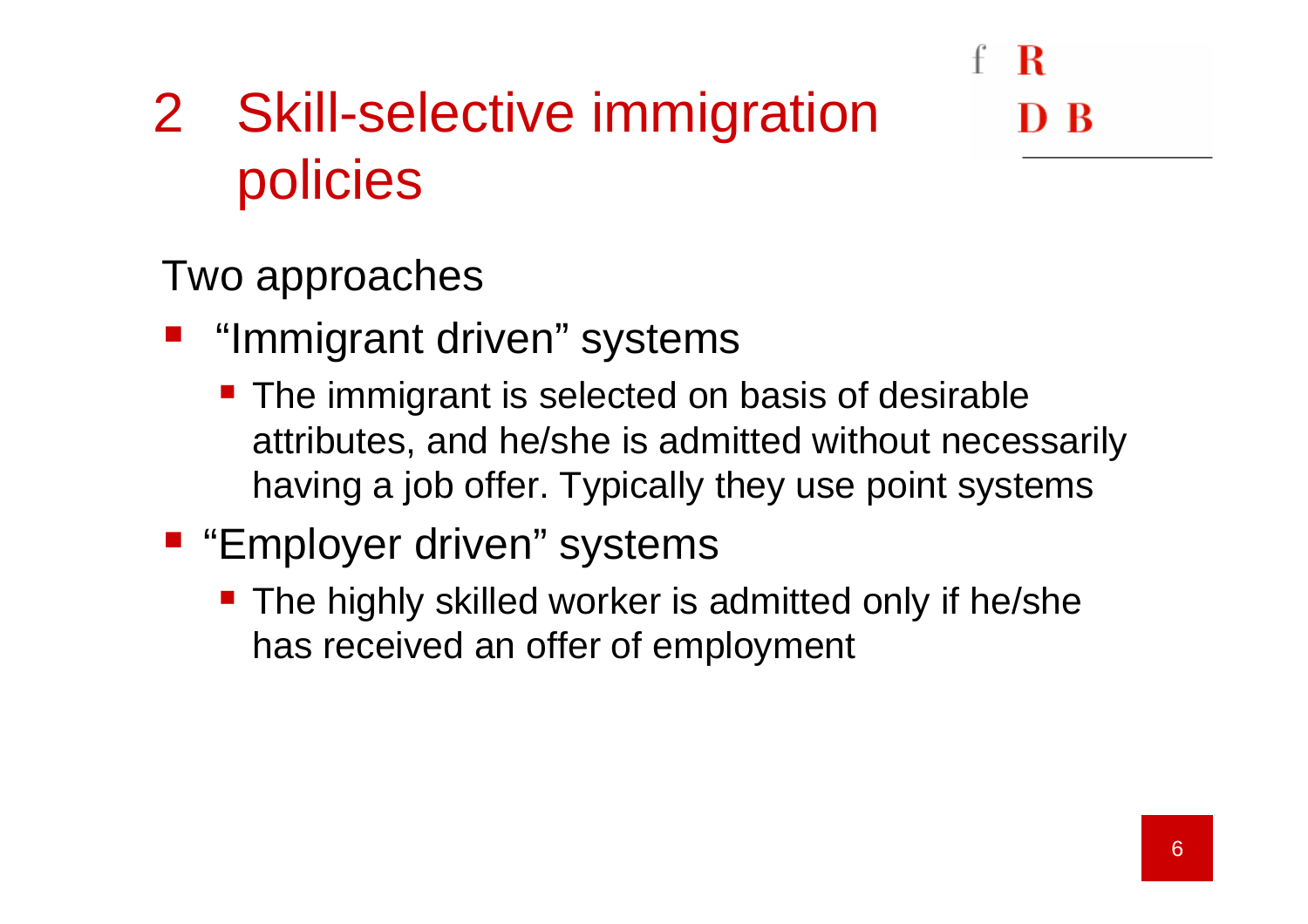### Immigrant driven systems

#### R - R

- Point based systems first introduced in CA in 1967, then in AUS (1989) and NZ (1991)
- To be admitted migrants needs to meet a "pass rate"
- **Typically points are attributed to five criteria** 
	- **Education**
	- **Occupation**
	- **Nork experience**
	- **Language proficiency** e<br>P
	- Age
- Additional criteria are prior work in destination country; education acquired in destination country, settlement stipulations etc.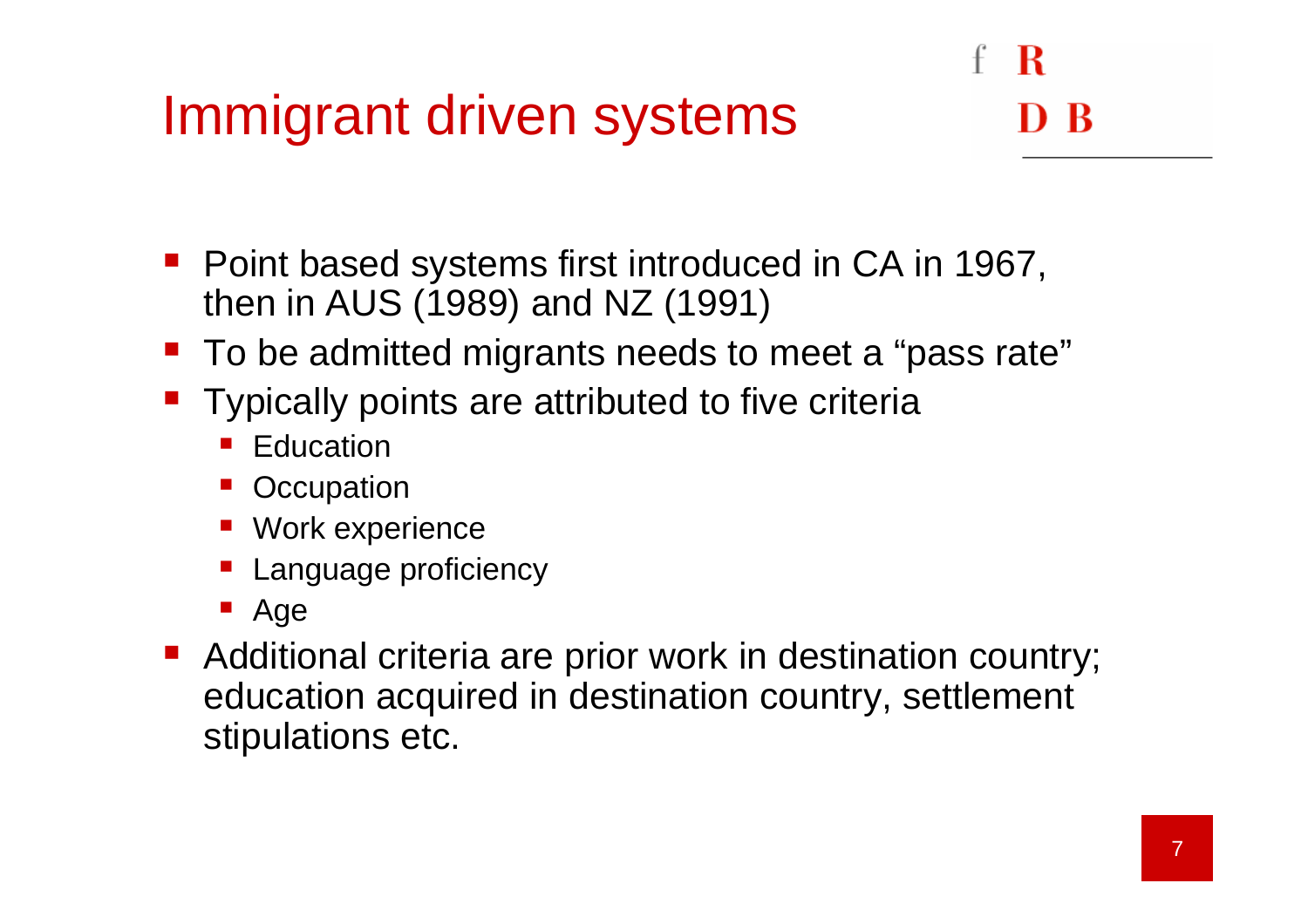### Employer driven systems

- Employers are key players. They sponsor application for admission of a foreign worker
- $\mathcal{L}^{\text{max}}$  Typically they need to carry out a labour market test, to establish the non-availability of a similarly skilled domestic worker
- Example: H1B visa program in USA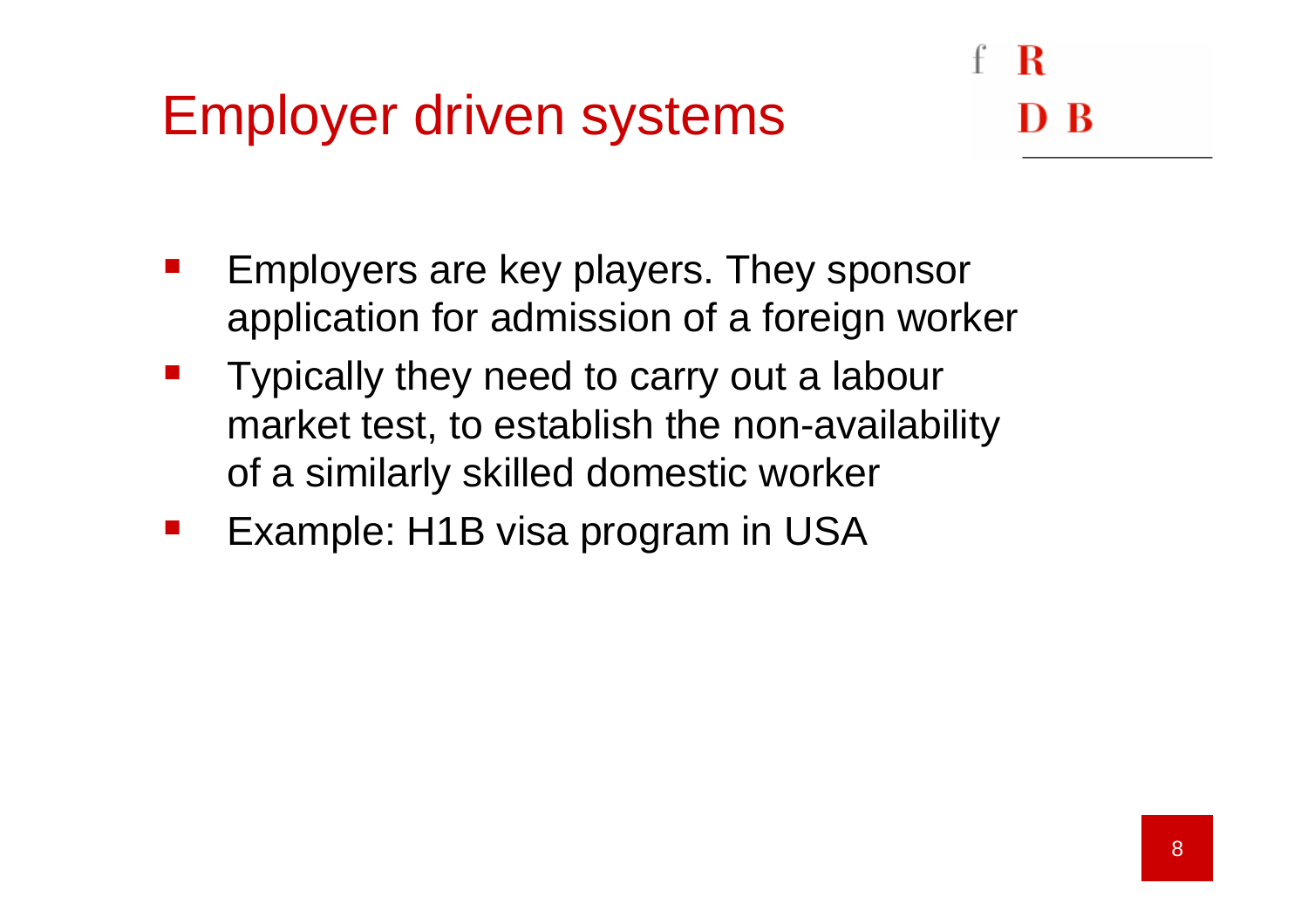### Skill selective policies in EU

#### R - R

#### **STATE** EU "blue card" initiative

- er<br>1 Attempt to draft a common policy to attract highly skilled foreign immigrants, but only limited in scope. In particular, no coordination in terms of setting specific admission criteria
- $\mathcal{L}^{\text{max}}_{\text{max}}$  But some steps forward
	- **Common broad criteria to qualify for admission under highly** skilled immigration program
	- While movement within the EU of blue card holder is limited  $\mathcal{L}$ for first two years, it becomes more open thereafter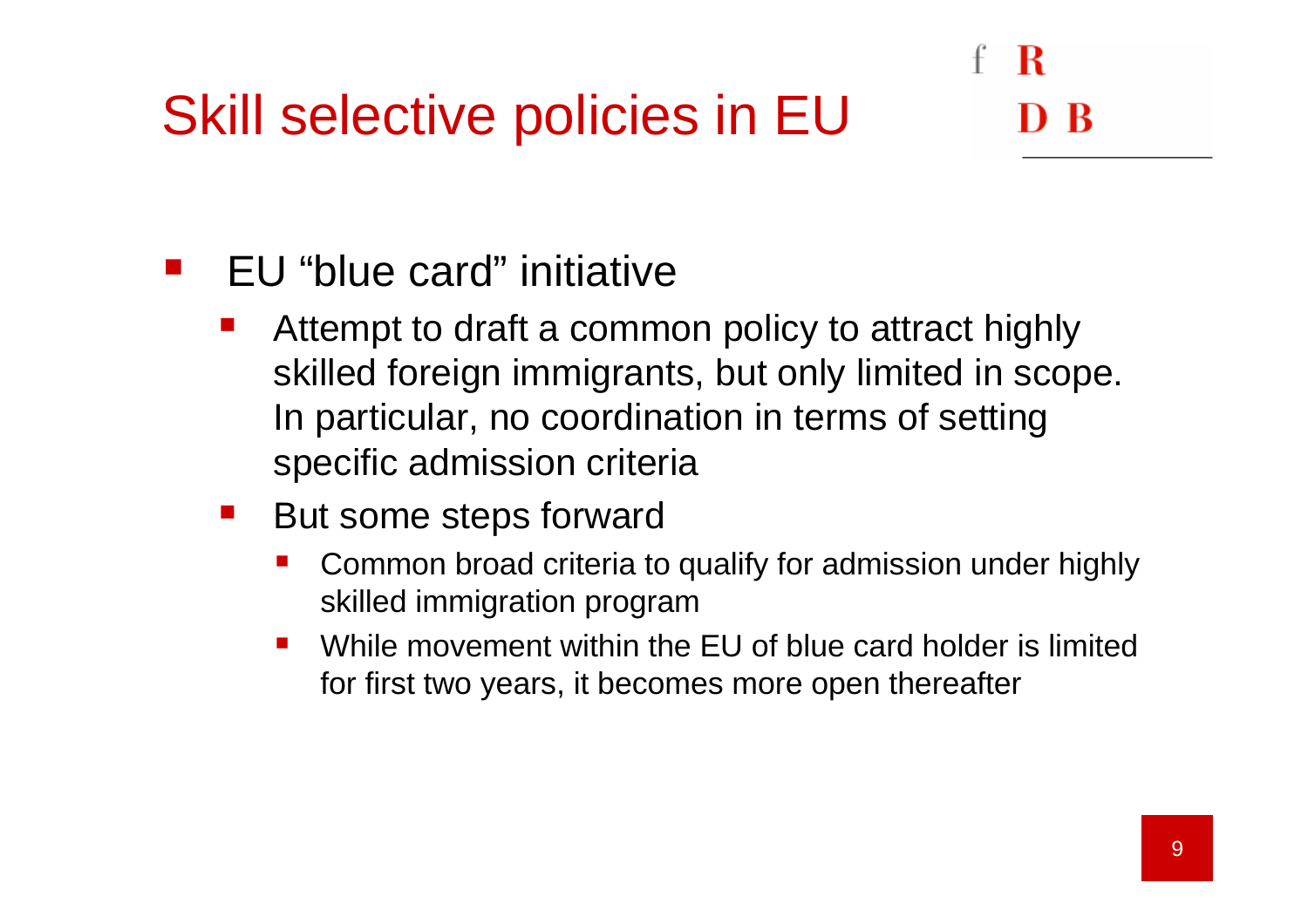### EU latecomers

# - R

- UK implemented two-tier point system in 2008. Under<br>Tier 1 bighty skilled can apply without ioh offer under Tier 1 highly skilled can apply without job offer, under Tier 2 medium and high skilled with job offer at hand
- $\mathcal{L}^{\text{max}}_{\text{max}}$ **Germany** has devised a "green" card program to attract highly skilled workers from abroad, but quota has never been filled
- **Italy** does not have a polic<br>akilled werkere Only anec  $\mathcal{L}^{\text{max}}_{\text{max}}$ skilled workers. Only specific program in place is focused on domestic helpers and care workers
- **Spain** has introduced quota system in 1993, which<br> **Spain** has introduced quota system in 1993, which targets specific occupations/sectors experiencing <sup>a</sup> shortage. But this policy measure has been completely overshadowed by illegal immigration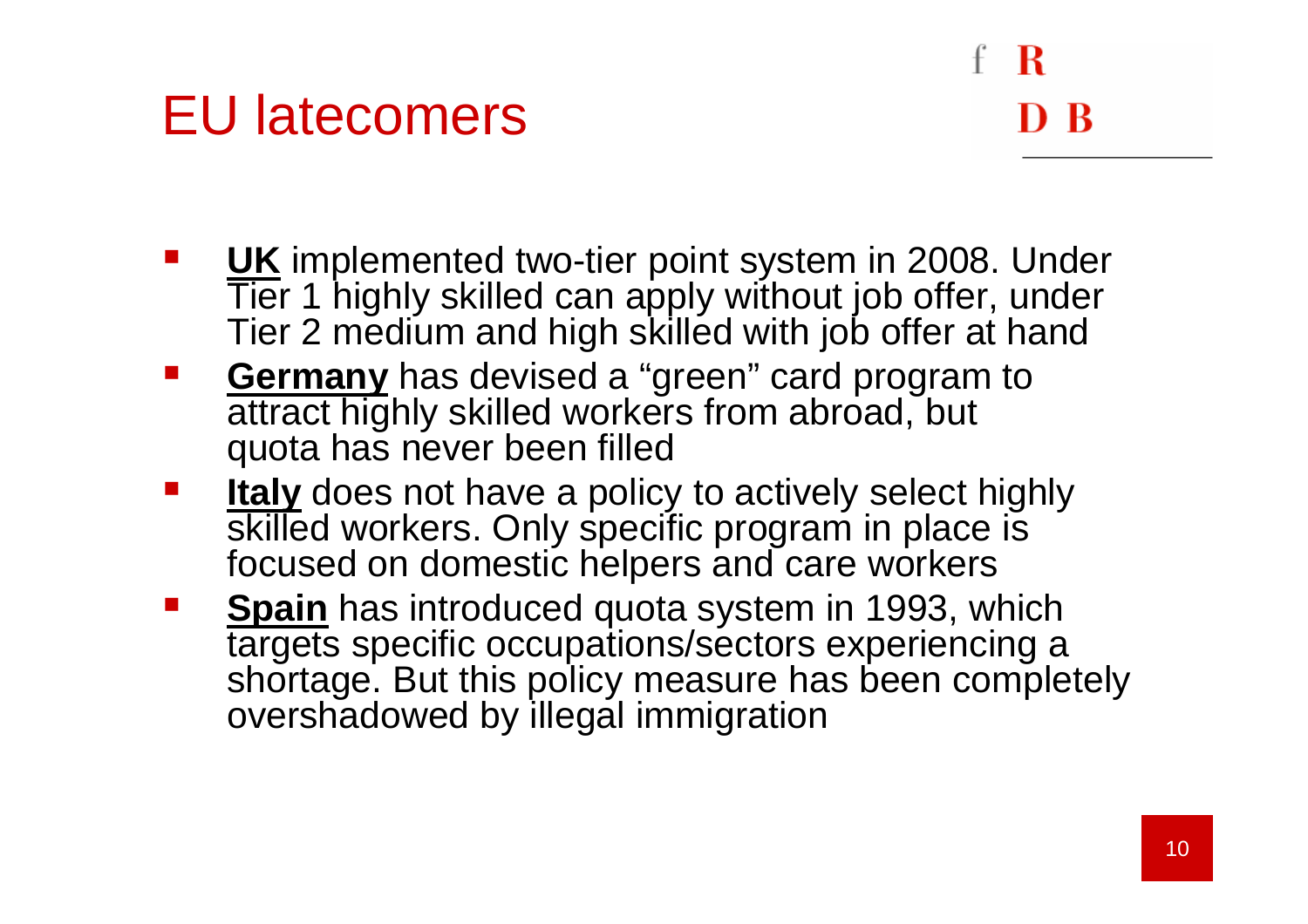#### R Evidence from fRDB data base:  $\mathbf{R}$ Skill-selective policy reforms



Source: Own compilation based on fRDB data base on immigration policies.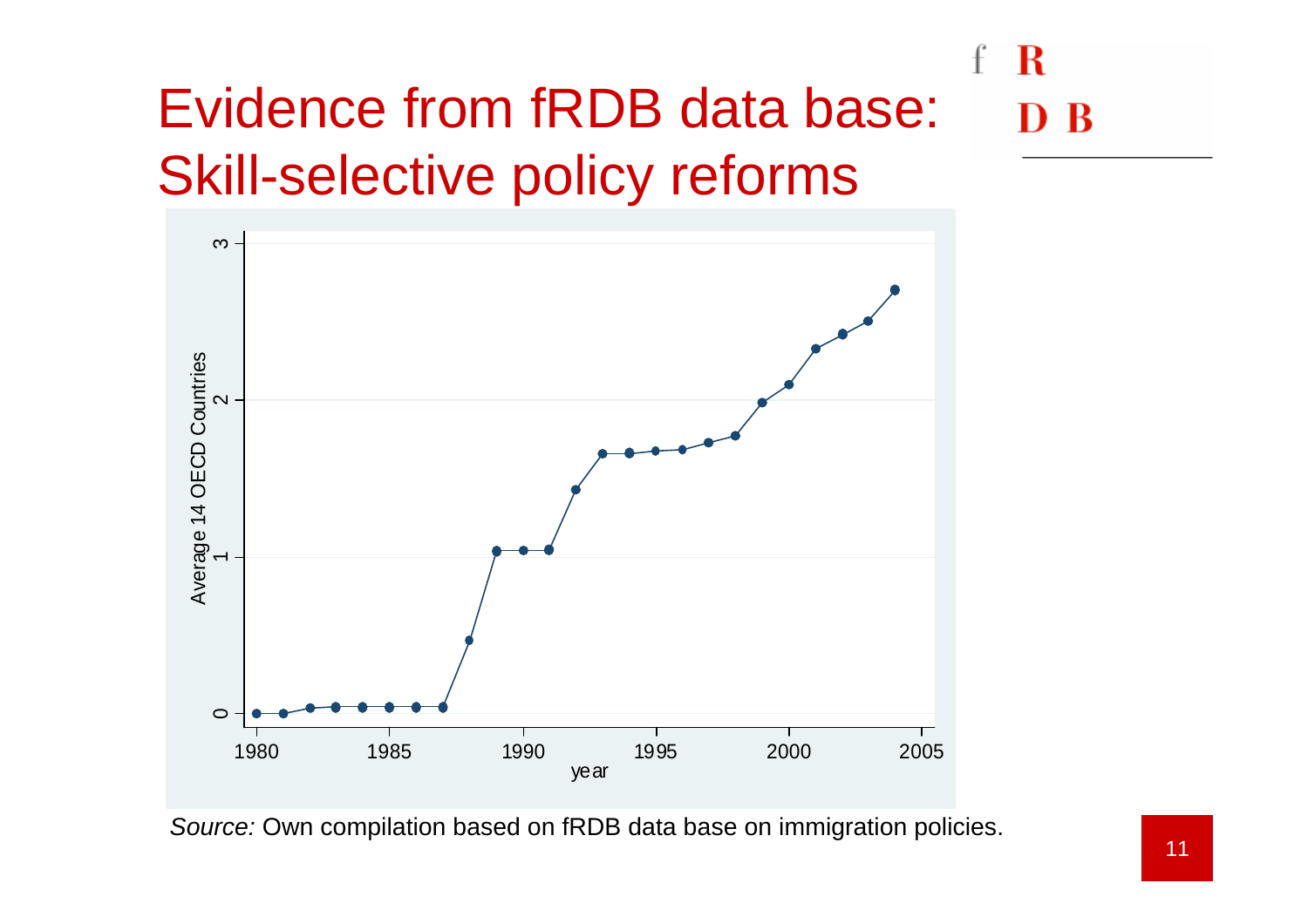## Evidence from UN survey data

- $\mathcal{L}^{\text{max}}_{\text{max}}$  In 2007 UN have carried out survey of member countries governments to investigate nature of policies in place towards skilled immigrants
- **The Co**  Officials in only five countries (Bhutan, Botswana, Jordan, Saudi Arabia and UAE) report to have policies in place to reduce inflows of highly skilled workers
- 59% of respondents report to have policies to maintain current inflows of highly skilled, and 25% of respondents report instead policies which are aimed at increasing the number of skilled immigrants
- $\mathcal{L}^{\text{max}}_{\text{max}}$ The battle for talents is beginning!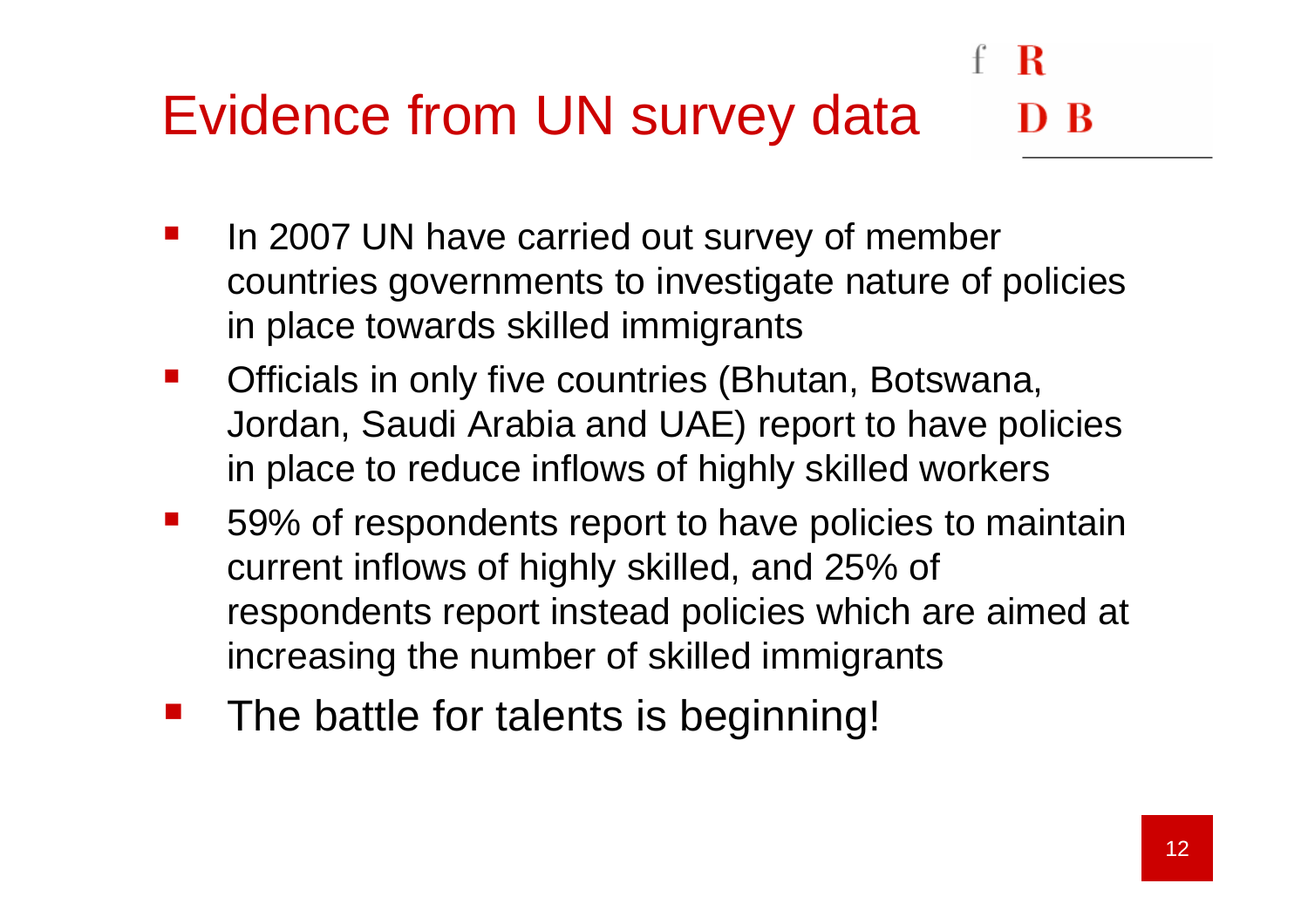### 3 The size of the brain gain

- We address six questions:
	- How big is the global pool of talent?
	- **Which OECD countries gain, which countries lose** talent through migration?
	- **If** Is the immigrant population favourably skill-selected with respect to the home and host population?
	- $\blacksquare$  Is the admission of foreign students an important gateway for highly skilled immigration?
	- Do we observe at the top of the skill and occupational distribution different patterns?
	- Do highly skilled immigrants earn less than highly skilled natives?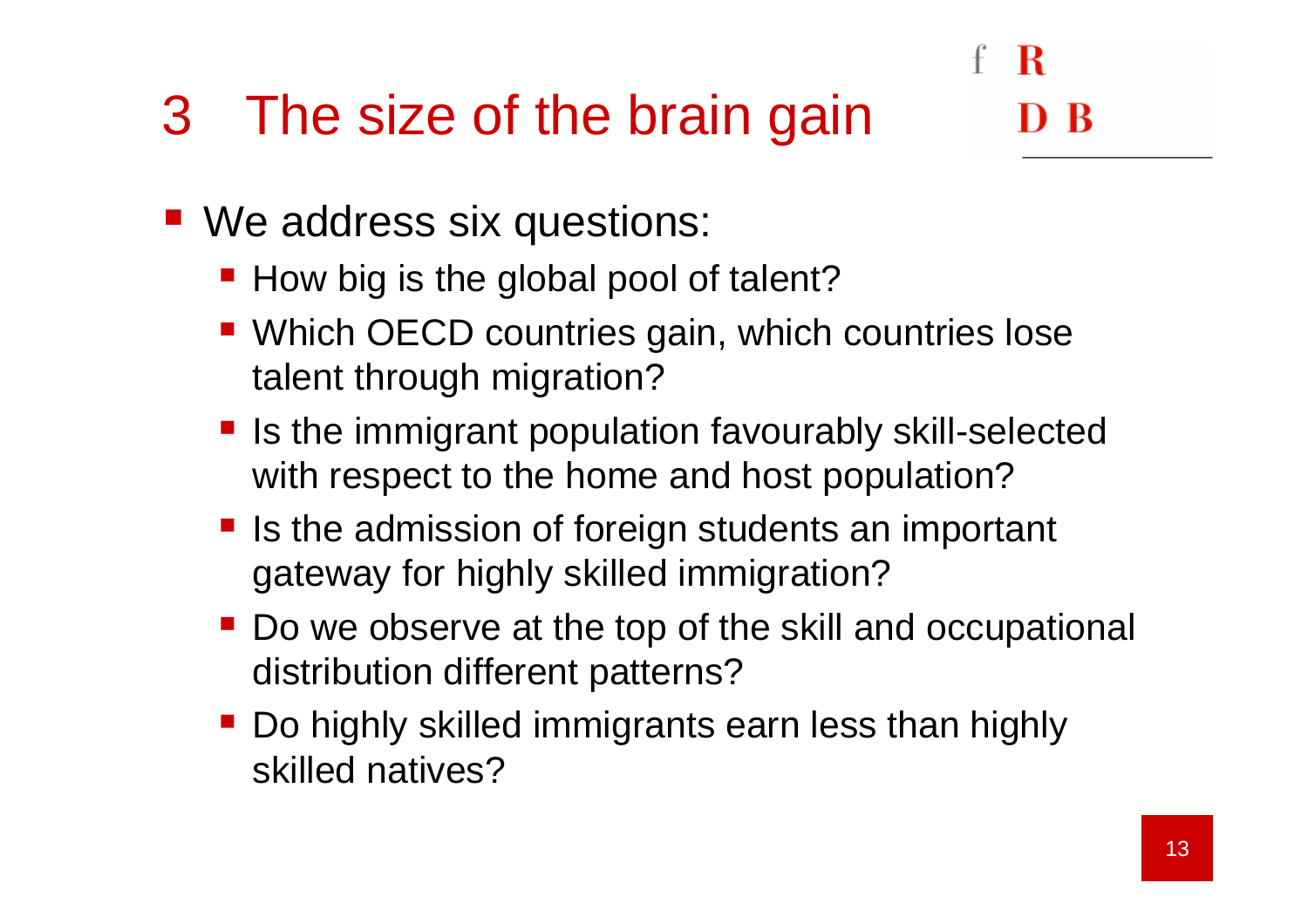## Data sources and limitations

- New data sets provide information on tertiary<br>educational ettoinment of immigrante by equa educational attainment of immigrants by country of origin relative to host and home population
	- Docquier/Marfouk (2006); Beine et al. (2007); Defoort (2009)
- **Derived from census and LFS data**
- **Problems** 
	- **Rough classification of highly skilled education level**
	- Human capital partially or entirely acquired in host countries ("educational inlanders")
	- **Limited transferability of human capital**
	- **Latest data refer to 2000/01 census**
- Complementary information on top of skill and occupational distribution from census and OECD sources used here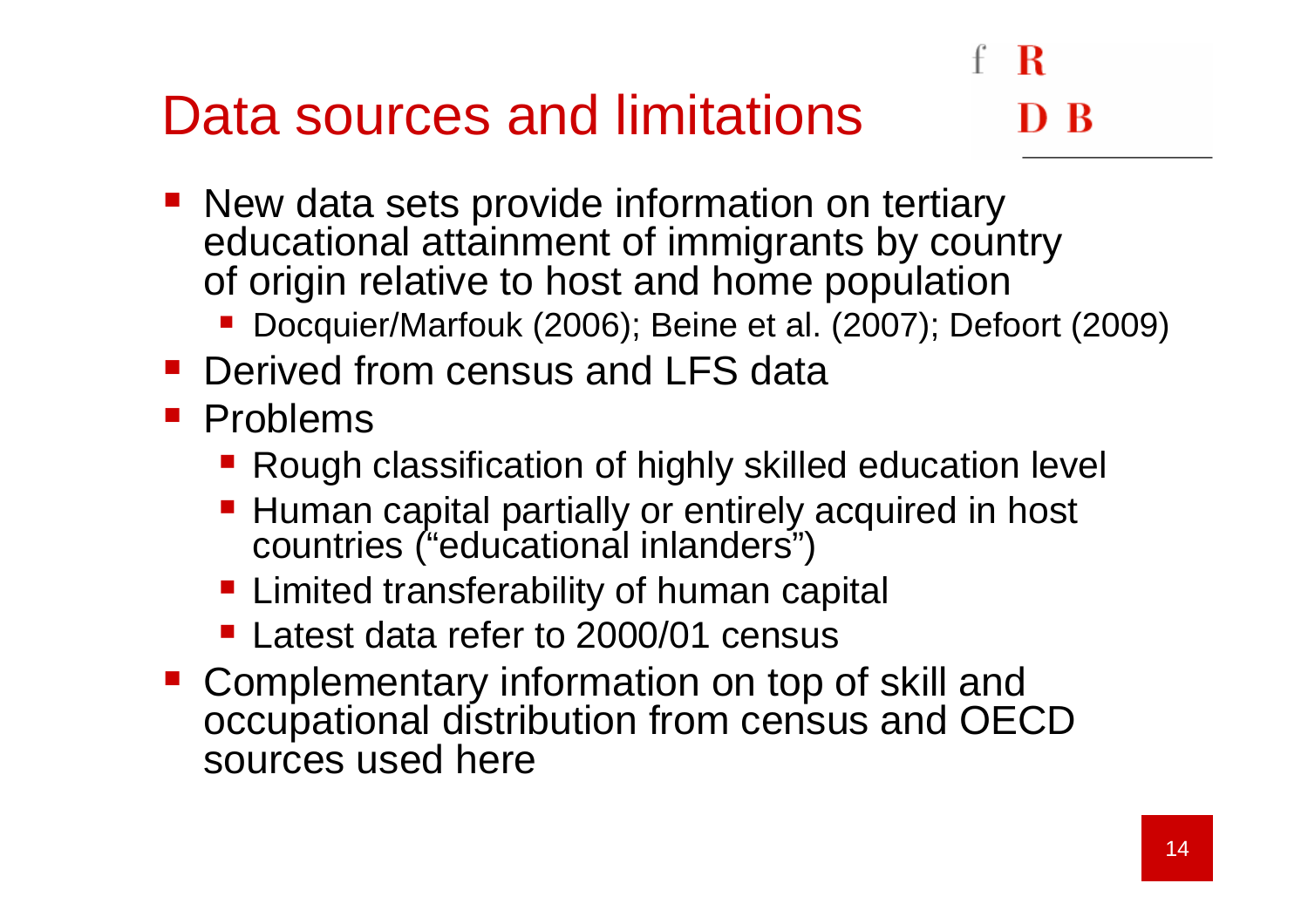### The global pool of talent

#### - R -R

 $\mathcal{L}^{\text{max}}_{\text{max}}$ About 338 million people with tertiary education

- 191 million in high income countries
	- 29% of 25+ home population
- 56 million in upper middle income countries
	- 12% of 25+ home population
- **80 million in lower income countries** 
	- 5% of 25+ home population
- 12 million in low income countries
	- 3% of 25+ home population
- **Share of high income countries declines and Share of high income countries declines and** that of emerging economies increases (e.g. South and East Asia)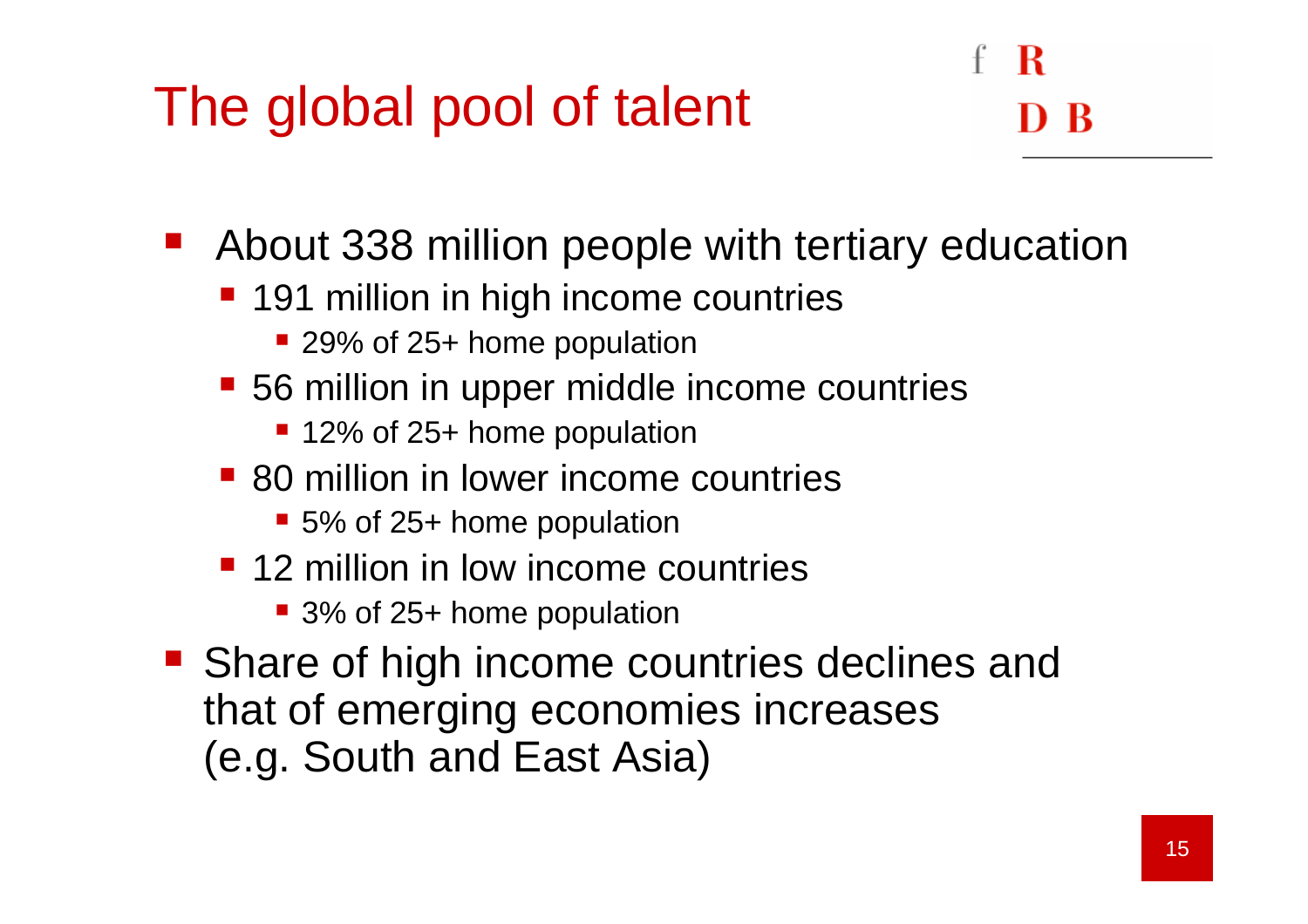### R Declining share of rich countries in D B global pool of highly skilled, 1975-2000

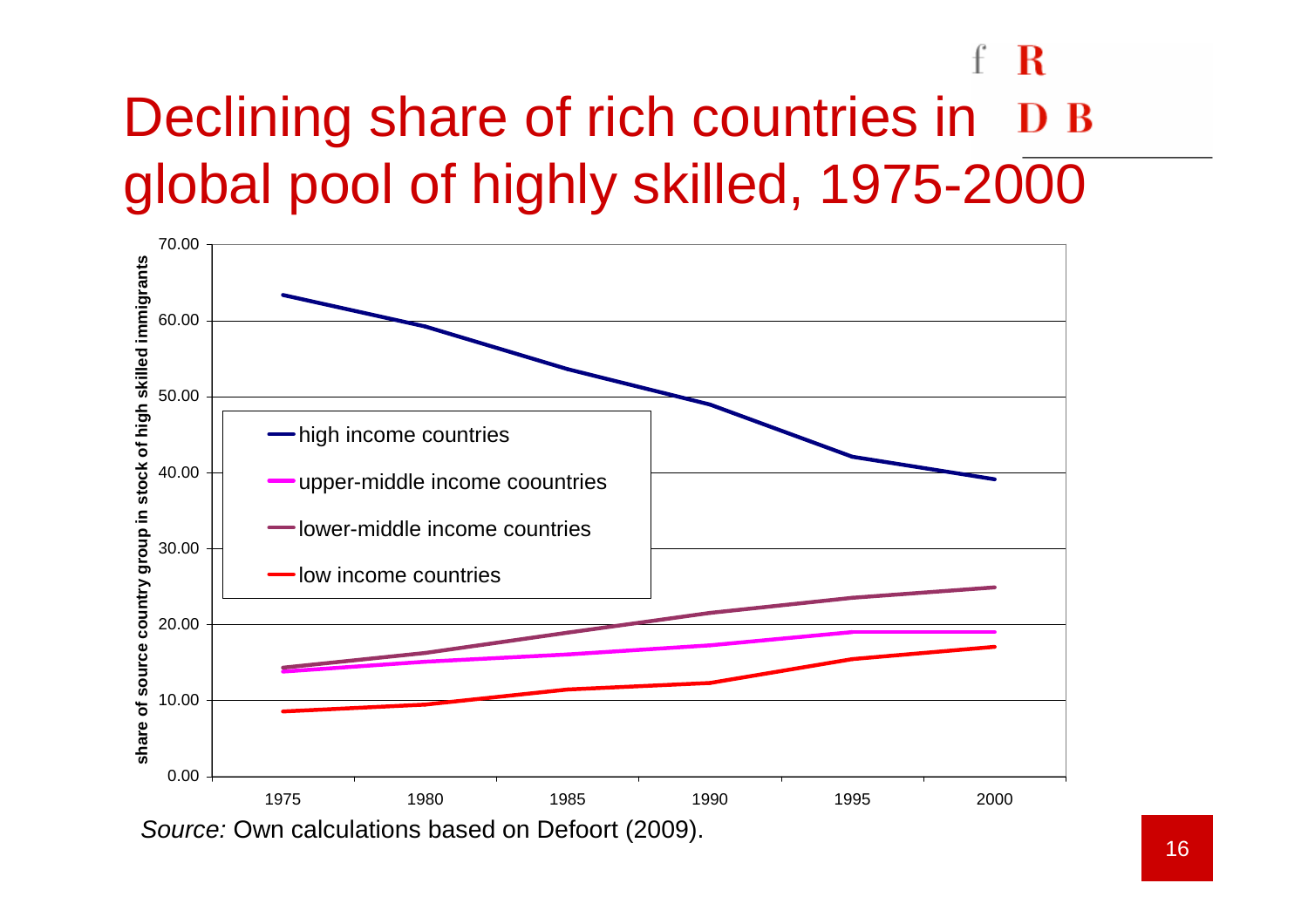### Who wins, who loses?

- Almost 80 % of all highly skilled immigrants in the OECD live in US, AUS, CA, UK and NZ
- Only 7 out of 30 OECD countries receive more highly skilled immigrants from OECD countries than they send to other OECD countries
- Only US, CA and AUS receive substantially more highly skilled immigrants than they send abroad
- **Countries without skill-selective immigration policies** and average or below average per capita GDP are main losers in the competition for talent among OECD countries
	- MEX, POL
	- ITA, DE, KOR, JAP but also UK  $\mathcal{L}^{\text{max}}_{\text{max}}$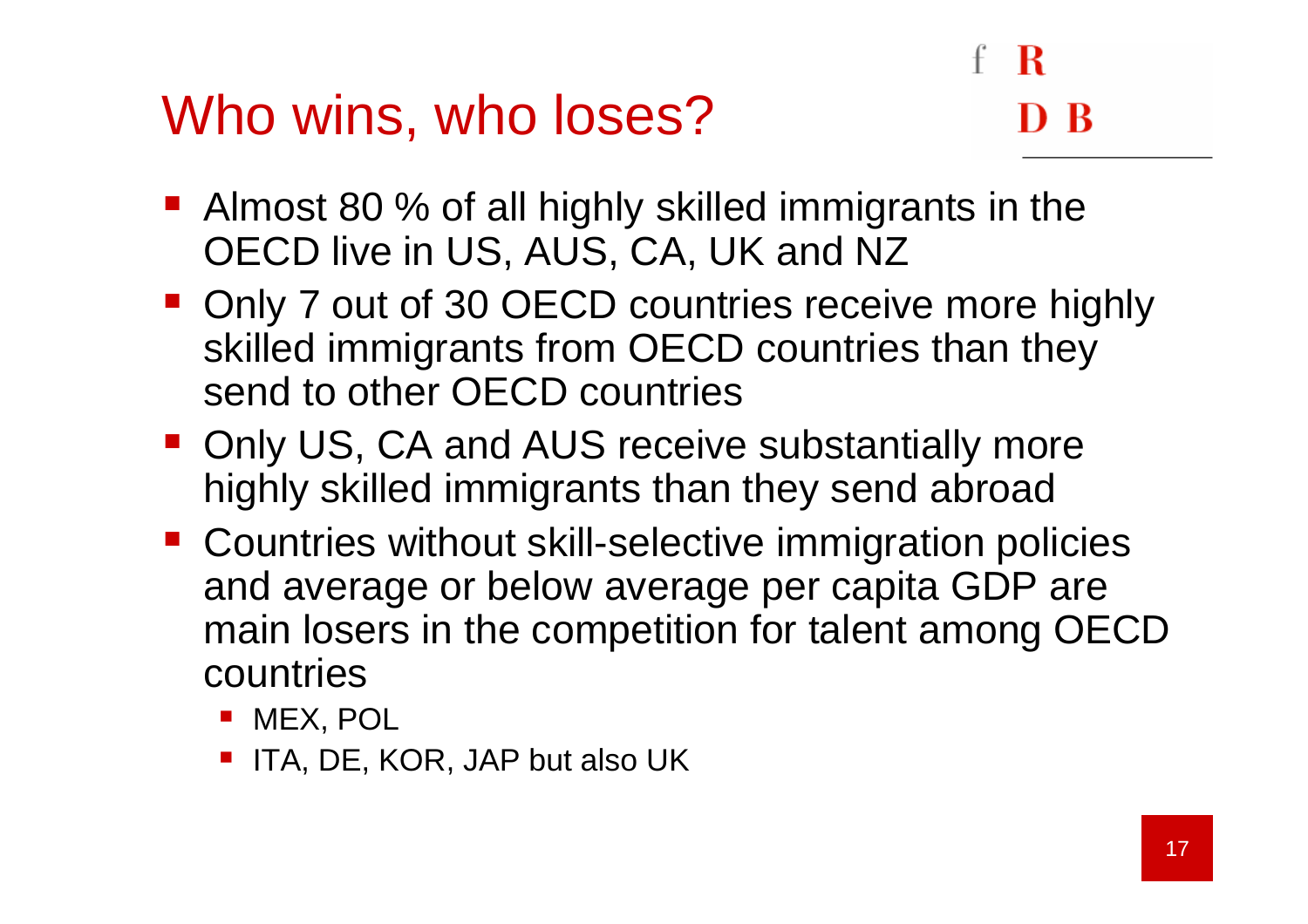#### R Immigrants with tertiary education,  $\bf{D}$  B 2001



Source: Beine et al. (2007).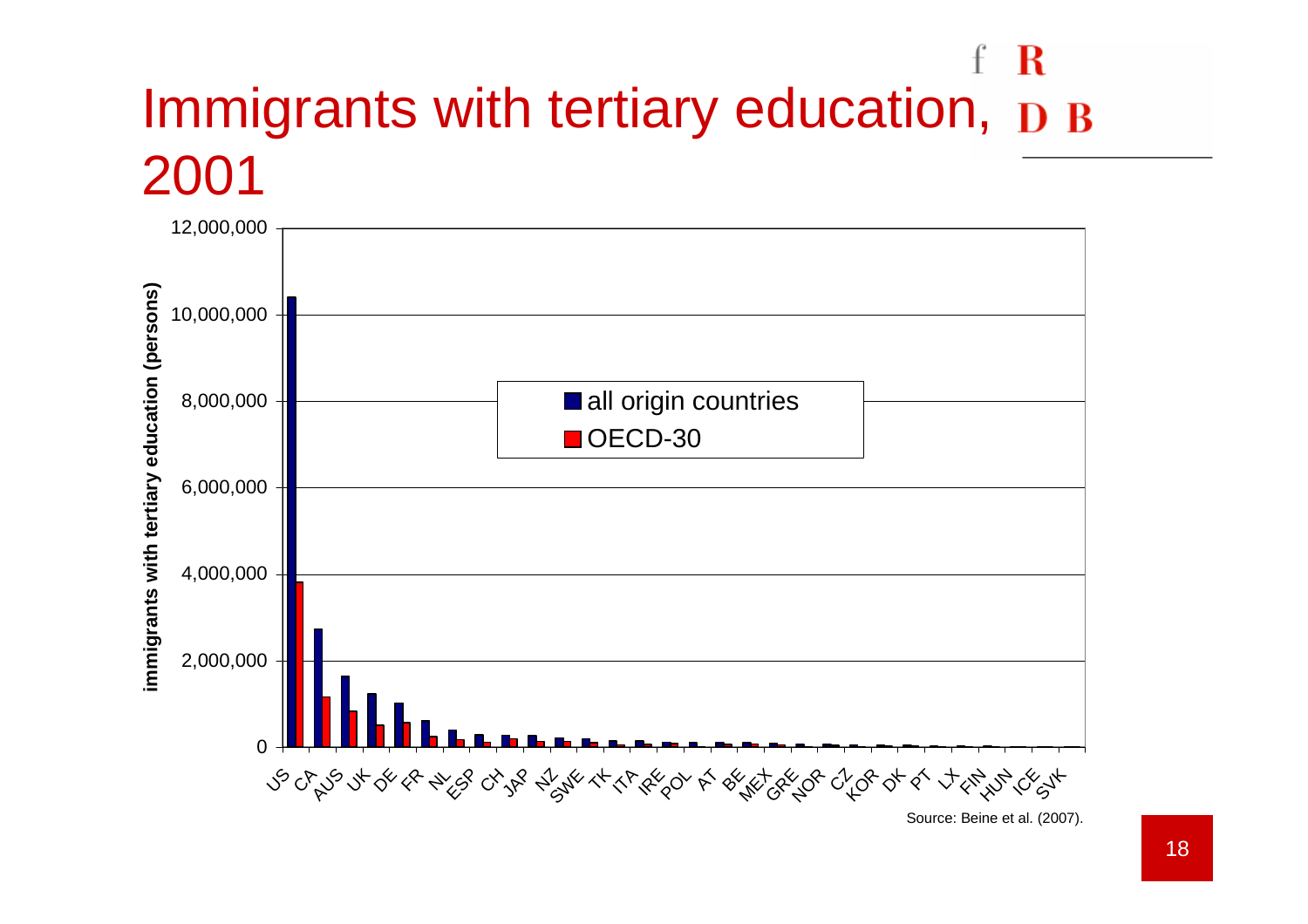#### R Immigrants with tertiary education,  $\bf{D}$  B 2001



Source: Beine et al. (2007).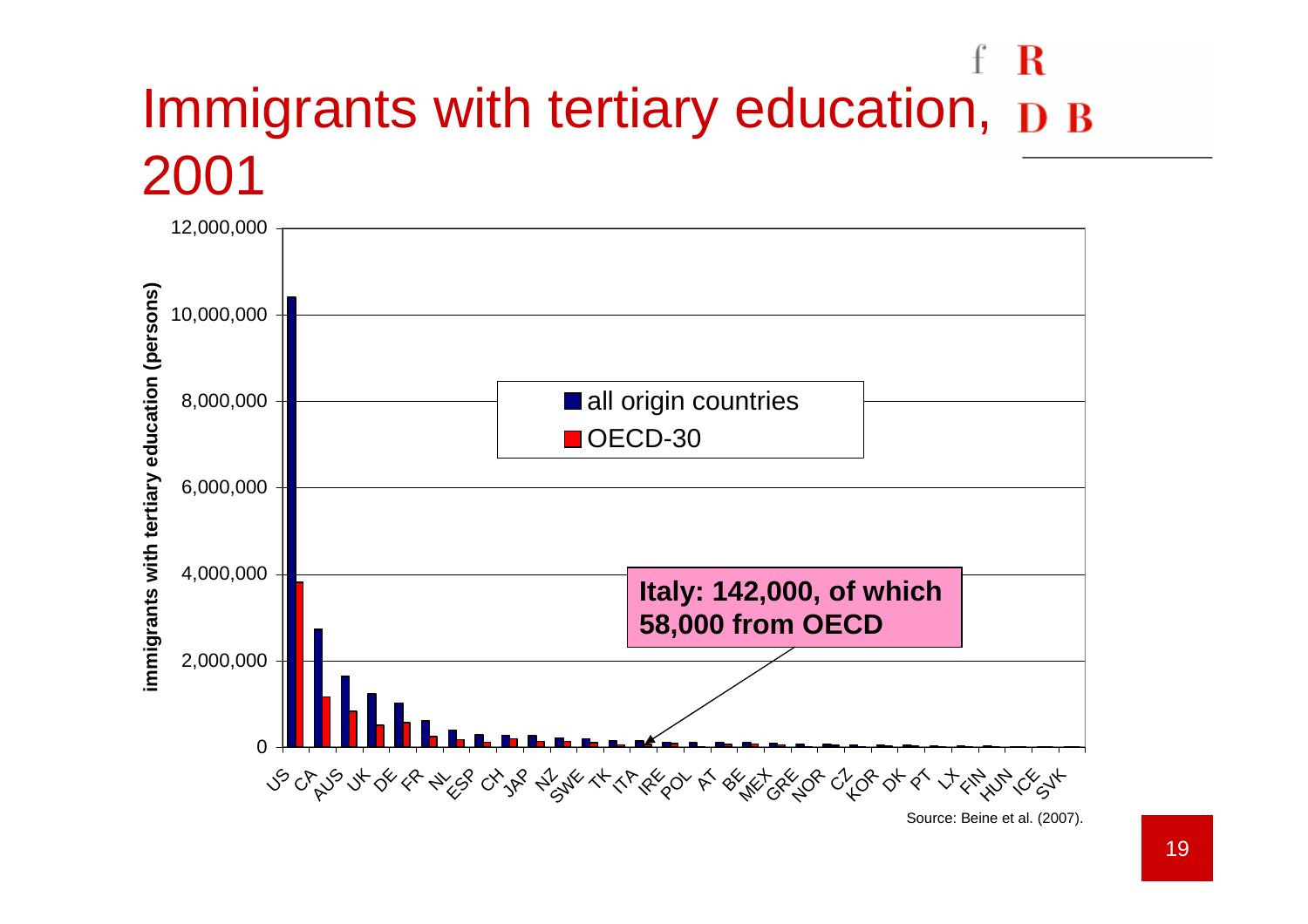### Difference between highly skilled immigrants from and highly skilled emigrants in OECD-30, 2001

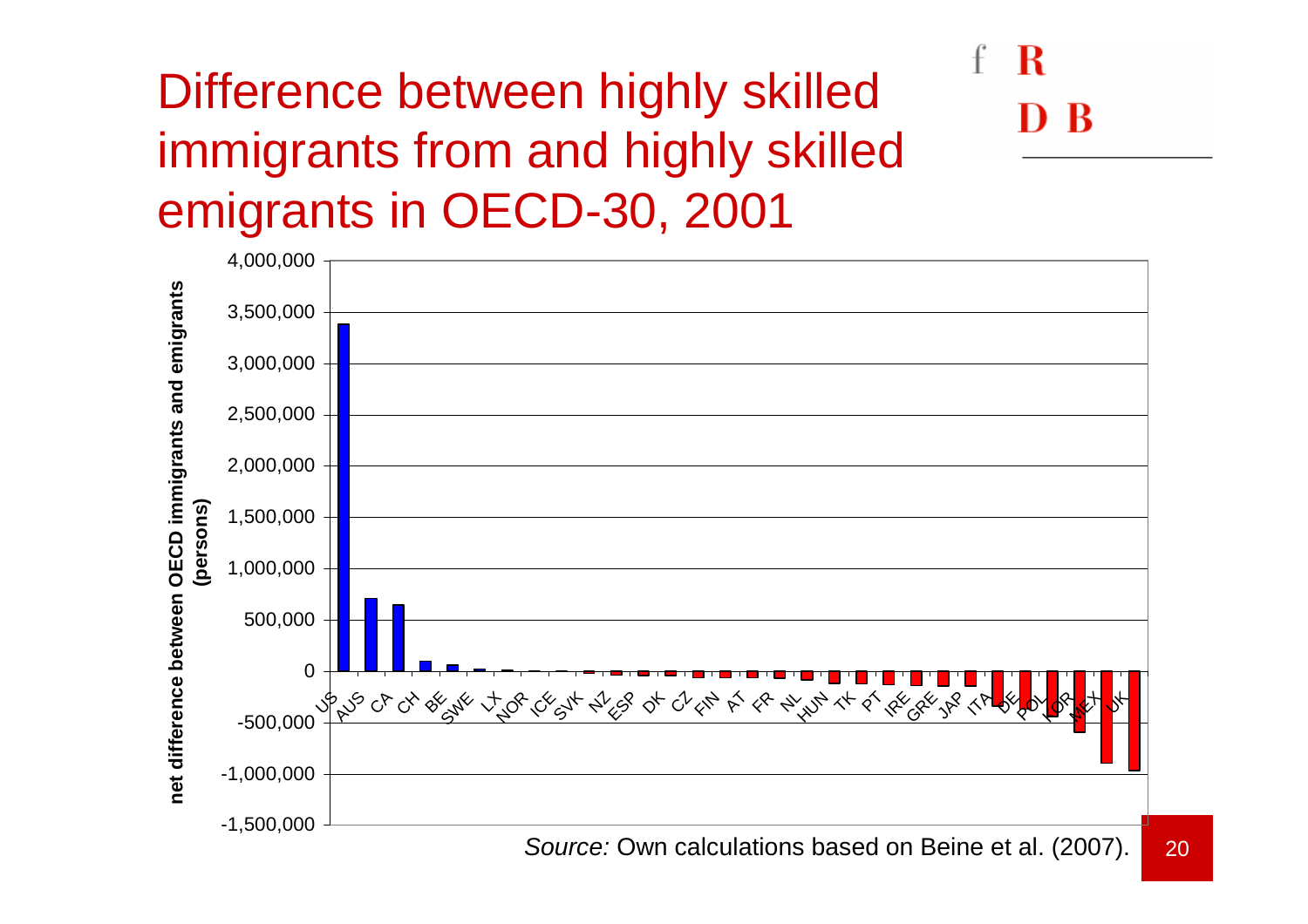### Difference between highly skilled immigrants from and highly skilled emigrants in OECD-30, 2001

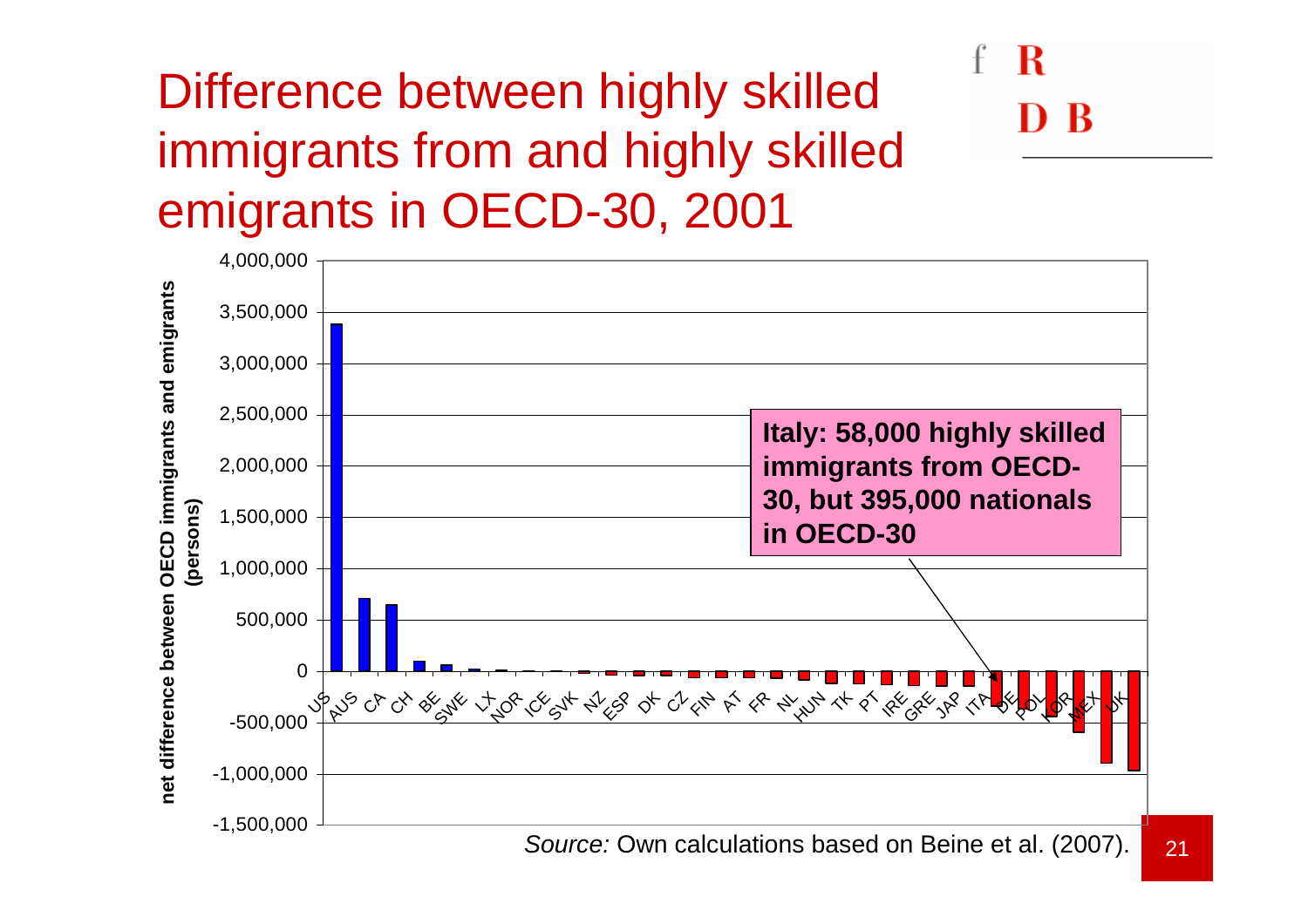#### Difference between highly skilled B immigrants and highly skilled emigrants<sup>7</sup> (approximation)

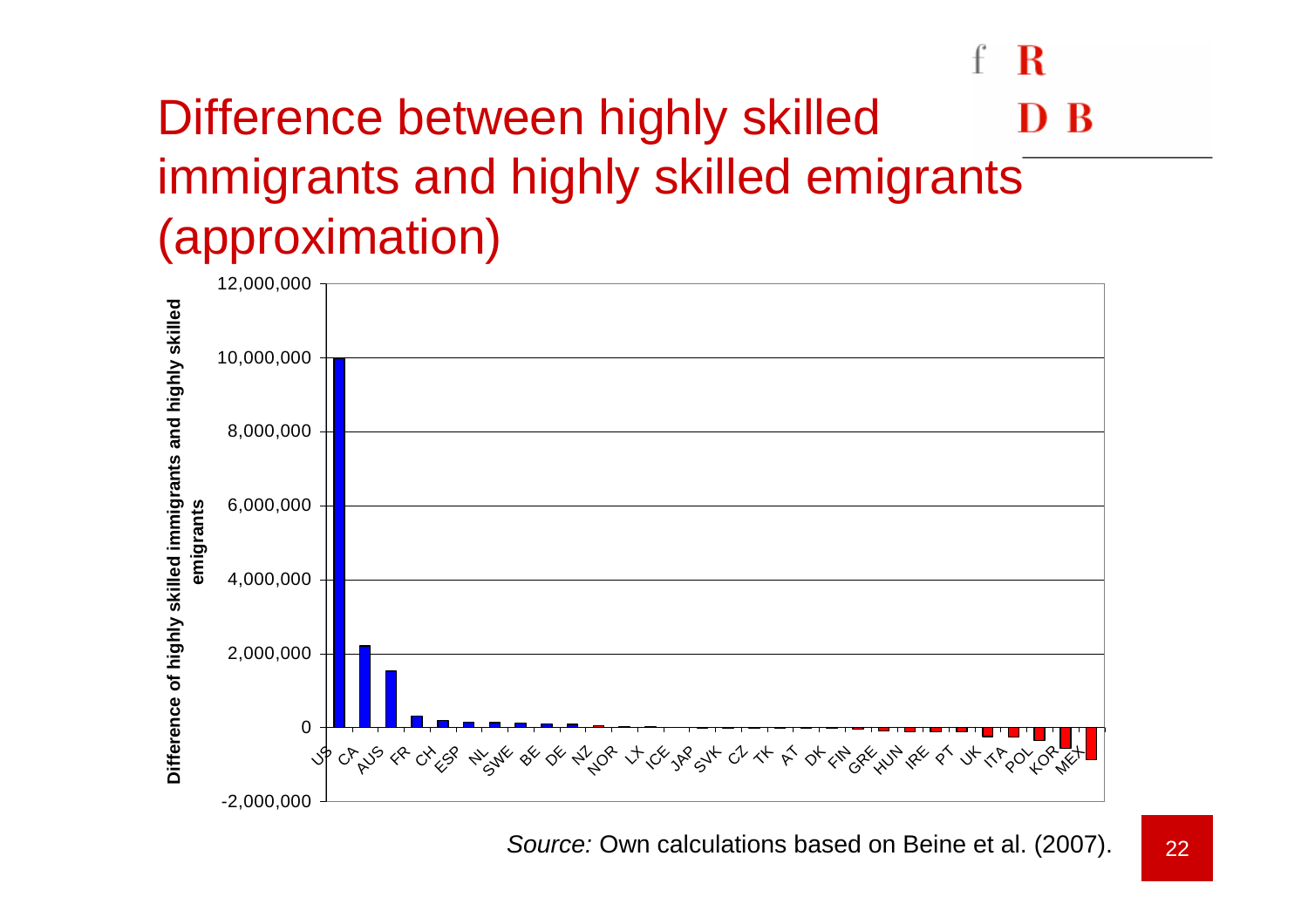#### Difference between highly skilled R immigrants and highly skilled emigrants (approximation)

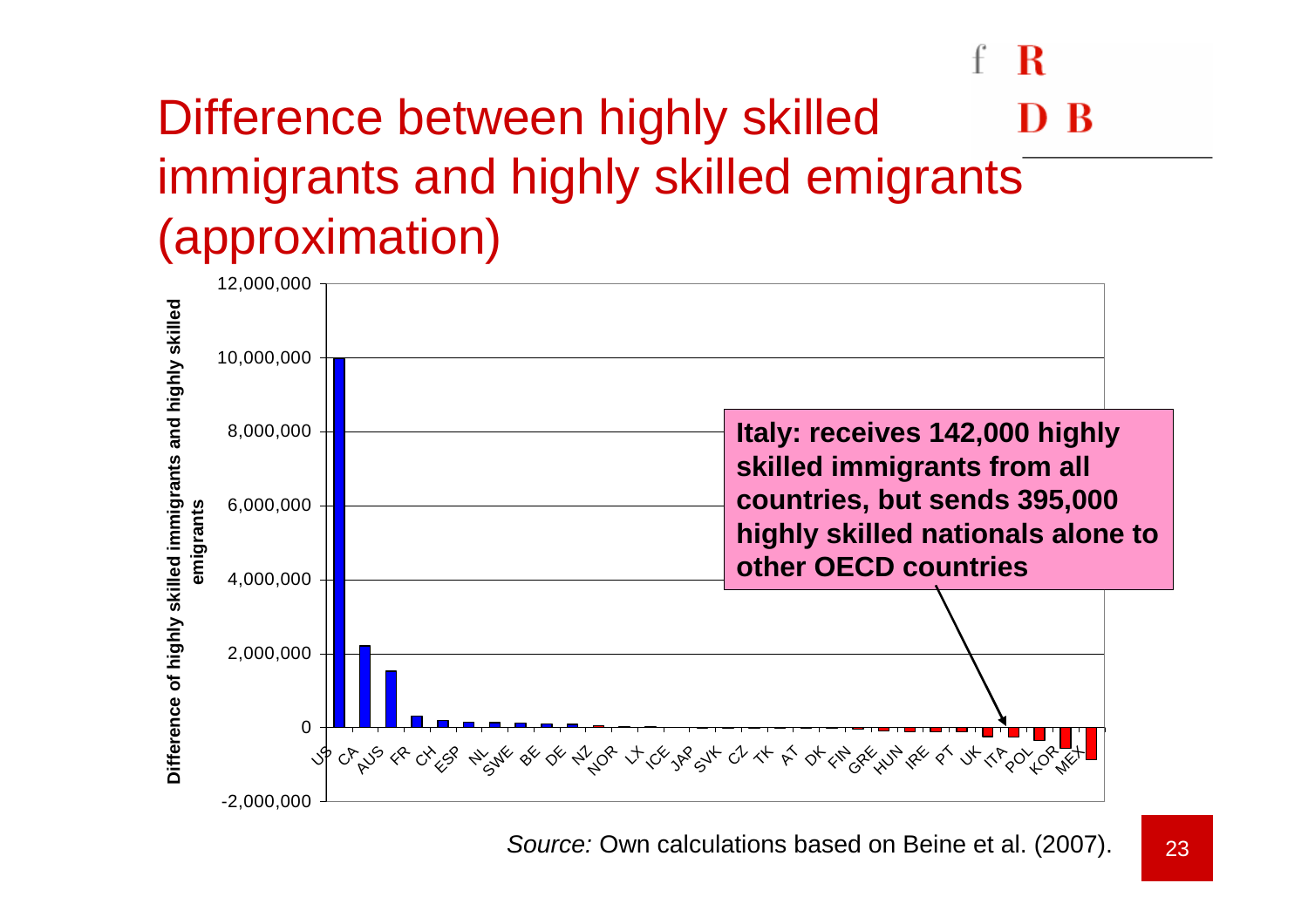- **Share of highly skilled in immigrant population** exceeds that in home country population by a factor of 3.4 at OECD average
- **Share of highly skilled in immigrant population** exceeds that in host country population by a factorof 1.3 at OECD average
- **Countries with skill-selective immigration policies** and (relatively) poor countries achieve favourable skill bias of immigrant population, countries without skill-selective immigration policies and average income levels much less so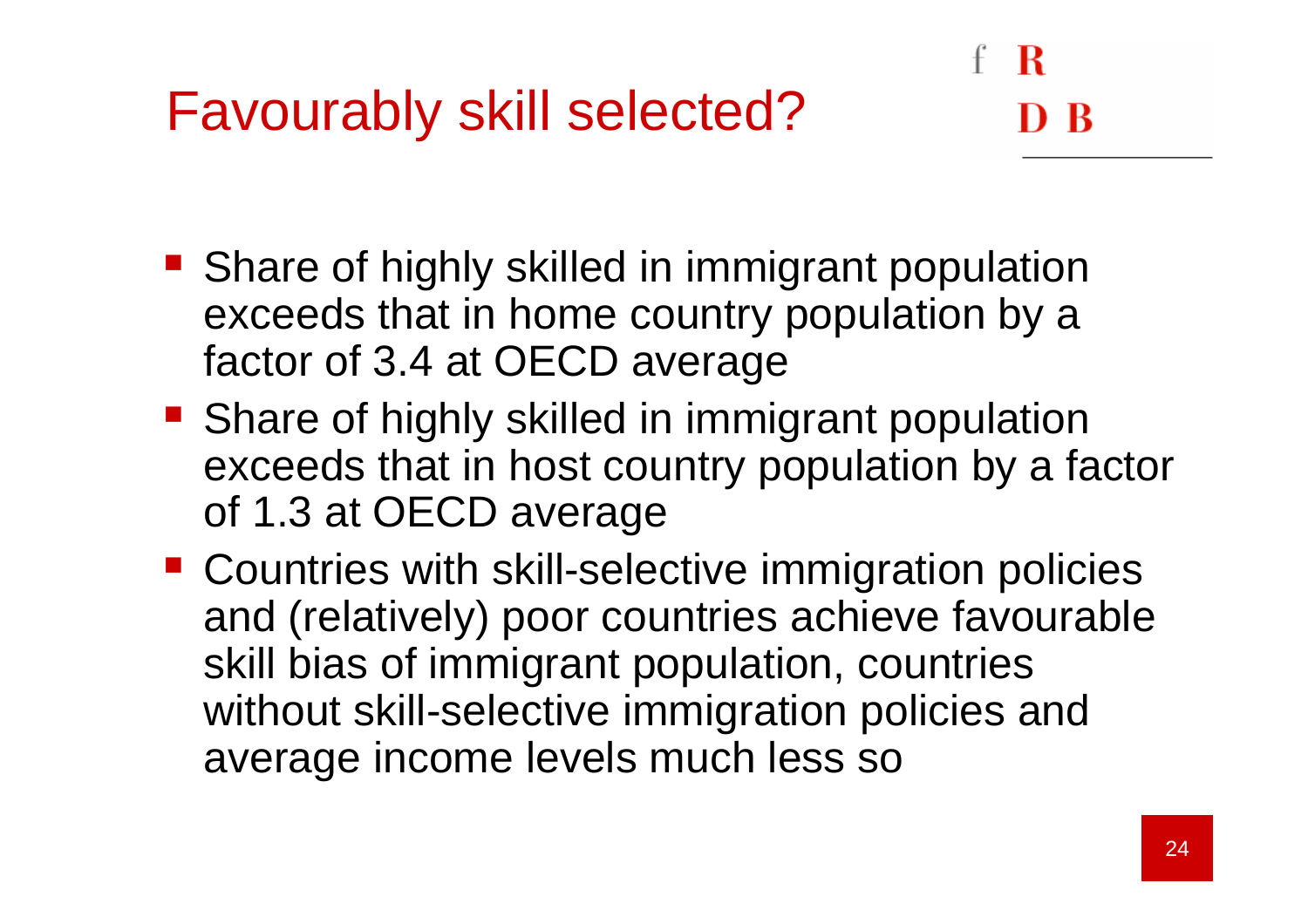#### Immigrants in % of population with B tertiary education, 2001

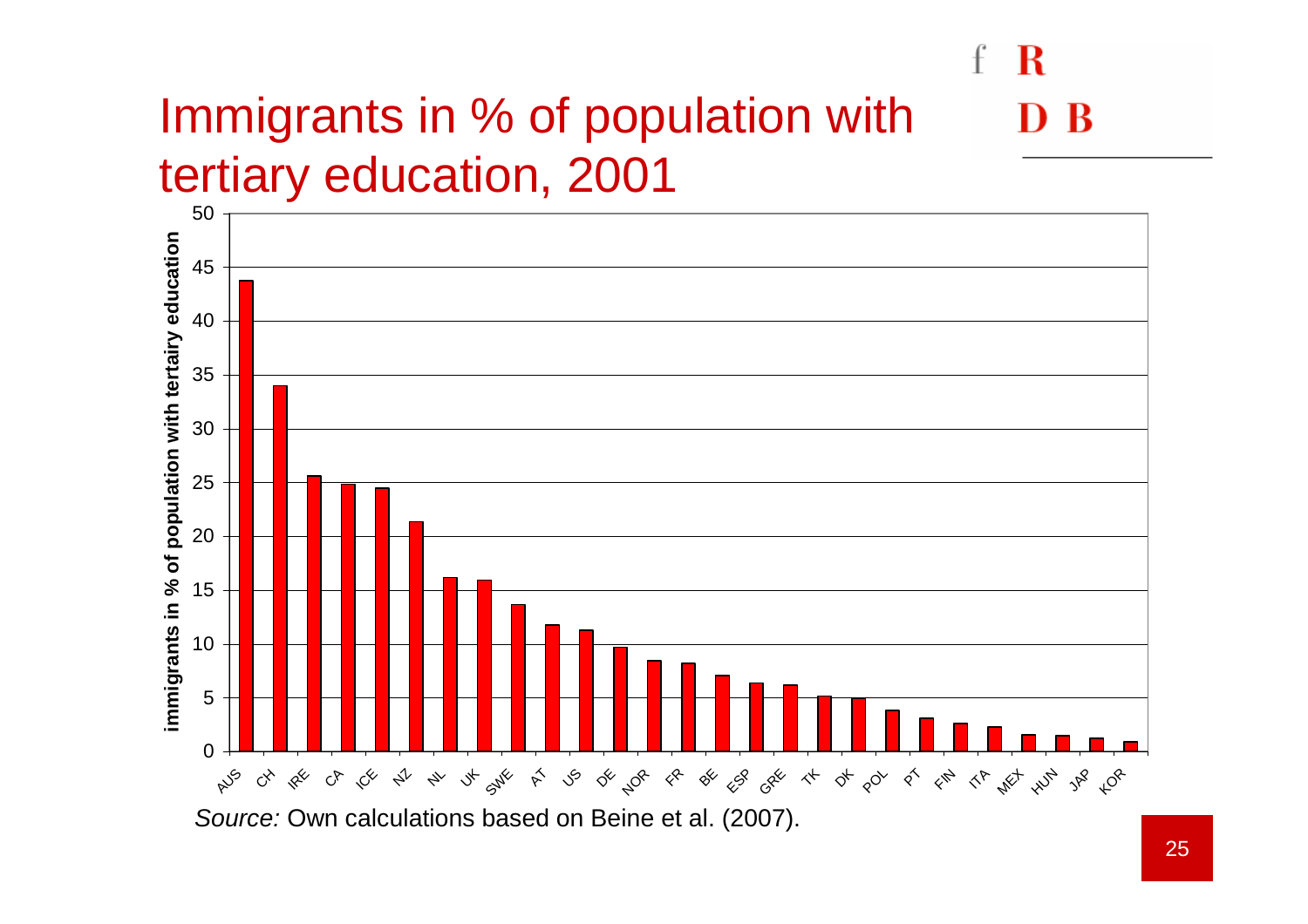#### Immigrants in % of population with B tertiary education, 2001



Source: Own calculations based on Beine et al. (2007).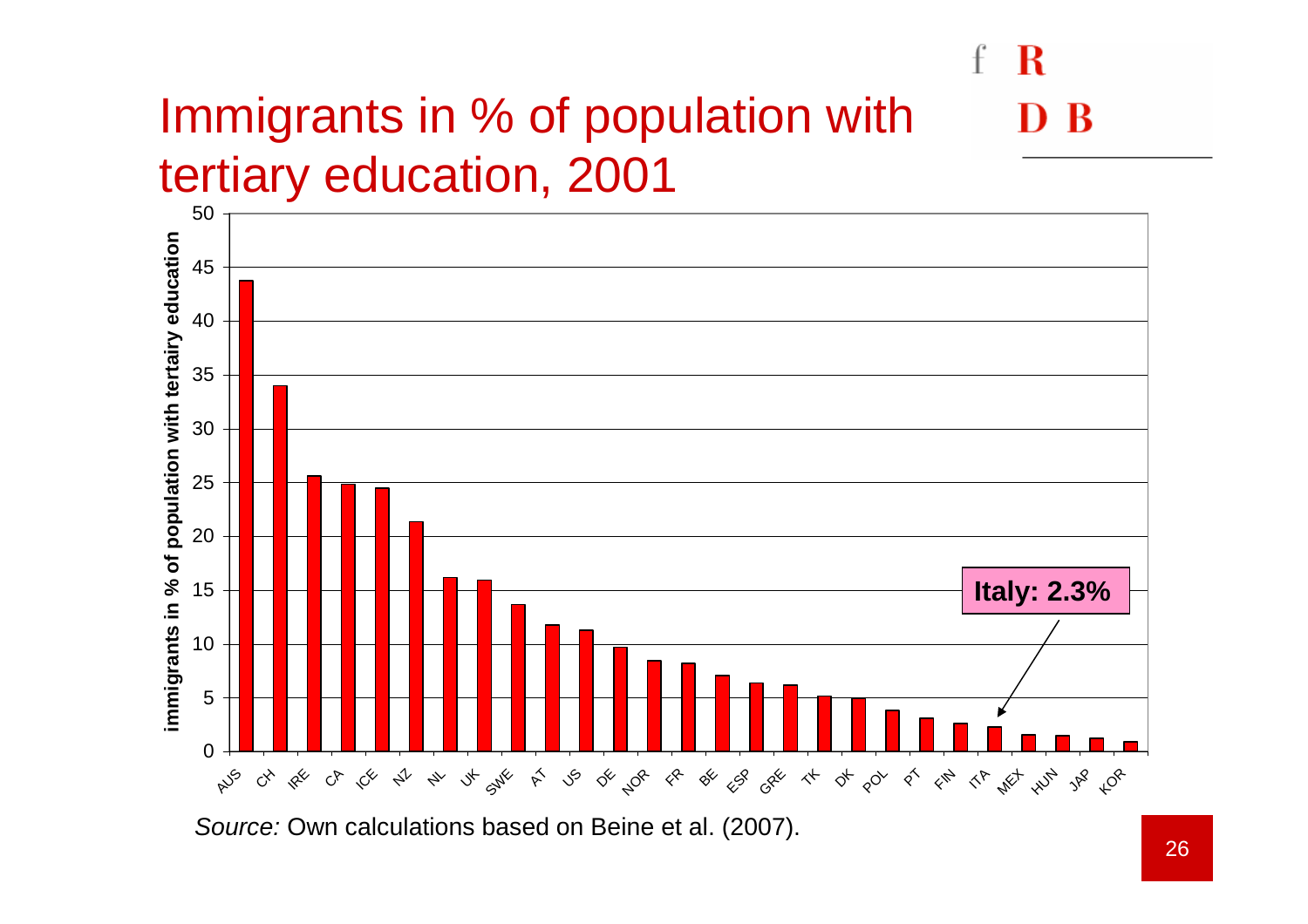### Selection bias of immigrant population D B relative to home population (1 = neutral)

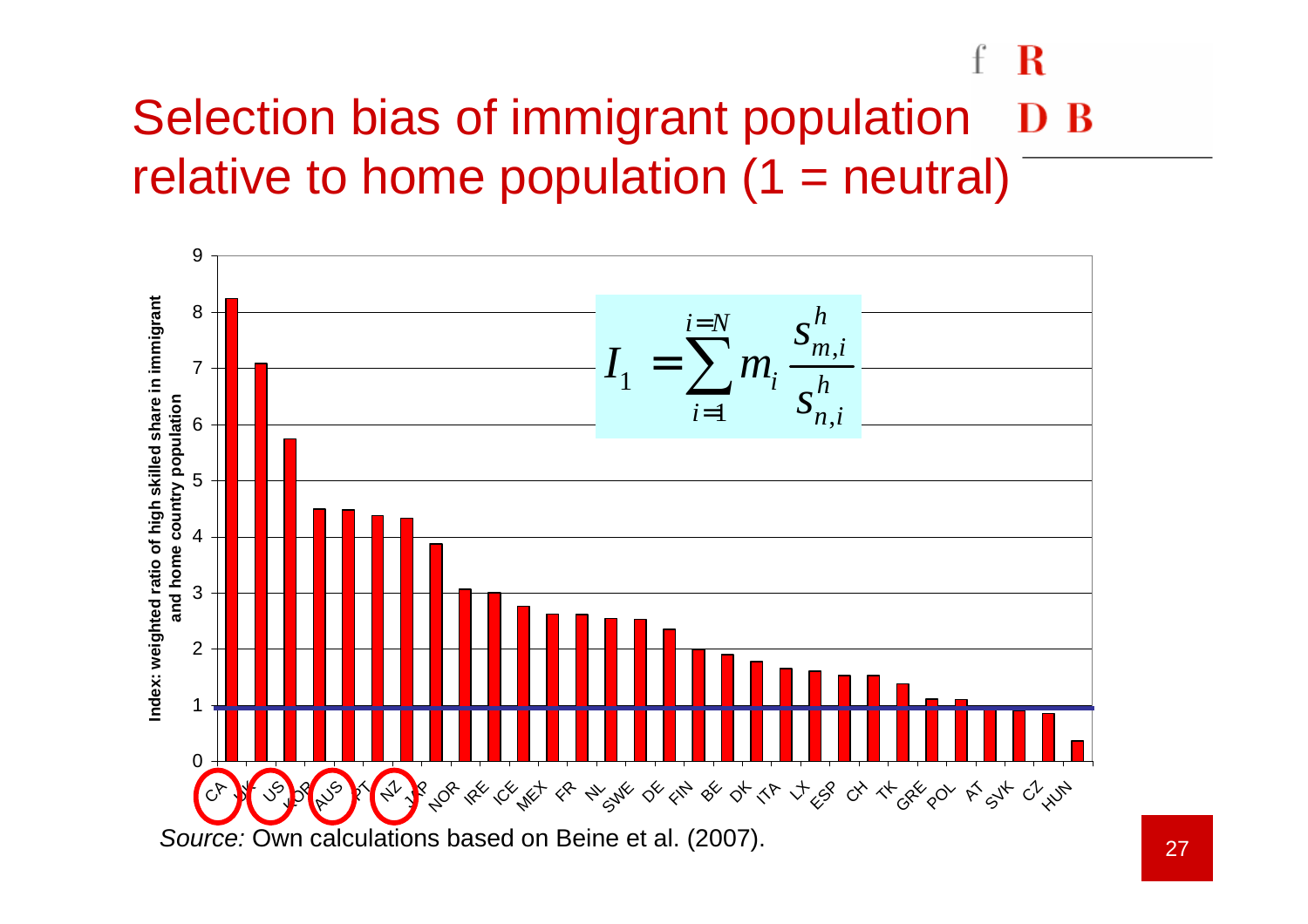#### R Selection bias of immigrant population D B relative to home population (1 = neutral)

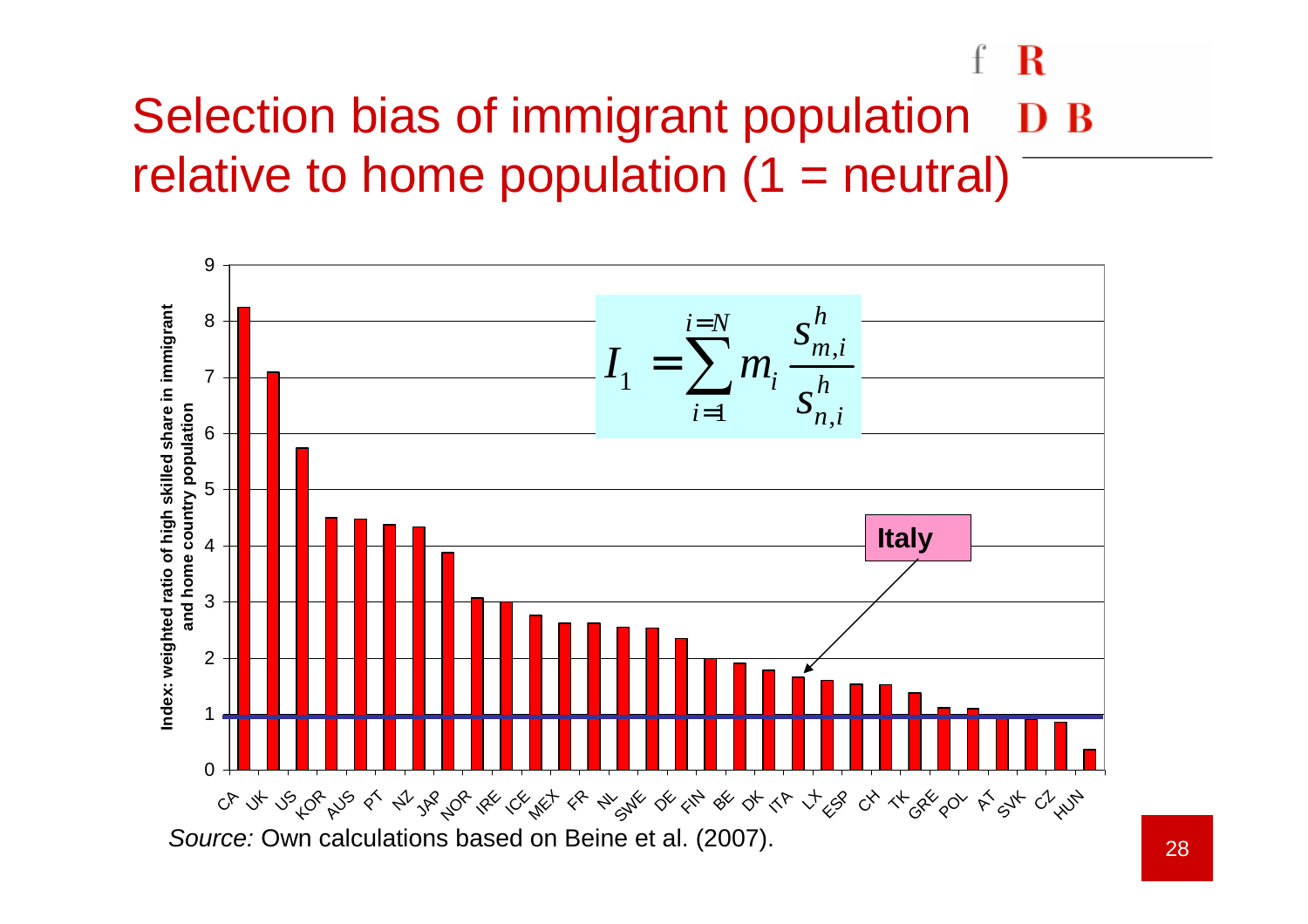#### - R Selection bias of immigrant population D B relative to host population  $(1 = neutral)$

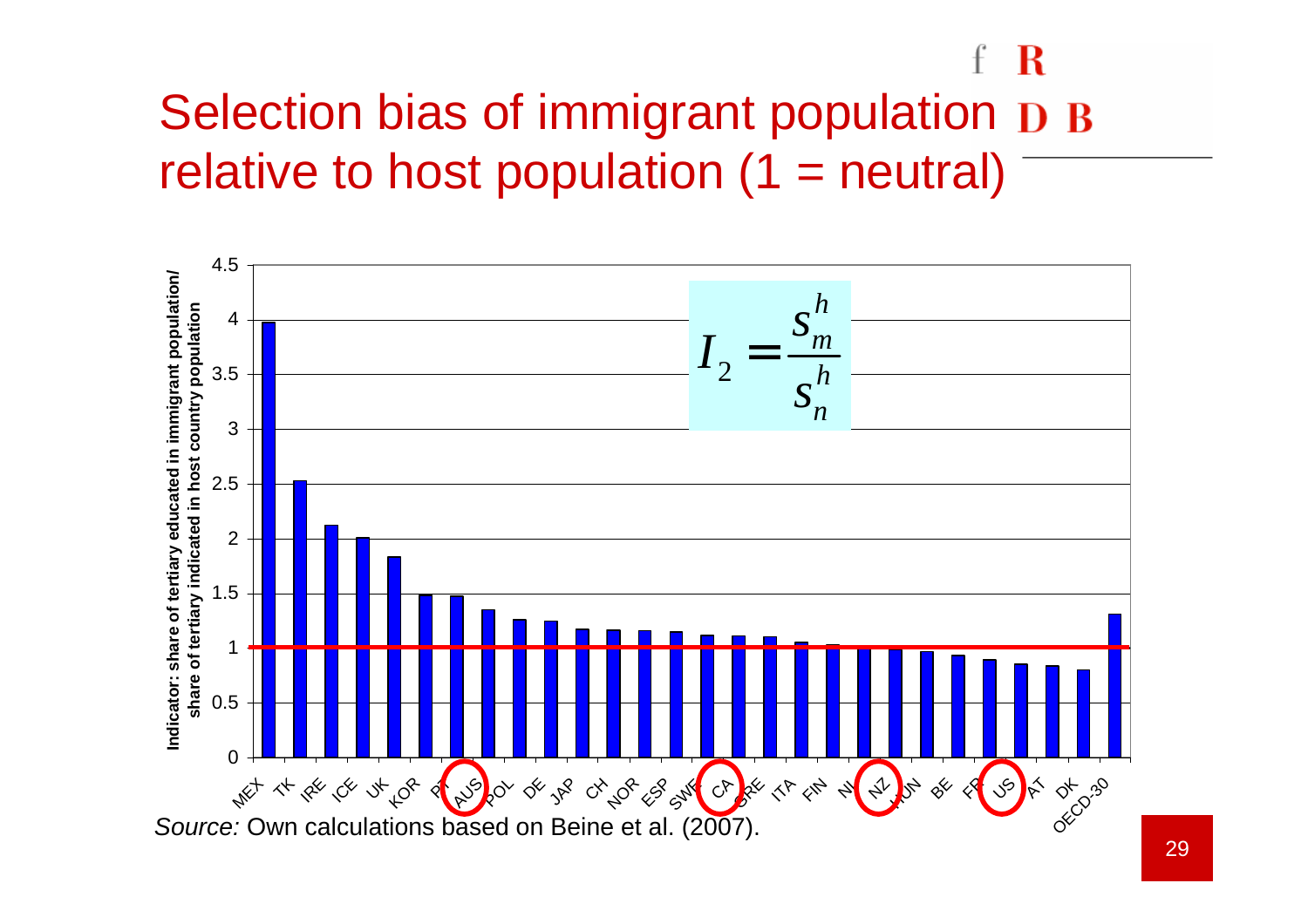### Selection bias of immigrant population D B relative to host population  $(1 = neutral)$

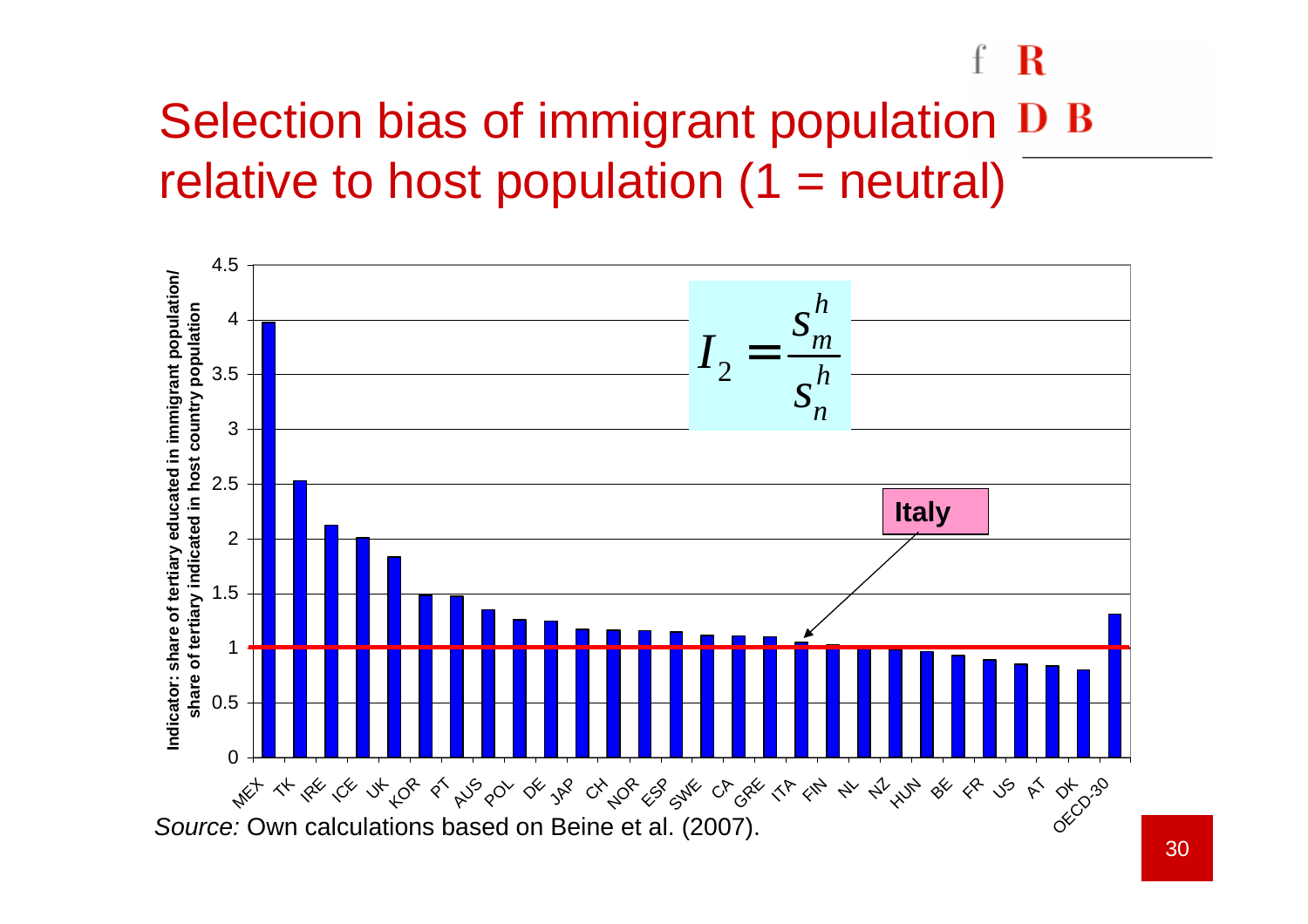### Competition for foreign students

- $\mathcal{L}^{\text{max}}_{\text{max}}$  Receiving countries can benefit from foreign students even if not all costs for studies can be recuperated
	- Human capital and other skills (language proficiency, cultural and social skills) well adapted to host country labour markets
- **More and more countries facilitated immigration of foreign** students and eased labour market access
	- Bologna process and harmonization of admission of third-country students in EU
	- Trend of increasing tuition fees and some countries discriminate against foreign students (AUS, CH, NL, UK) but ease admission procedures at same time
- **All in all, surge of foreign students particularly in advanced** and research related programmes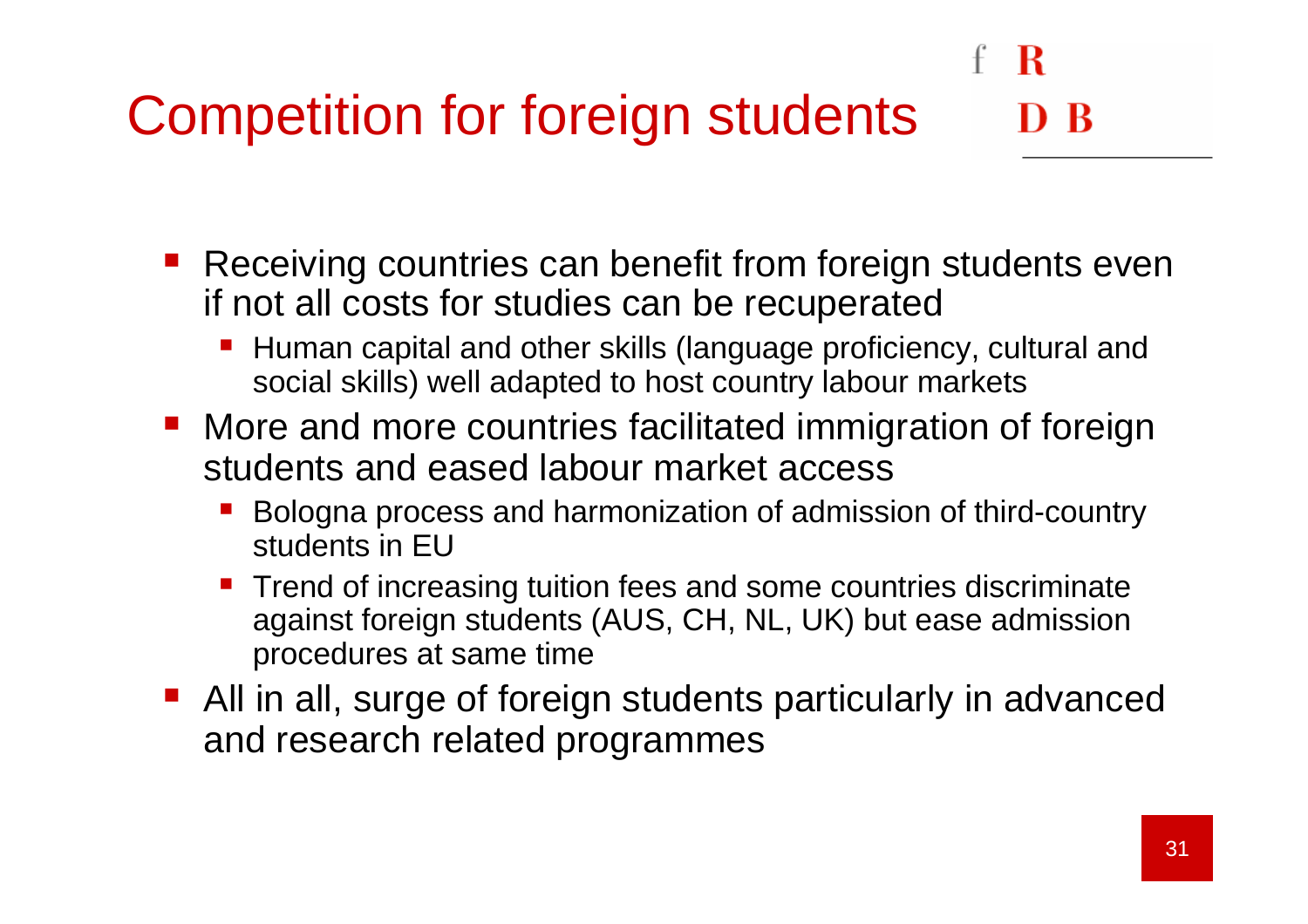### Foreign students in % of all enrolled students, 1998-2006

#### R R

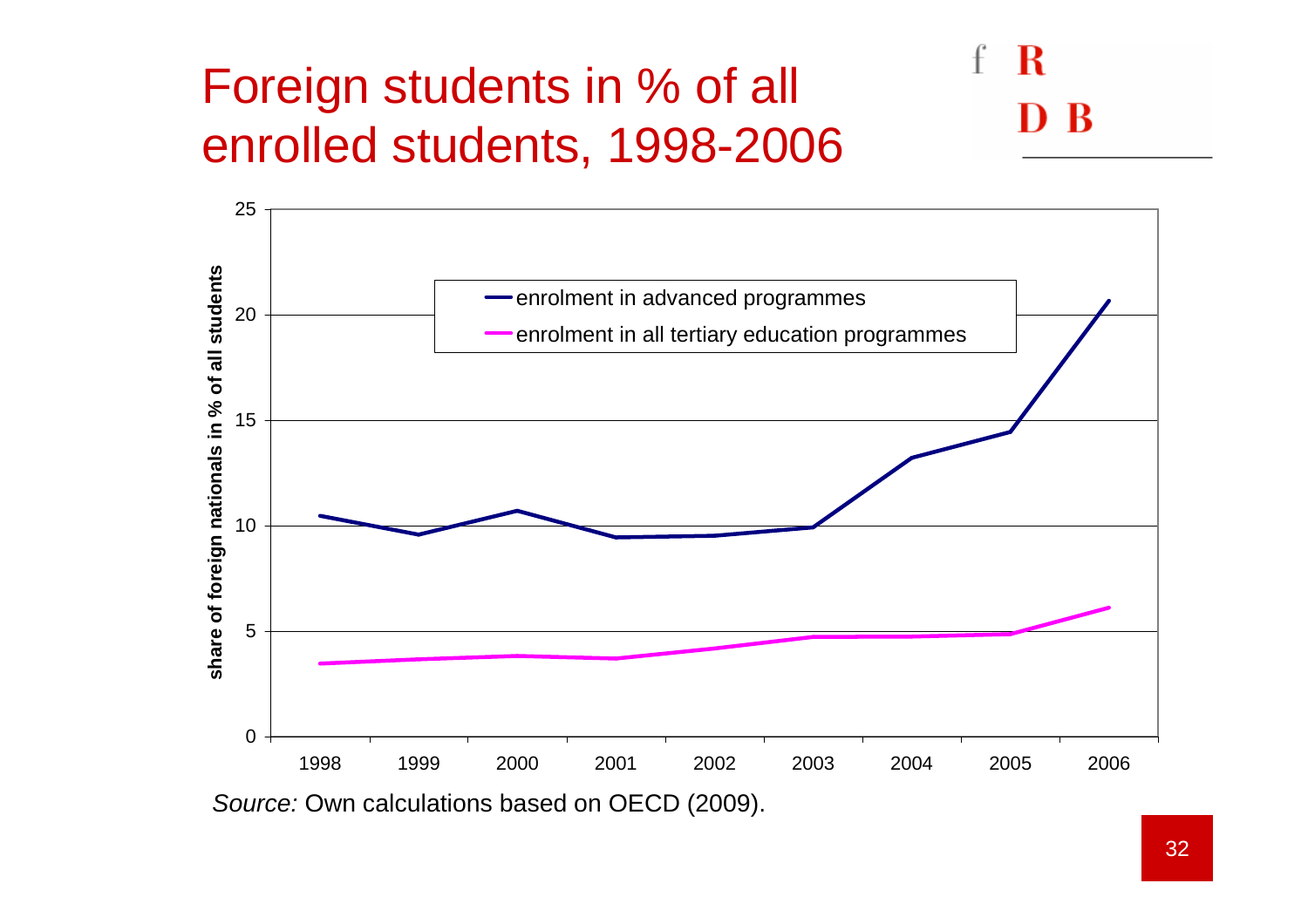#### R At the top of the skill distribution

- Concentration of immigrants at top of skill distribution is higher than that at tertiary education level
	- Canada: immigrant share of 24% at tertiary education level, but 51% at PhD level
	- USA: immigrant share of 11.3% at tertiary education level, but 27% at PhD level
- Immigrant share in top management (ISCO 1) and top professional (ISCO 2) occupations is equal to share in tertiary education group, but is below that of share at the very top of skill distribution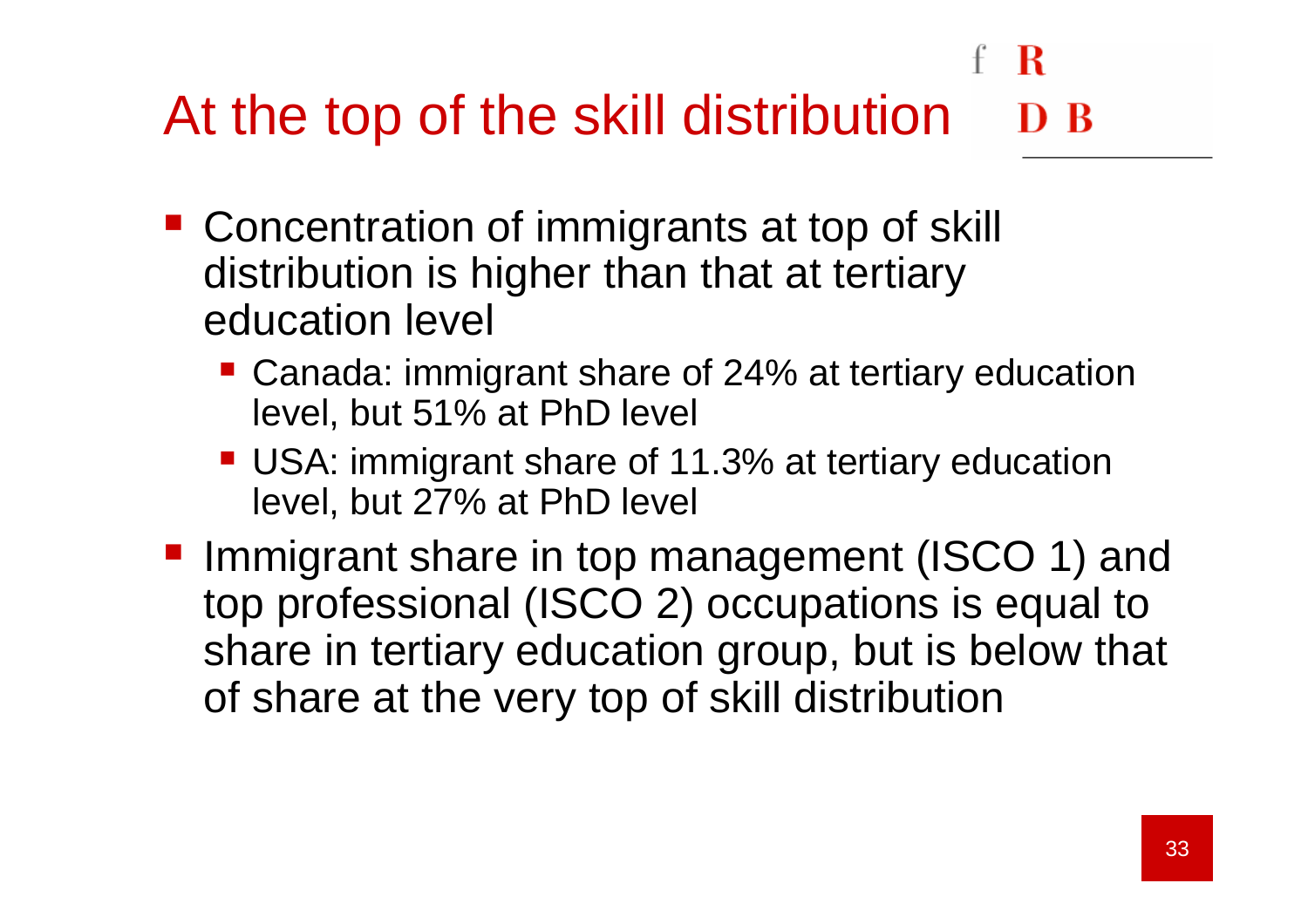#### R Immigrants in % of 25+ population D<sub>B</sub> with PhD and university degree, 2001

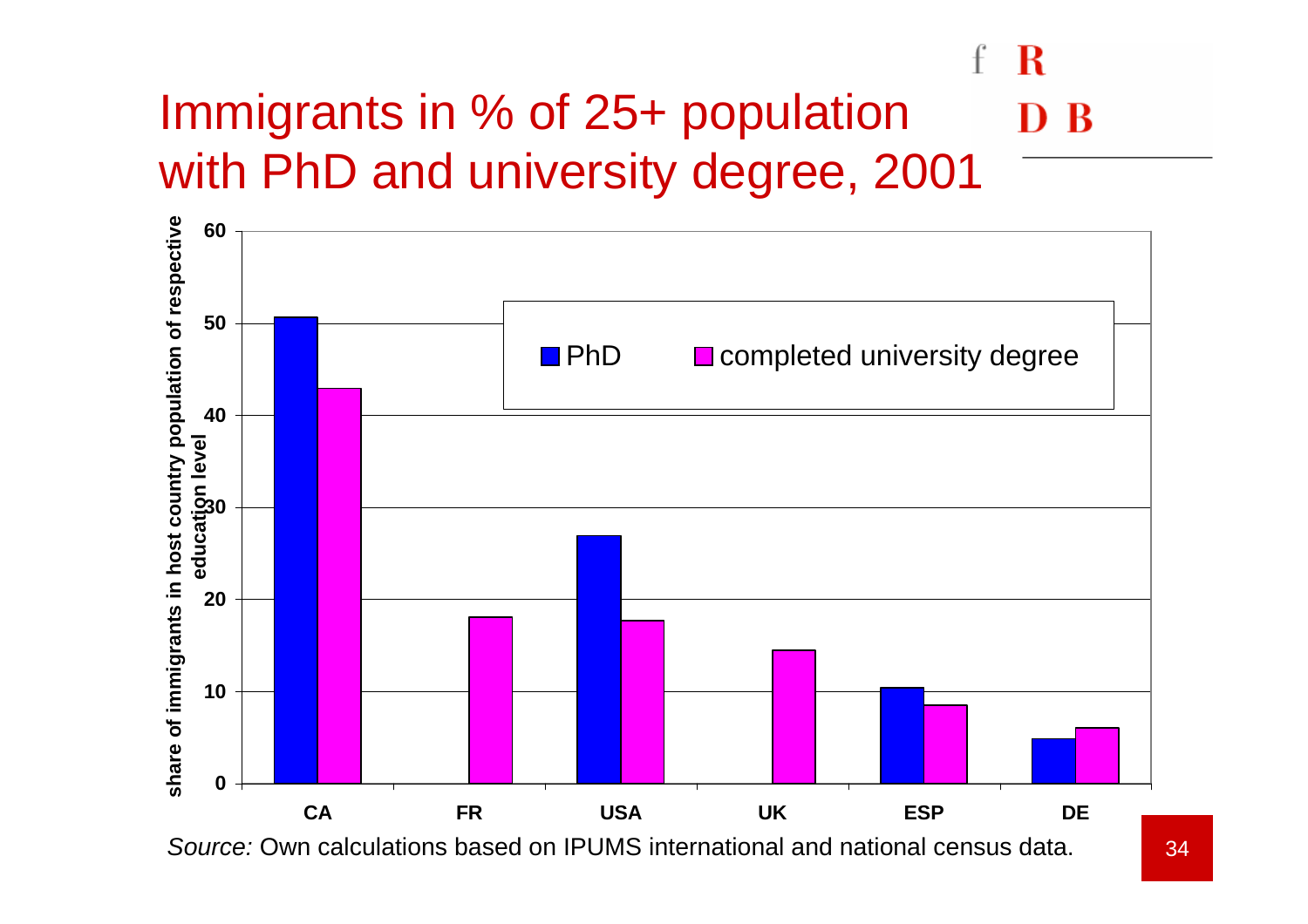#### Immigrants in % of 25+ population R by occupational status, 2001



Source: Own calculations based on IPUMS international and national census data.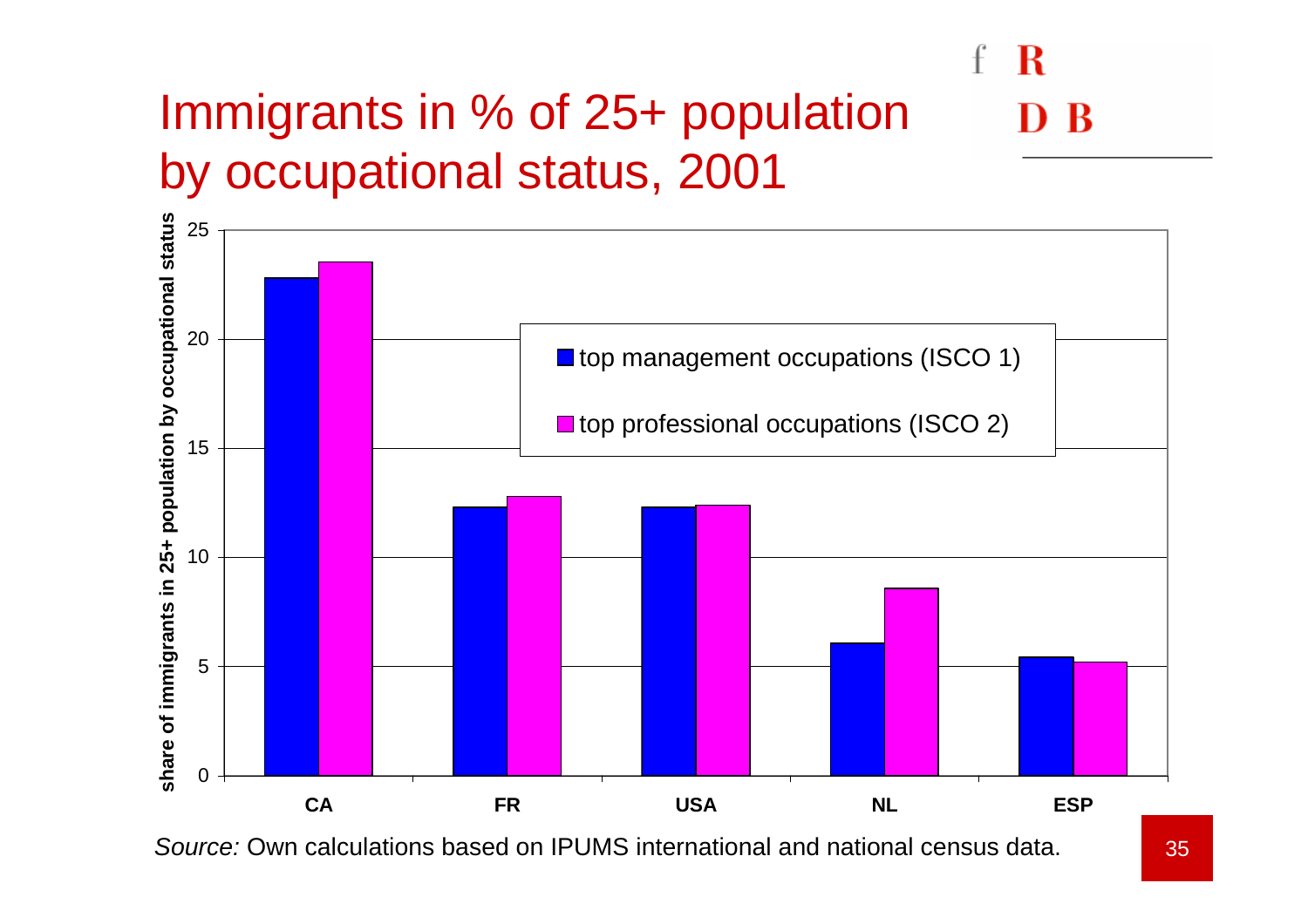#### The native-immigrant wage gapD R

- **Large literature on assimilation of immigrants into host** country labour markets (e.g. Chiswick, 1978; Borjas, 1987; Jasso/Rosenzweig, 1985)
- **E** Limited evidence at top of skill distribution
- Hunt (2009) finds for US that foreign university and PhD graduates (i) perform better than natives in terms of wages, patents, papers and start ups, but (ii) perform worse than natives once we control for field of study
- We find descriptive evidence that wages of foreign-born PhD graduates are higher than that of natives in the US and below that of natives in Canada

ĸ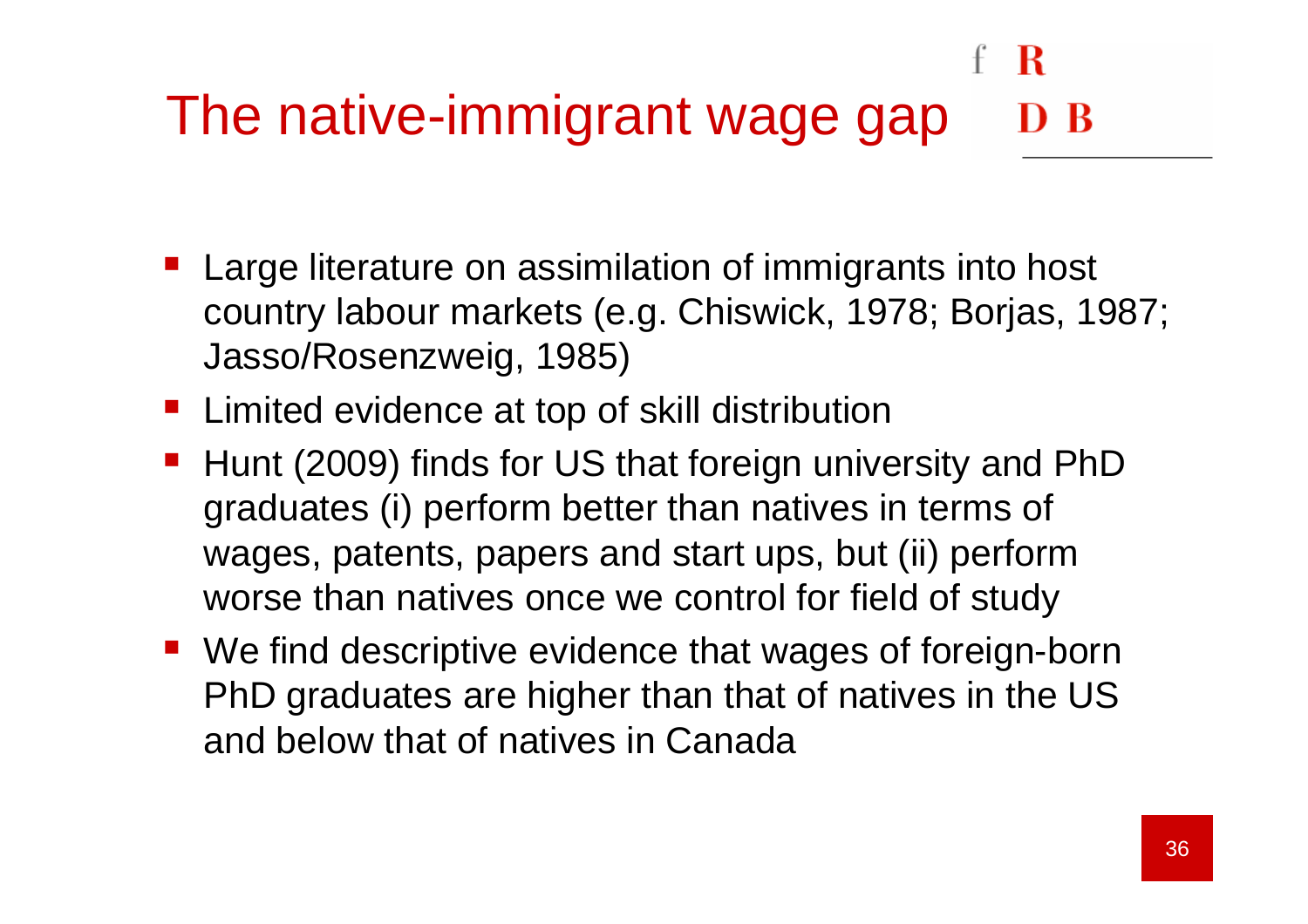### Annual wage income of PhD graduates in USA, 2000





Source: Own calculations based on IPUMS international and national census data.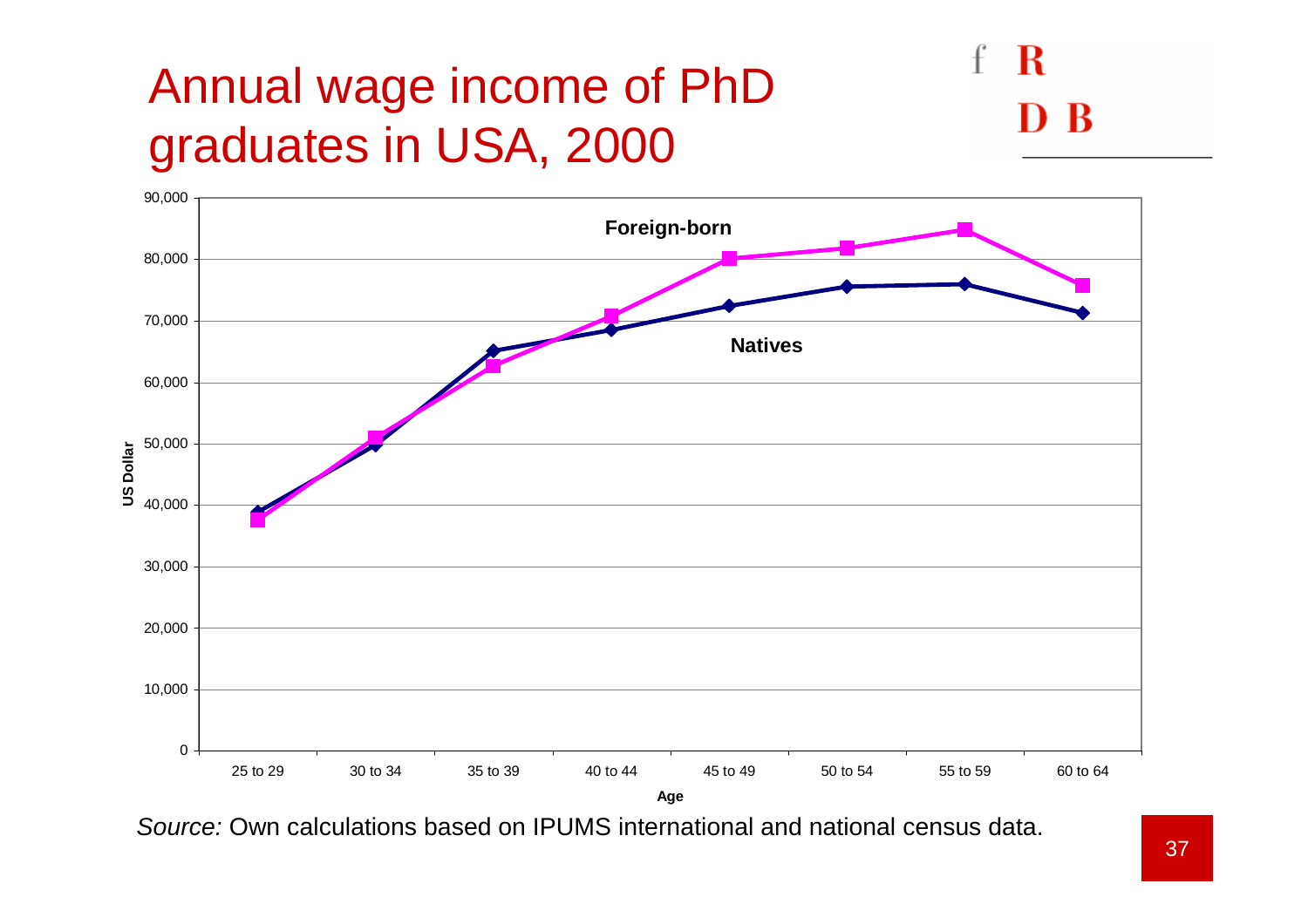### Annual wage income of PhD graduates in Canada, 2000





Source: Own calculations based on IPUMS international and national census data.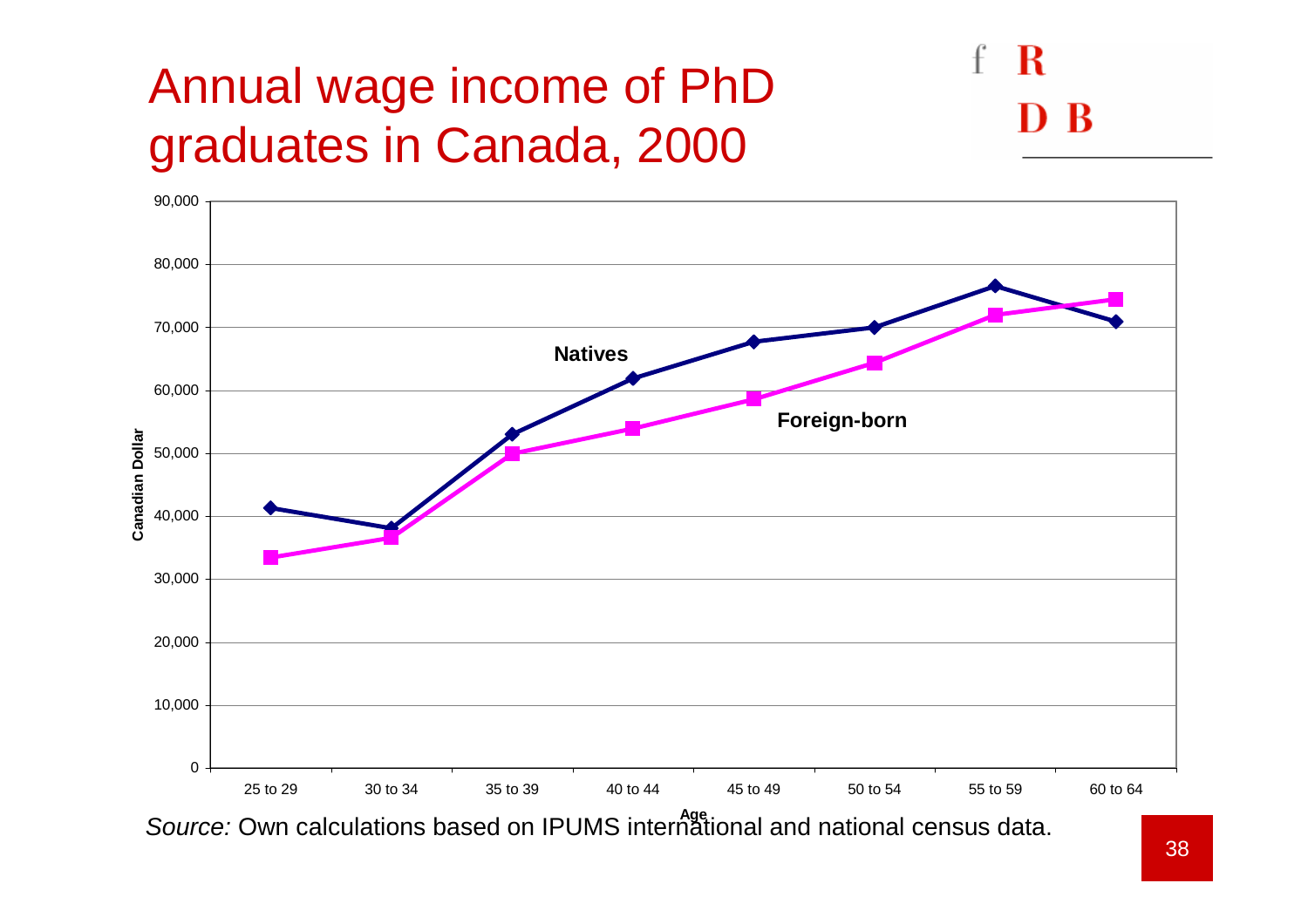## <sup>4</sup> Determinants of highly skilled migration

- **Contract Contract Contract Contract Contract Contract Contract Contract Contract Contract Contract Contract Co Objective:** to study the determinants of highly skilled migration decomposing them between:
	- **u** wage differentials across countries
	- immigration laws in receiving countries
	- other policy variables in receiving countries
- **Contract Contract Contract Contract Contract Contract Contract Contract Contract Contract Contract Contract Co Method:** analyzing (i) determinants of total migration and (ii) of selection of highly educated relative to less educated based on gravity equation
- **Findings:** Important role of wage differentials and of skill-selective immigration policies, welfare benefits and labour market institutions are less important

R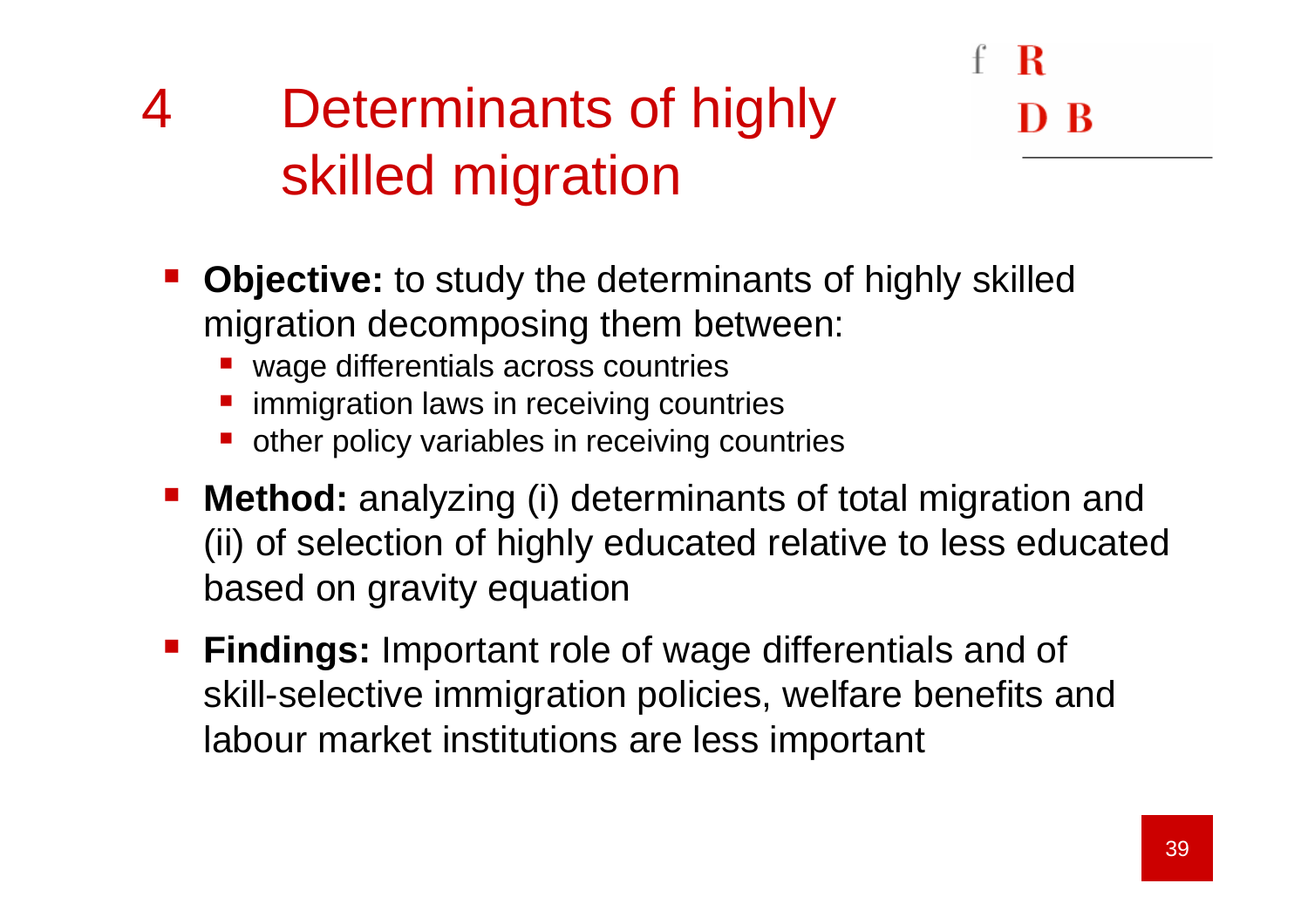# R

### Data

- **Nigration flows from 74 sending into 14 OECD destination** countries, 1980-2005 (OECD 2009, Mayda 2009)
- **Using the Docquier et al. (2007) data set for calculating** educational levels
- Using the fRDB (2007) data base for calculation of changes in immigration legislation along 6 dimensions
- **Others: GDP per capita, wage premium, generosity of** welfare benefits, R&D expenditure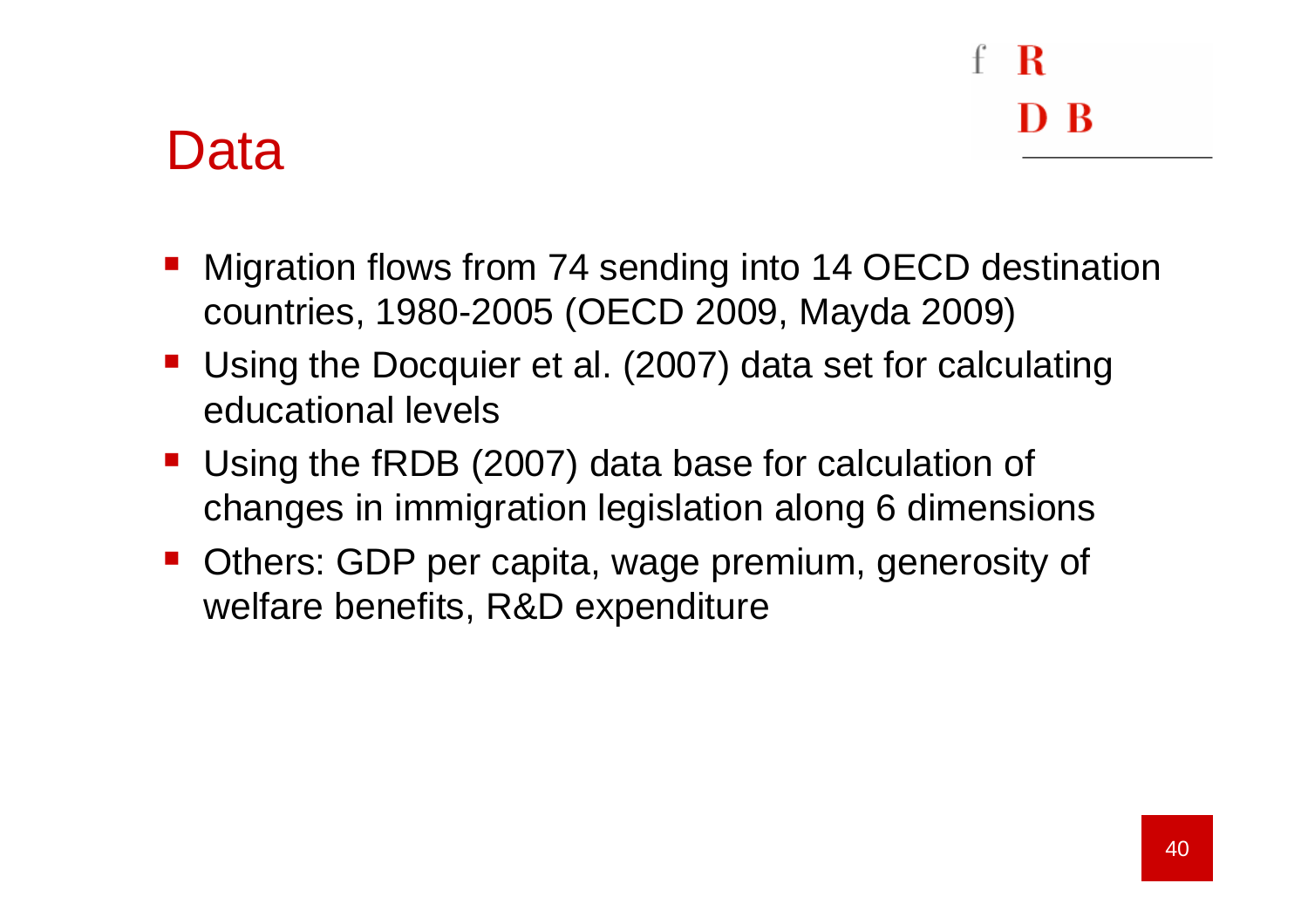#### R Annual inflows into OECD-14 B in % of population, 1980-2005

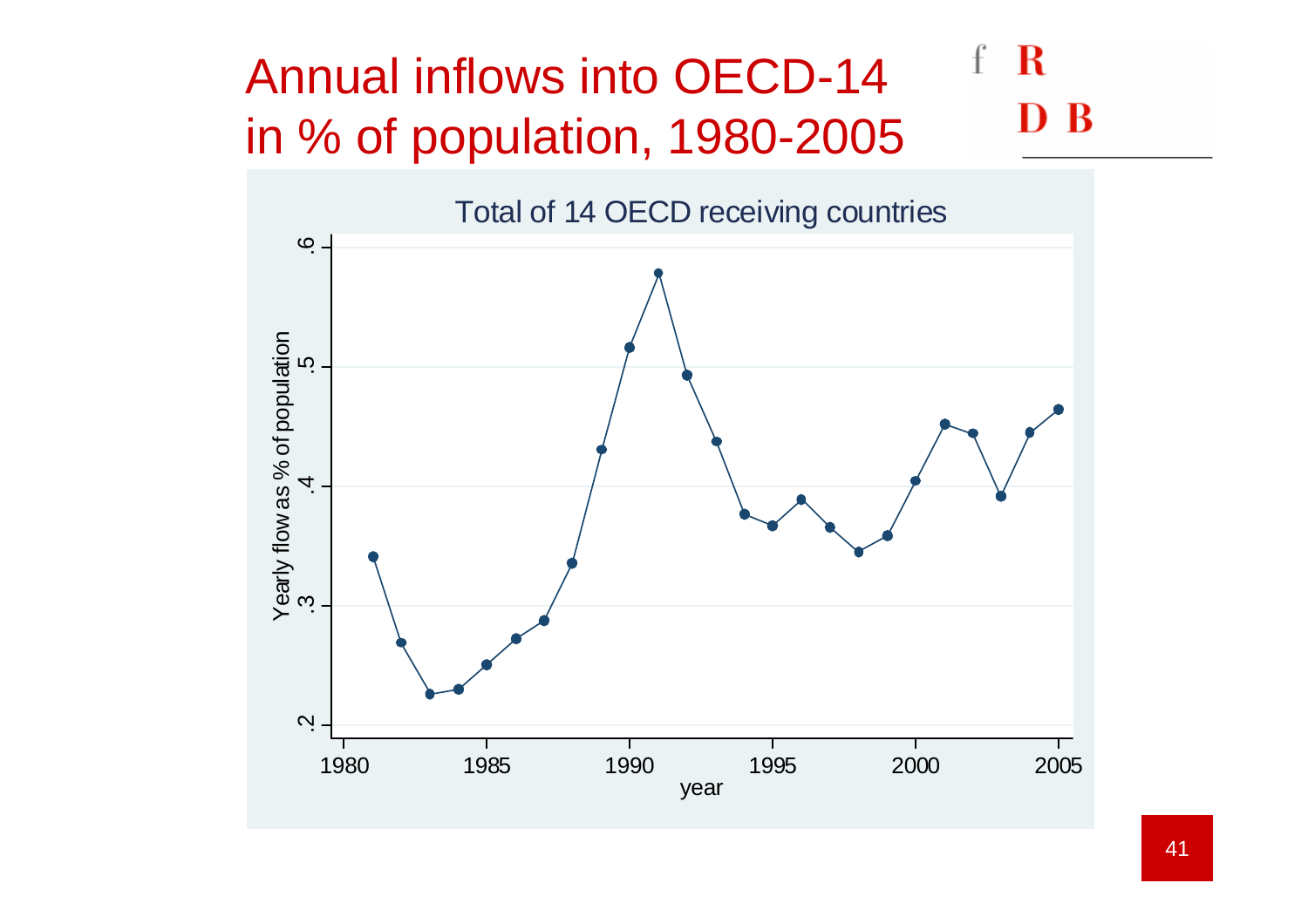### - R D R

### Empirical framework

**Contract** Total migration equation:

 $\ln m_{odt} = D_{ot} + D_d + \beta_1 W_{dt} + \beta_2 X_{od} + \beta_3 Y_{dt} + e_{odt}$  [1]

**Service Service** Selection equation:

$$
\ln m^{H}_{\text{odd}} - \ln m^{L}_{\text{odd}} = D'_{\text{ot}} + \beta_{1} (W^{H}_{\text{dt}} - W^{L}_{\text{dt}}) + \beta_{2}^{'} X_{\text{od}} + \beta_{3}^{'} Y_{\text{dt}} + e'_{\text{odt}}, \tag{2}
$$

- **Service Service**  $m_{odt}^{\phantom{\dag}}$  : total flow of migrants from country *o* to country *d* in year *t*
- **Service Service**  $m^{\!H}$  $\delta_{\mathit{odt}}$  : flow of tertiary educated,
- $m^{H}$ **Service Service**  $\epsilon_{\mathsf{odd}}$  : flow of primary educated
- $\blacksquare$   $D_{\mathit{ot}}$  : push-factors (we control for but don't focus on them)
- $\blacksquare$   $D_d$  : destination country fixed effect
- **Service Service**  $\mathcal{W}_{\mathit{dt},\cdot}$   $\mathcal{W}^{H}_{\mathit{dt}}$  – $\mathcal{W}^{L}_{\mathit{dt}}$ : wages and wage premium in receiving country
- $\blacksquare$   $X_{od}$ : bilateral fixed effects
- $\mathbb{R}^2$  $\mathsf{Y}_{\mathsf{dt}}$   $\;\;$  : factors in receiving countries such as immigration laws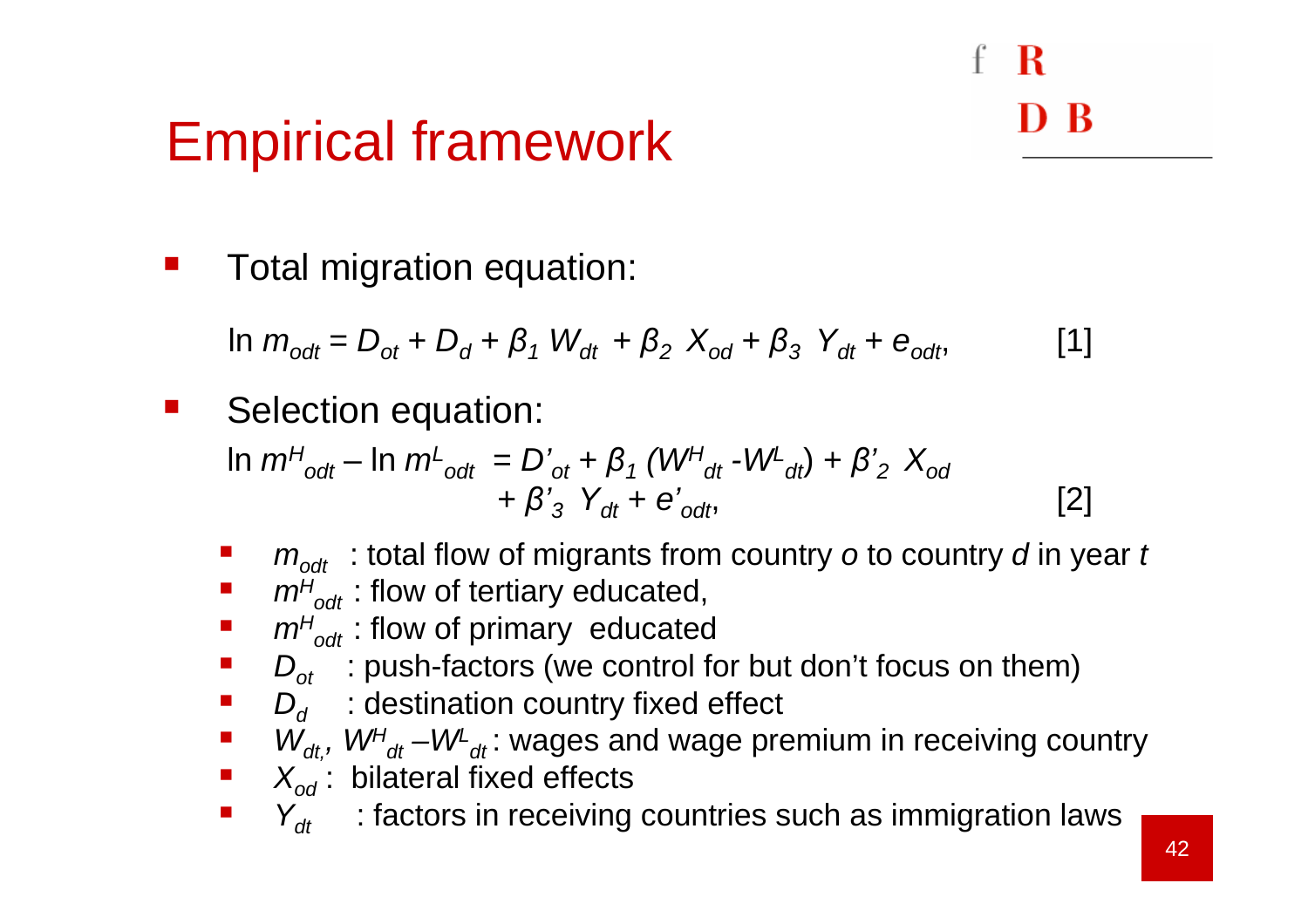### Wages and wage premium

|                                                                                                                                              |            | total migration | selection  |               |  |
|----------------------------------------------------------------------------------------------------------------------------------------------|------------|-----------------|------------|---------------|--|
|                                                                                                                                              | pre-tax    | after tax       | after tax  | after tax, FE |  |
| median wage: $W_d$                                                                                                                           | $0.063***$ | $0.060***$      |            |               |  |
|                                                                                                                                              | (0.014)    | (0.012)         |            |               |  |
| wage premium: $w^n_{d}$ - $w'_{d}$                                                                                                           |            |                 | $0.01**$   | $0.04**$      |  |
|                                                                                                                                              |            |                 | (0.005)    | (0.02)        |  |
| controls                                                                                                                                     | <b>YES</b> | <b>YES</b>      | <b>YES</b> | <b>NO</b>     |  |
| bilateral fixed effects                                                                                                                      | <b>NO</b>  | <b>NO</b>       | <b>NO</b>  | <b>YES</b>    |  |
| observations                                                                                                                                 | 22,662     | 22,662          | 5,486      | 5,486         |  |
| Notes: Controls are log distance, land border, same language and colonial ties.--<br>***, **, * denote 1%-, 5%- and 10% significance levels. |            |                 |            |               |  |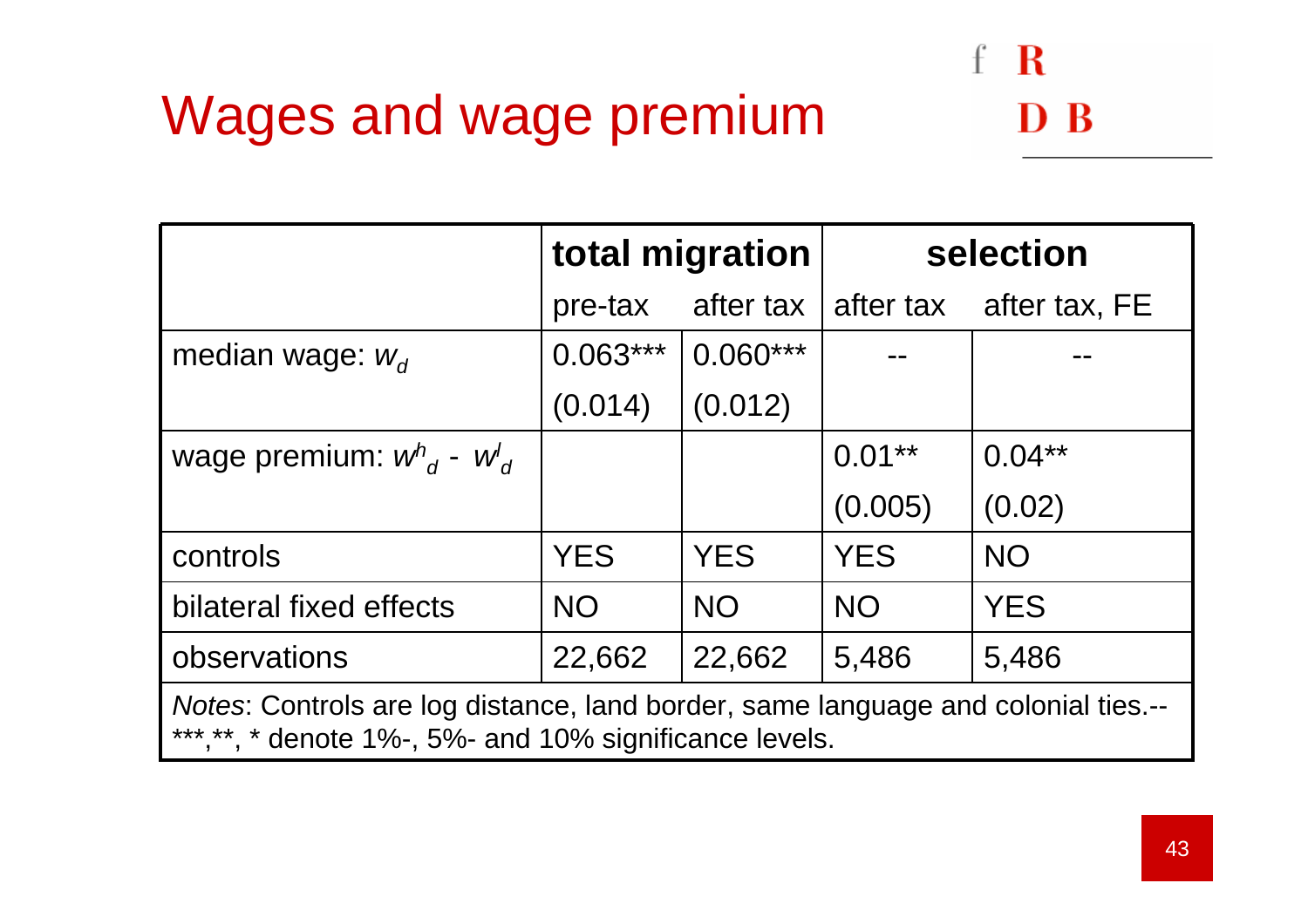### Immigration legislation

### $f R$ D B

|                                                                | total migration |            | selection  |            |  |
|----------------------------------------------------------------|-----------------|------------|------------|------------|--|
|                                                                | (1)             | (2)        | (1)        | (2)        |  |
| median wage: $W_d$                                             | $0.054***$      | $0.051***$ |            |            |  |
| wage premium: $w^h_{d}$ - $w^l_{d}$                            |                 |            | $0.015***$ | $0.016***$ |  |
| pro-skilled policies                                           | $-0.08$         |            | $0.11***$  | $0.12***$  |  |
| restricted benefit access                                      | $-0.07***$      | $-0.08***$ | $0.08***$  | $0.08***$  |  |
| asylum                                                         | $-0.09***$      | $-0.09***$ | 0.02       |            |  |
| requirements for entry                                         | 0.01            |            | $-0.01$    |            |  |
| requirements for residency                                     | $-0.04$         |            | $-0.01$    |            |  |
| undocumented                                                   | $-0.02$         |            | $-0.02$    |            |  |
| bilateral fixed effects                                        | <b>YES</b>      | <b>YES</b> | <b>YES</b> | <b>YES</b> |  |
| observations                                                   | 22,662          | 22,662     | 5,419      | 5,419      |  |
| Notes: ***, **, * denote 1%-, 5%- and 10% significance levels. |                 |            |            |            |  |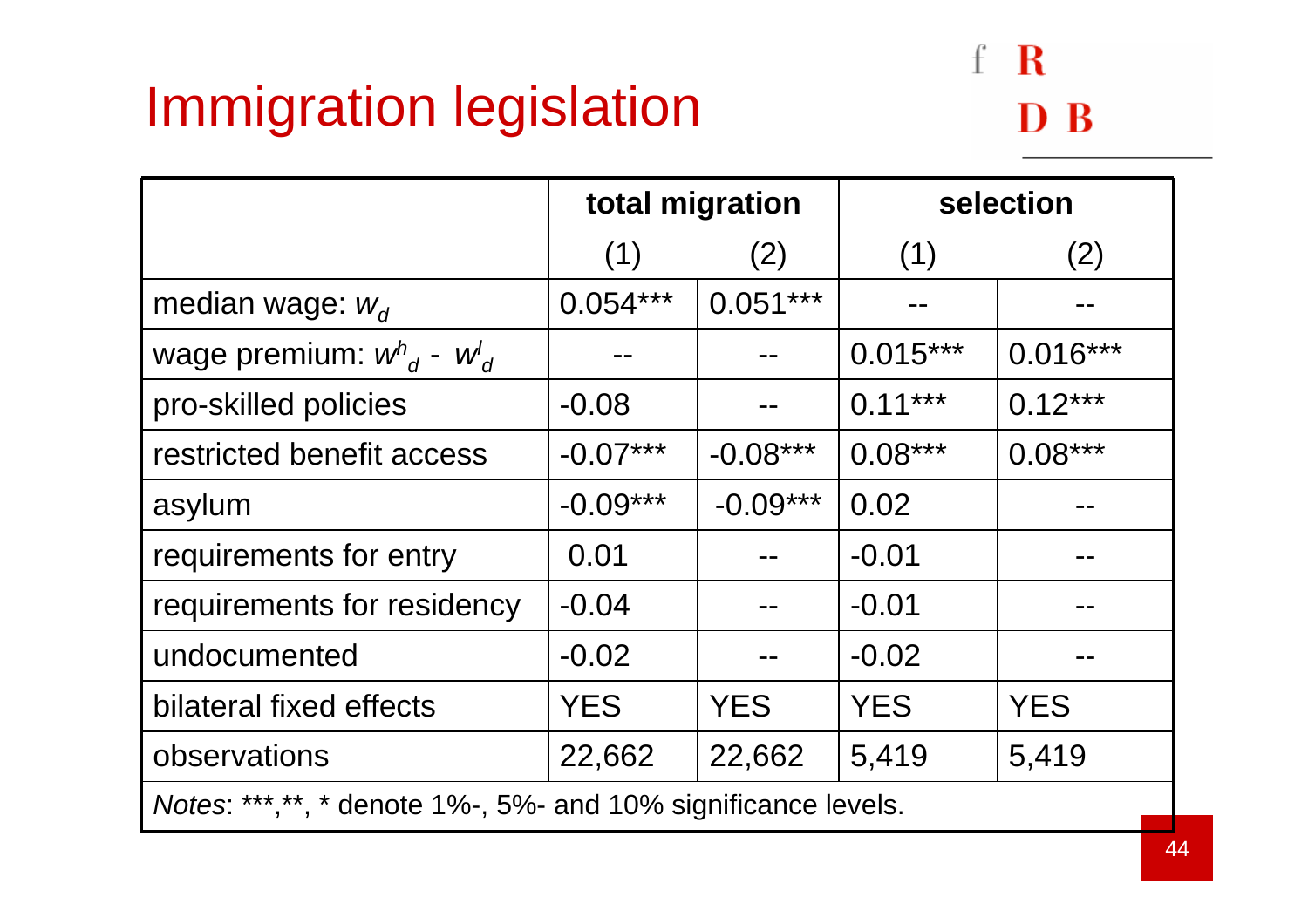### Labour market institutions and benefits D B

|                                                               | total immigration |            |            | selection  |            |            |
|---------------------------------------------------------------|-------------------|------------|------------|------------|------------|------------|
|                                                               | (1)               | (2)        | (3)        | (1)        | (2)        | (3)        |
| median wage: $w_d$                                            | $0.08***$         | $0.09***$  | $0.09**$   |            |            |            |
| wage premium:<br>$W^h_{d}$ - $W^l_{d}$                        |                   |            |            | $0.02**$   | 0.01       | 0.01       |
| minimum wages                                                 | $-4.33***$        | $-3.14***$ | $-2.88**$  | 0.88       | $1.46**$   | $1.64**$   |
| employment<br>protection                                      | $-0.36**$         | 0.47       | 0.10       | $-0.57***$ | $-0.55***$ | $-0.54***$ |
| welfare benefits                                              |                   | 0.42       | 0.41       |            | $-0.08$    | $-0.08$    |
| <i>immigration laws</i>                                       | <b>NO</b>         | <b>NO</b>  | <b>YES</b> | <b>NO</b>  | <b>NO</b>  | <b>YES</b> |
| bil. fixed effects                                            | <b>YES</b>        | <b>YES</b> | <b>YES</b> | <b>YES</b> | <b>YES</b> | <b>YES</b> |
| observations                                                  | 6,544             | 6,486      | 6,387      | 2,376      | 1,689      | 1,689      |
| Notes: ***,**, * denote 1%-, 5%- and 10% significance levels. |                   |            |            |            |            |            |

f R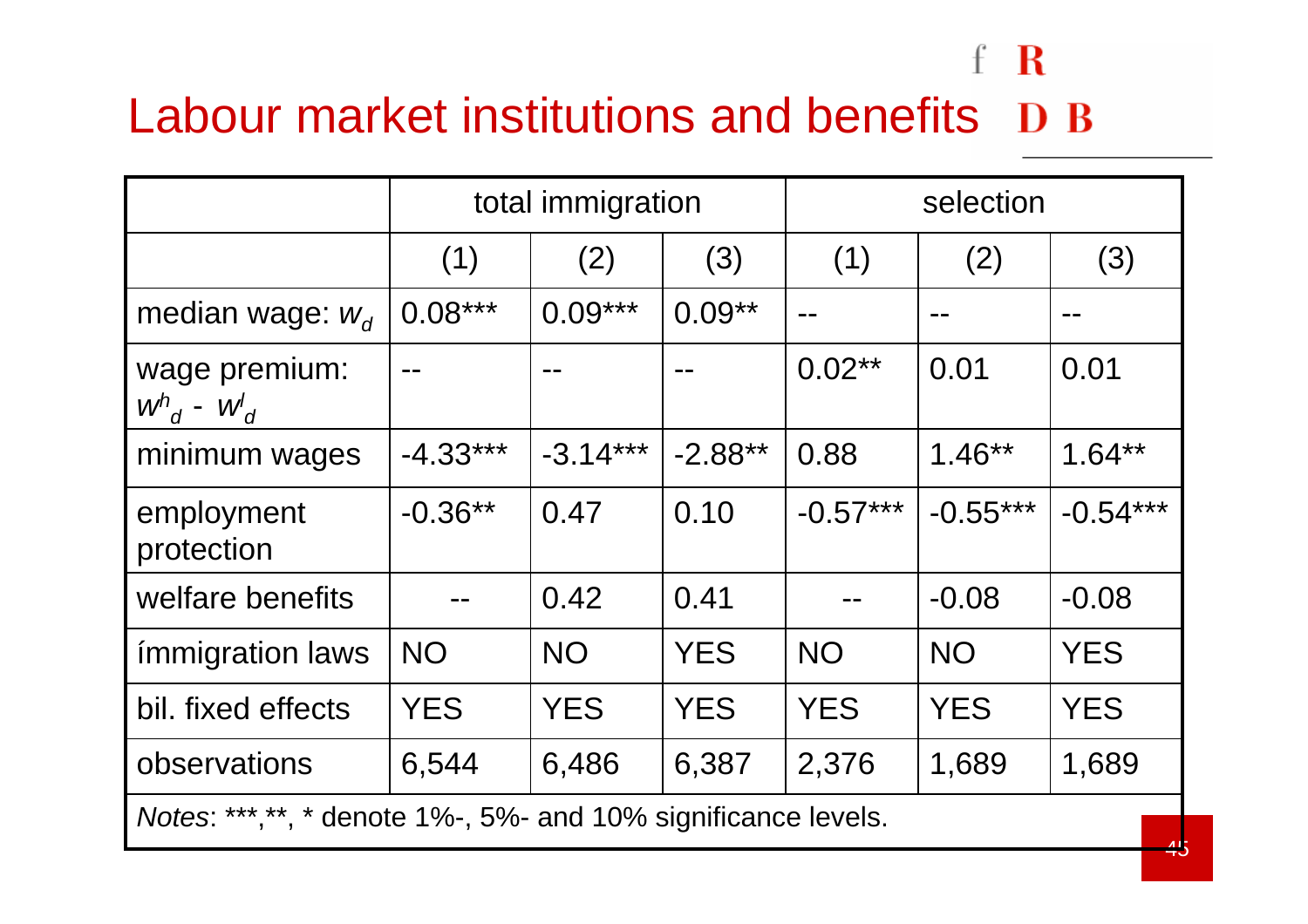### R&D expenditures

### $f R$ D B

|                                                                | total migration |            | selection  |            |  |
|----------------------------------------------------------------|-----------------|------------|------------|------------|--|
|                                                                | (1)             | (2)        | (1)        | (2)        |  |
| median wage: $W_d$                                             | $0.07***$       | $0.07***$  |            |            |  |
| wage premium: $w^n_{d}$ - $w'_{d}$                             |                 |            | $0.03***$  | $0.01*$    |  |
| <b>R&amp;D</b> expenditure                                     | $-2.43***$      | $-2.33***$ | $1.29***$  | 0.23       |  |
| immigration laws                                               | <b>NO</b>       | <b>YES</b> | <b>NO</b>  | <b>YES</b> |  |
| bilateral fixed effects                                        | <b>YES</b>      | <b>YES</b> | <b>YES</b> | <b>YES</b> |  |
| observations                                                   | 20,335          | 20,335     | 5,320      | 5,320      |  |
| Notes: ***, **, * denote 1%-, 5%- and 10% significance levels. |                 |            |            |            |  |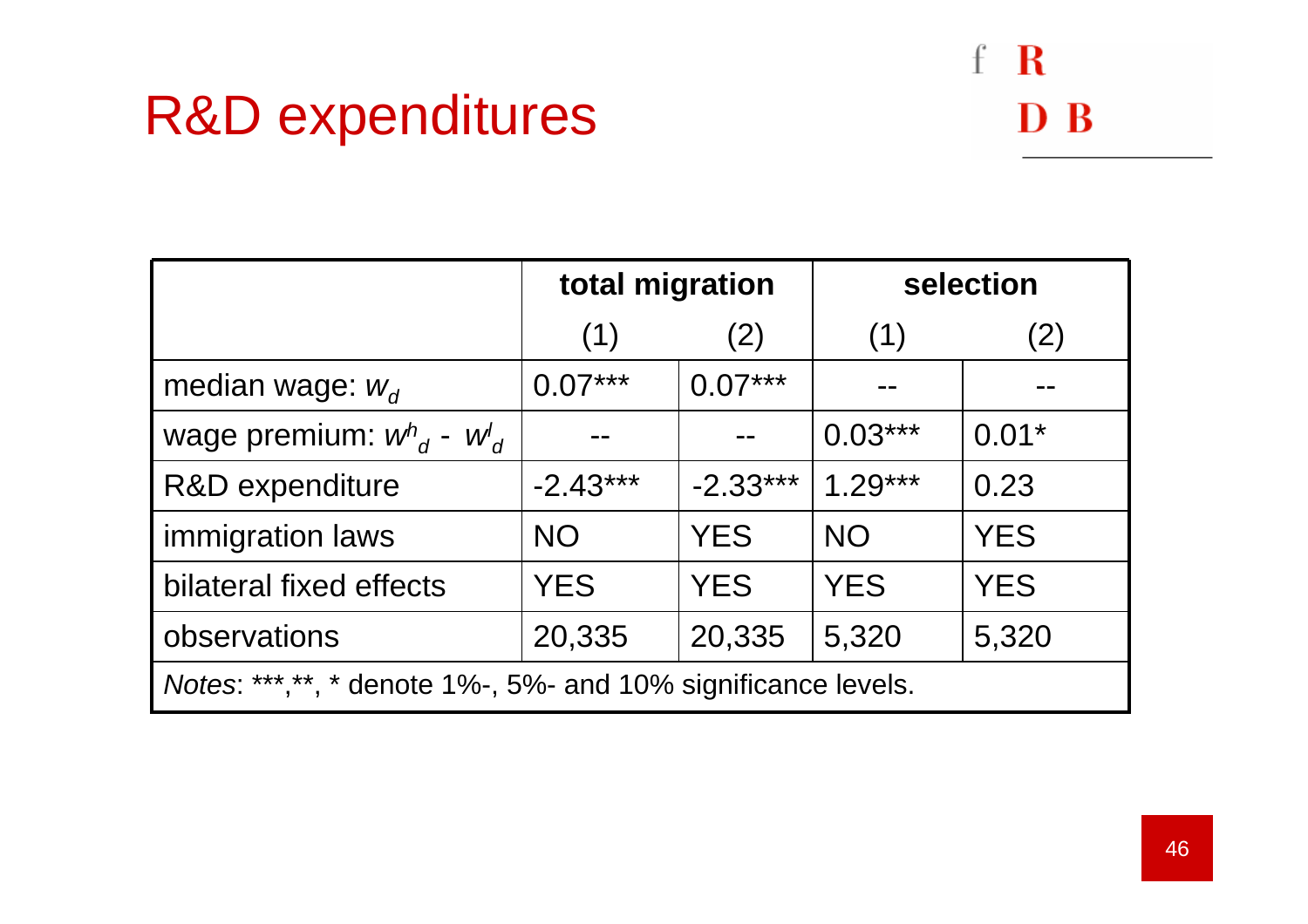### **Summarizing**

- Significant effect of skill-premium
	- **Increasing college premium by 10,000 \$ would increase inflow** P. of highly educated relative to less educated by 40%
- **Significant effect skill selective immigration policies** 
	- **Pro-skilled immigration laws increase selection of highly skilled** immigrants leaving total immigration flows unaffected
- **Significant effect of laws limiting welfare benefit access** 
	- P. Reduce total immigration flows and increase share of highly skilled
- **Generous welfare benefits, employment protection and** low R&D spending may all worsen the skill selection of immigrants, but their effects are imprecisely estimated and not robust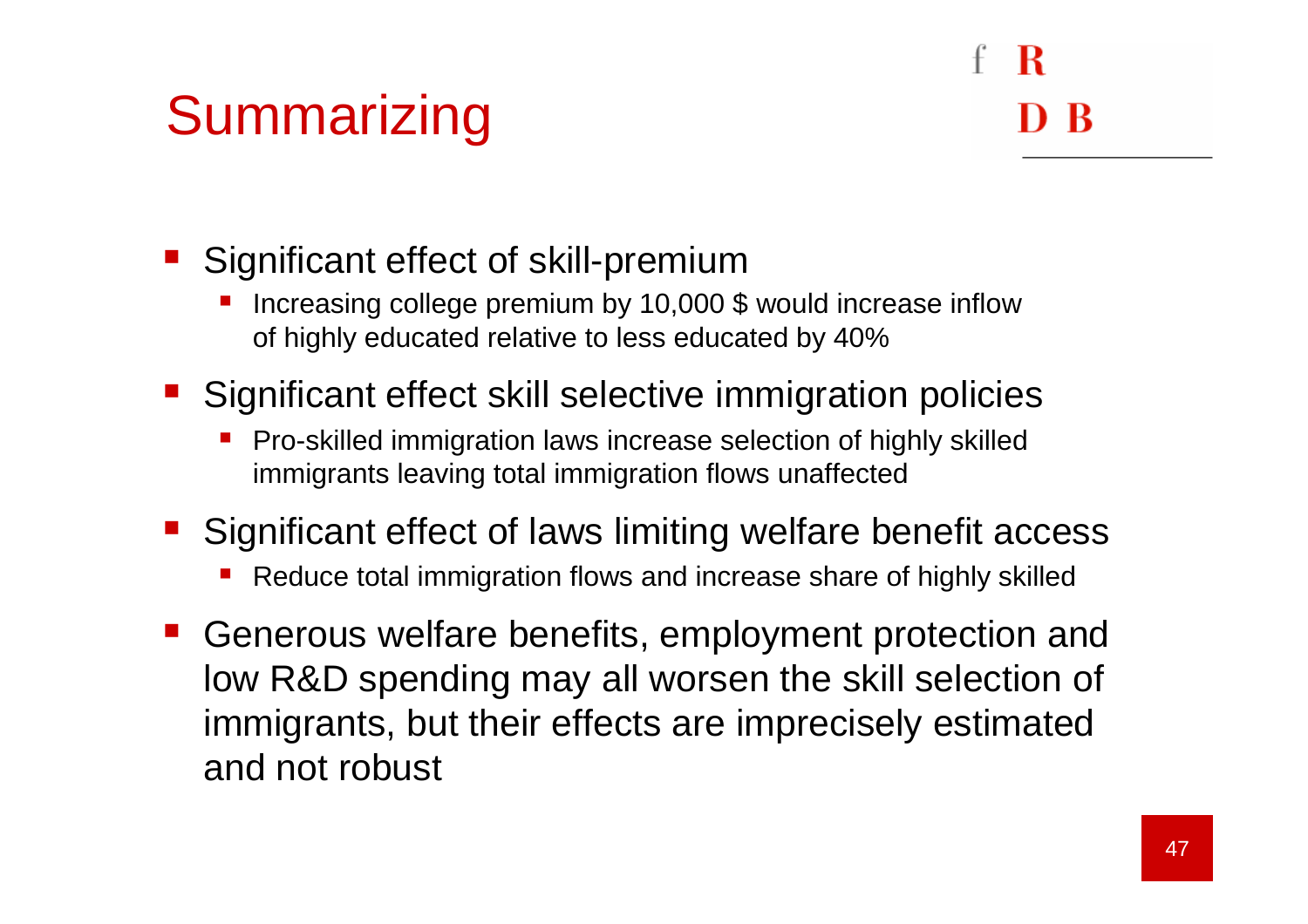## 5 Benefits of the brain gain

- We estimate impact of total immigration and its share of highly educated on employment, capital accumulation, productivity and income per person in the receiving country
- We use "push-factors" identified before to capture the part of immigration that is driven by "push-factors"and hence can be considered as a supply shock to receiving country
- We analyze short- and long run impact
- For the short run, we also focus on the impact when immigration takes place in a recession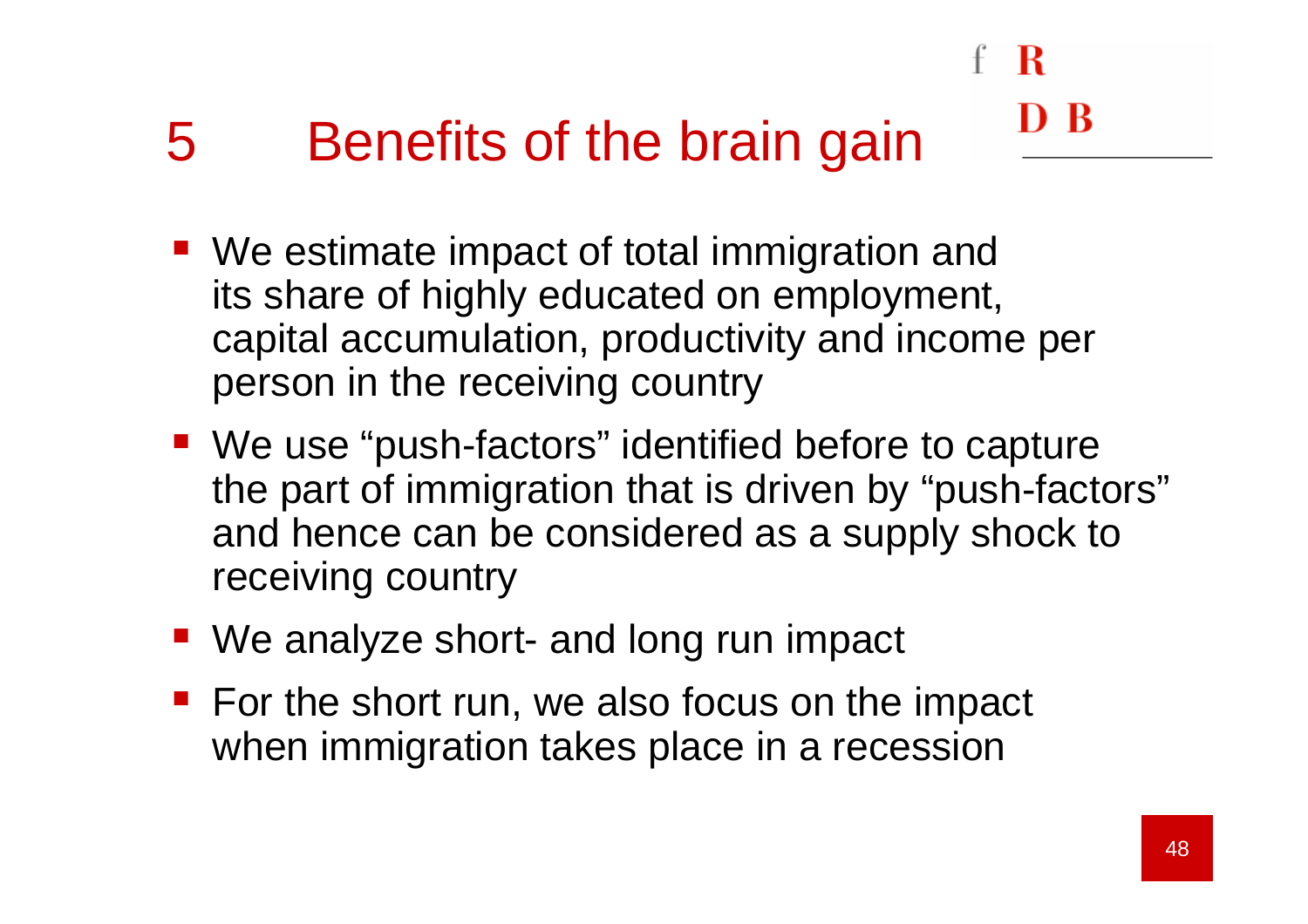### Production function approach

Destination country production function

$$
Y_{dt} = A_{dt} K_{dt}^{\alpha} L_{dt}^{1-\alpha}
$$
 [1]

**Change of total income over time** 

$$
\frac{\Delta Y_{dt}}{Y_{dt}} = \frac{\Delta A_{dt}}{A_{dt}} + \alpha \frac{\Delta K_{dt}}{K_{dt}} + (1 - \alpha) \frac{\Delta L_{dt}}{\Delta L_{dt}}
$$

■ Effect of total immigration ( $\triangle F/POP$ ) and share of highly educated immigrants  $h$  on each component of production X (X is A, L, K):

$$
\frac{\Delta X_{dt}}{X_{dt}} = D_t + \gamma_X \frac{\Delta F_{dt}}{Pop_{dt}} + \beta_X h_{Fdt} + e_{dt}
$$
 [3]

 $\mathcal{L}_{\text{max}}$  Once we know these effects we can use the formula above to calculate impact on total income and income per capita:

$$
\Delta Y_{dt}/Y_{dt} - \Delta Pop_{dt}/Pop_{dt} \tag{4}
$$

[2]

R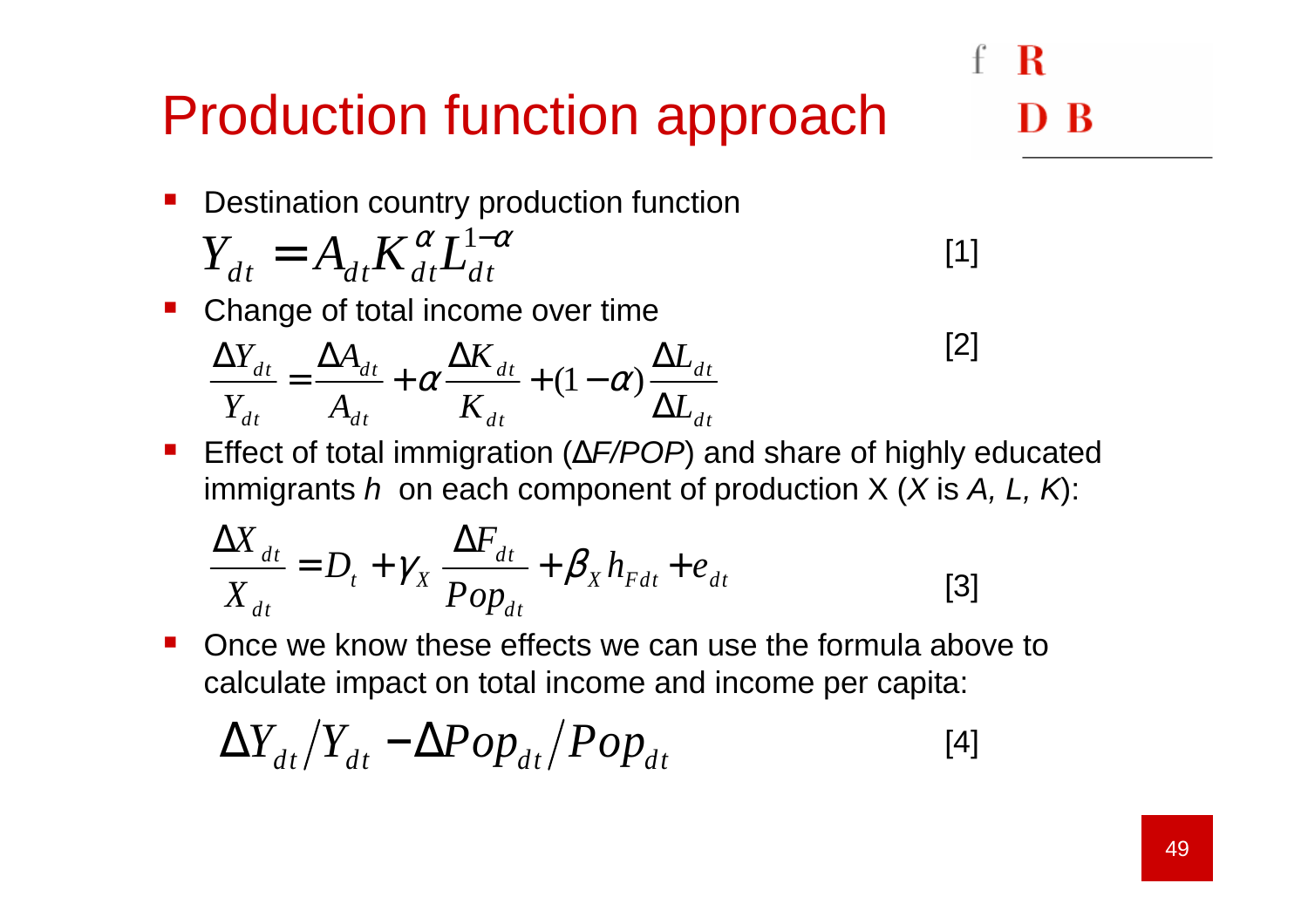## Instrumental variable strategy

- In estimating the impact of immigration rates on factors and productivity of receiving country we instrument them with those obtained from prediction
	- Flow equation from previous section which omits country of destination variables (wages and policies)
- Only push factors interacted with fixed bilateral migration costs drive variation in these constructed flows
- Hence, these flows are reasonably exogenous with respect to destination country economic conditions

R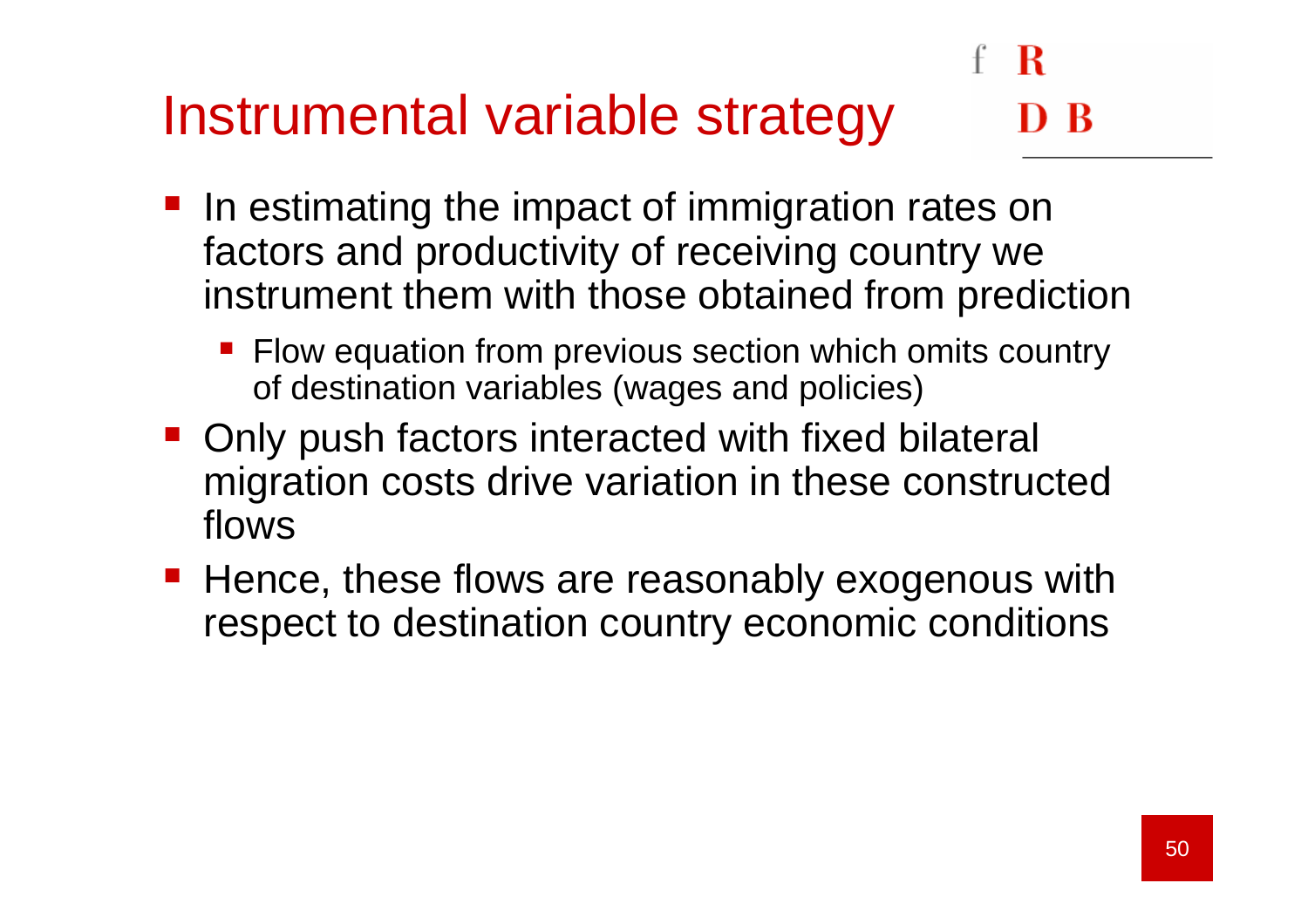### Short- and long-run effects (2SLS estimates)

|                                                                | <b>Short run</b>             |                            | Long run                      |                            |  |
|----------------------------------------------------------------|------------------------------|----------------------------|-------------------------------|----------------------------|--|
| <b>Explained variable:</b>                                     | total<br>immigration<br>rate | highly<br>skilled<br>share | total<br>immigrati<br>on rate | highly<br>skilled<br>share |  |
| $\Delta L/L$                                                   | $1.03***$                    | $0.03**$                   | $0.99***$                     | $0.13***$                  |  |
| $\triangle$ Empl./Empl.                                        | $1.23***$                    | $0.03***$                  | $1.14***$                     | $0.07***$                  |  |
| $\Delta$ K/K                                                   | $1.42***$                    | $0.04***$                  | $1.25***$                     | $0.17***$                  |  |
| $\Delta$ k/k                                                   | 0.14                         | 0.02                       | 0.11                          | 0.09                       |  |
| $\varDelta$ A/A                                                | $-0.11$                      | 0.02                       | $-0.18$                       | 0.01                       |  |
| $\varDelta$ gdp/gdp                                            | $0.60***$                    | 0.01                       | $0.49***$                     | 0.01                       |  |
| observations                                                   | 336<br>70                    |                            |                               |                            |  |
| Notes: ***, **, * denote 1%-, 5%- and 10% significance levels. |                              |                            |                               |                            |  |

 $\mathbf{f}$ 

- R

D B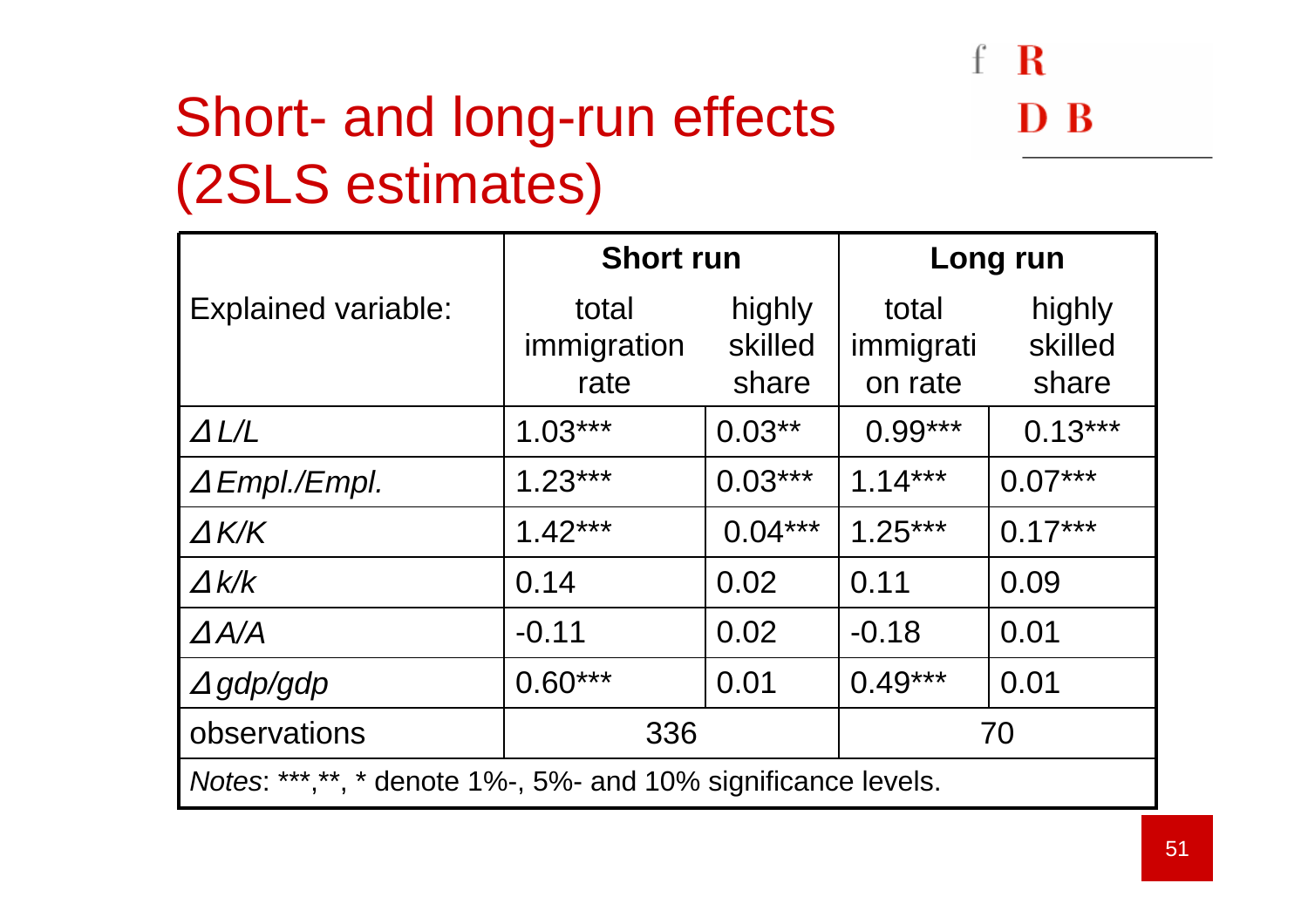## Impact of immigration in recessions D B

| <b>Specification:</b>           | <b>Basic 2SLS</b>                             |                                      |                         |                                               |  |
|---------------------------------|-----------------------------------------------|--------------------------------------|-------------------------|-----------------------------------------------|--|
|                                 | <b>Normal Times</b><br>Output gap>-1 per cent |                                      |                         | <b>Bad Times:</b><br>Output gap <- 1 per cent |  |
| <b>Explanatory</b><br>variable: | <b>Immigration rate</b>                       | <b>Share of tertiary</b><br>educated | <b>Immigration rate</b> | <b>Share of tertiary</b><br>educated          |  |
| $\Delta L/L$                    | $1.60**$                                      | $0.04***$                            | 0.72                    | $0.027**$                                     |  |
|                                 | (0.23)                                        | (0.01)                               | (0.14)                  | (0.012)                                       |  |
| $\Delta$ Employment/            | $1.55***$                                     | $0.03**$                             | $1.20**$                | 0.01                                          |  |
| Employment                      | (0.19)                                        | (0.01)                               | (0.11)                  | (0.01)                                        |  |
| $\Delta K/K$                    | $1.55***$                                     | $0.05***$                            | $1.42**$                | $0.03**$                                      |  |
|                                 | (0.32)                                        | (0.02)                               | (0.20)                  | (0.01)                                        |  |
| $\Delta$ Capital per Worker/    | $-0.01$                                       | 0.016                                | 0.22                    | $0.022*$                                      |  |
| <b>Capital per Worker</b>       | (0.22)                                        | (0.017)                              | (0.17)                  | (0.12)                                        |  |
| $\triangle A/A$                 | $-0.11$                                       | 0.007                                | $-0.16$                 | 0.016                                         |  |
|                                 | (0.10)                                        | (0.008)                              | (0.22)                  | (0.02)                                        |  |
| $\triangle$ GDP per Person/     | $1.02**$                                      | 0.01                                 | $0.33***$               | 0.002                                         |  |
| <b>GDP</b> per person           | (0.19)                                        | (0.008)                              | (0.15)                  | (0.008)                                       |  |
| <b>Observations</b>             | 336                                           |                                      |                         |                                               |  |

f R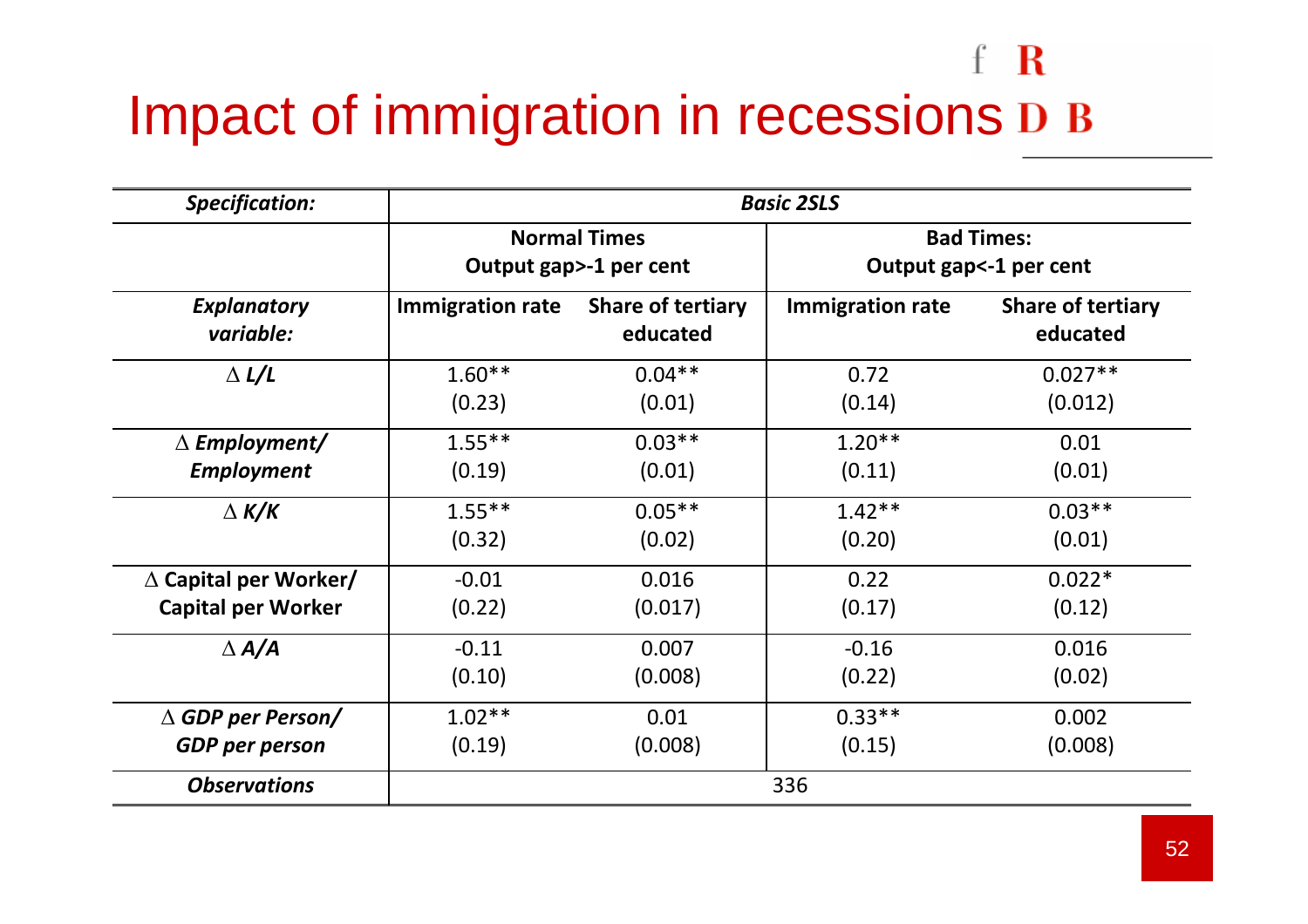### Summary of findings

- Total immigration does not displace native employment nor decreases native wages in short- or long run.
- **The skill intensity of immigration has a positive** additional effect on employment and capital accumulation
- **This positive additional effect is present in the short**as well as in the long run
	- **This effect is present even when skilled immigrants enter** the receiving country in bad economic times
- The positive employment-investment effect may result from complementarities of highly educated or from a positive productivity effect in presence of elastic laboursupply of natives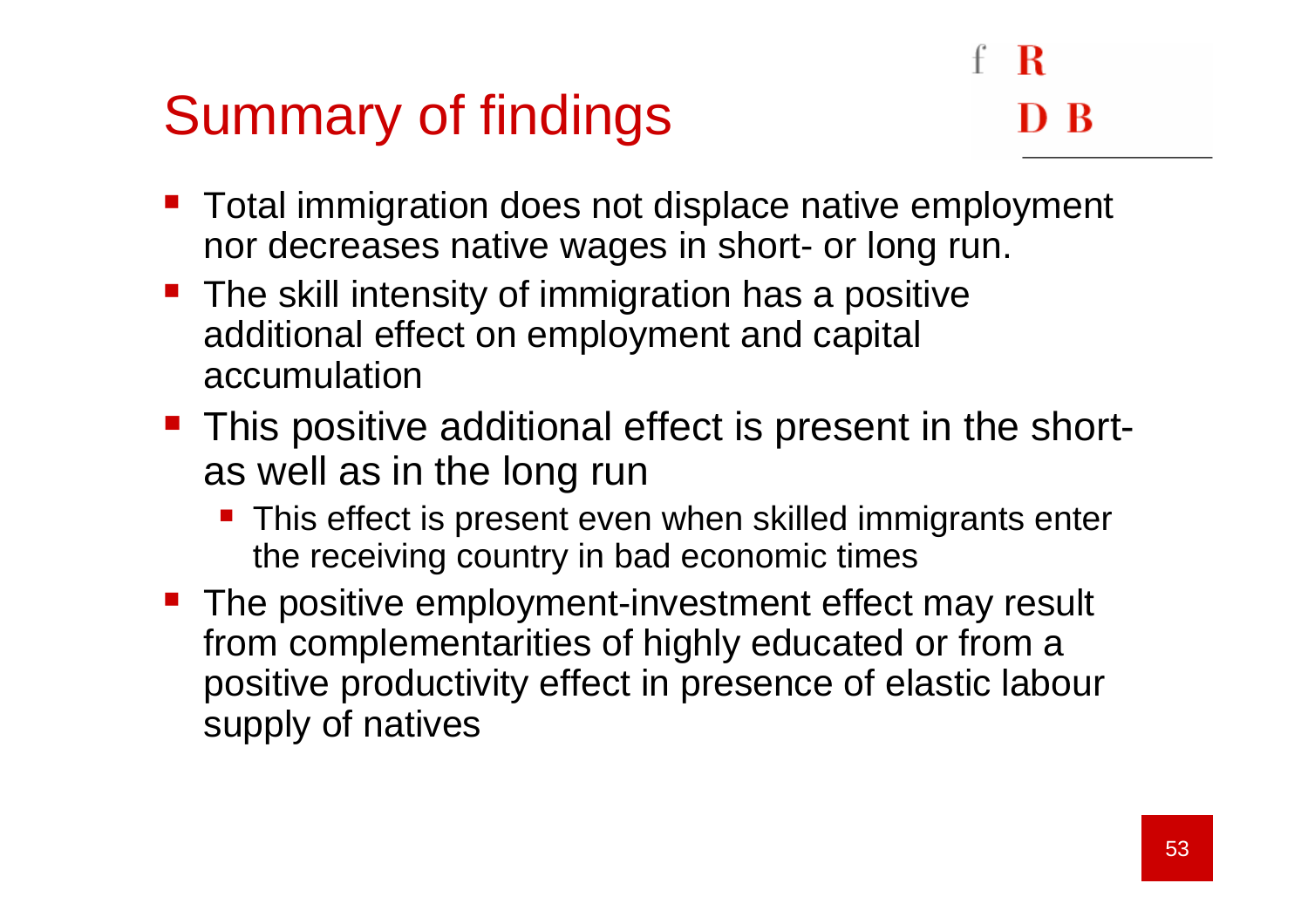-R

#### 6 Explaining the status quo bias D B in skill-selective immigration policies

- We address the puzzle why so few countries adopt skill-selective immigration policies although potential gains are high
- We apply a framework where immigration polices are explained by the interaction of 'demand' and 'supply' factors
- We first analyze whether attitudes towards high skilled-immigration can be explained by self-interest of individuals
- We then explain policy outcomes by aggregating individual preferences employing a median voter and a pressure group model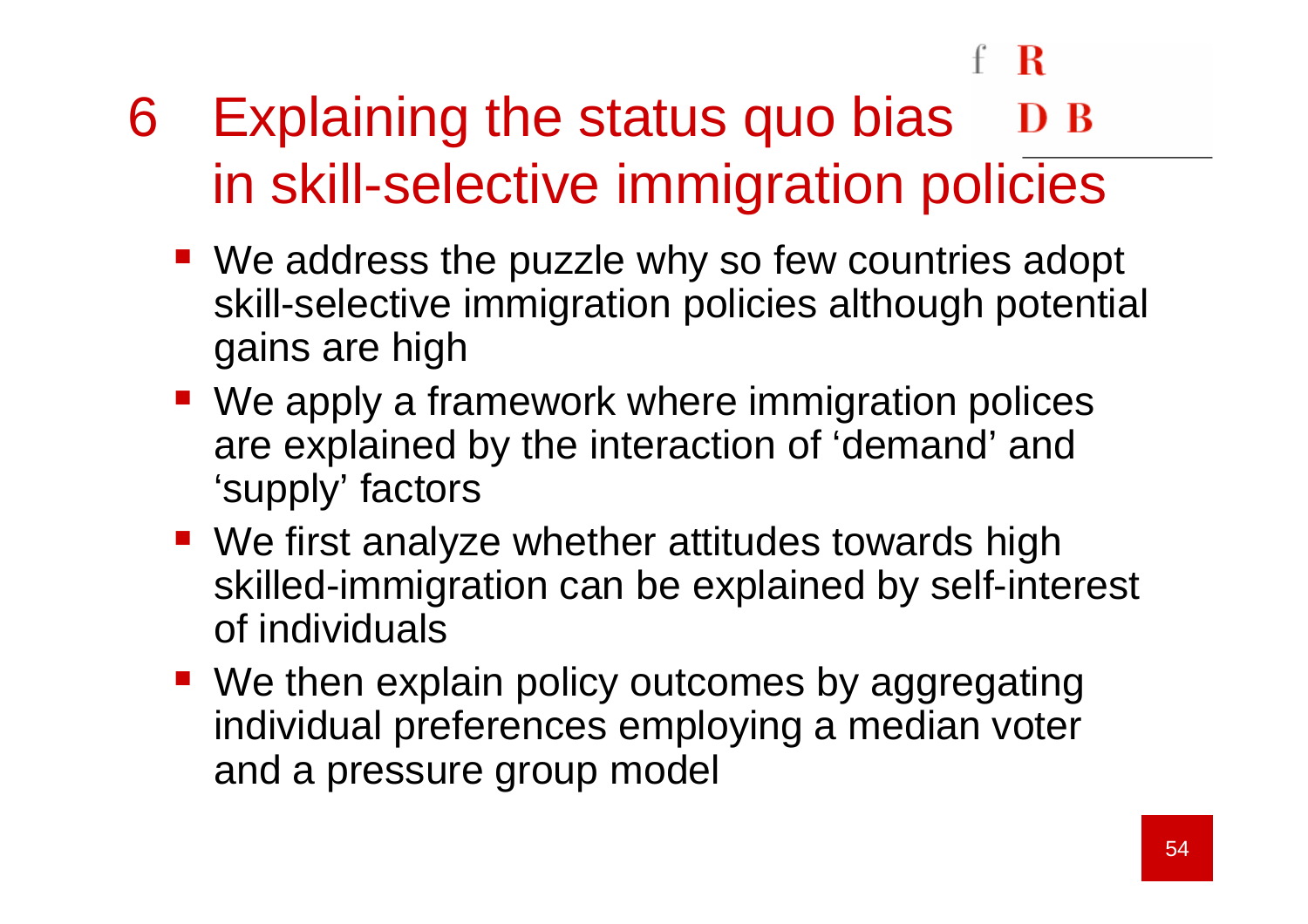#### $\mathbf R$ Elements of a political economy model D B

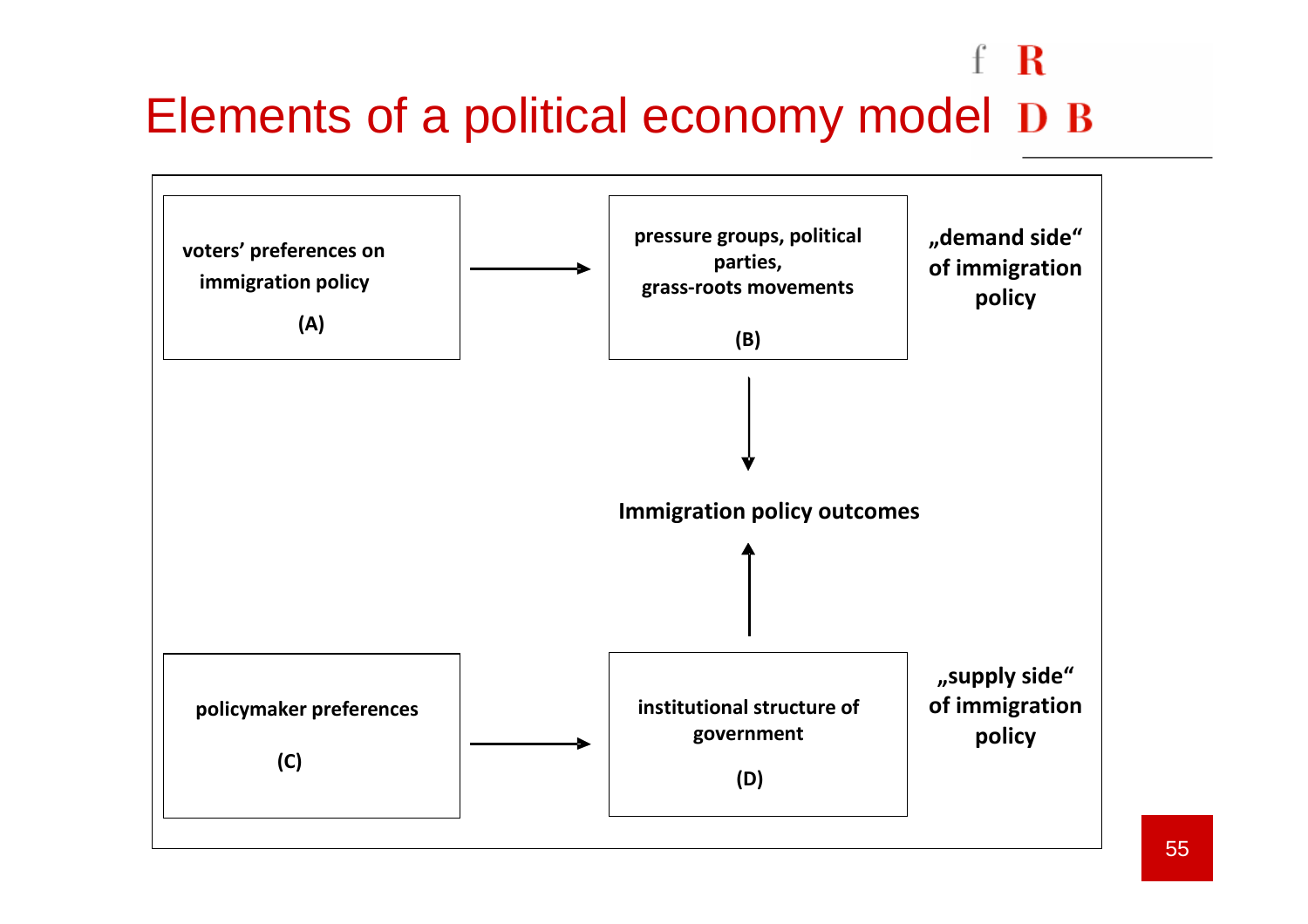#### - R Understanding individual attitudes D B

#### The labour market channel

- **Factor proportions theory: If immigrants are more** skilled than natives on average, then skilled natives will lose and unskilled natives will benefit, and vice versa
- **Therefore, individual skill should be negatively** correlated with pro-immigration attitudes in countries characterized by a high share of skilled immigration -and *positively* correlated with pro-immigration attitudes in countries characterized by a high share of unskilled immigration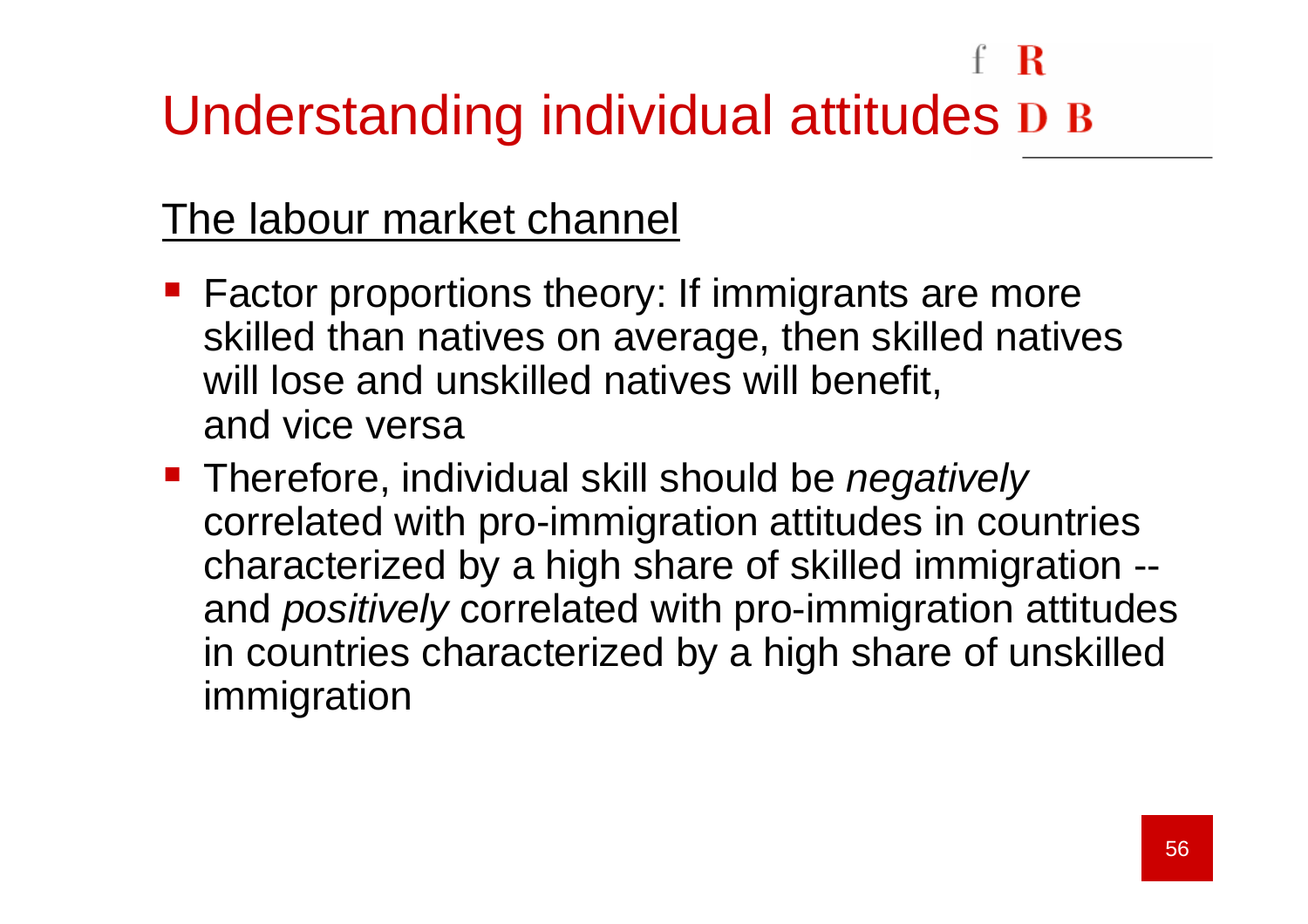### The welfare state channel

# -R

- **Tax adjustment model:** per capita benefits remain constant, but tax rate changes
	- Rich individuals are most affected by benefits from skilled and losses from unskilled immigrants
	- **Thus, individual income is positively correlated with Thus, included** pro-immigration preferences in countries with skilled immigration and vice versa
- **Benefit adjustment model:** per capita transfers change, but taxes remain constant
	- **Poor individuals are most affected by benefits and** losses
	- **Thus, individual income is negatively correlated with** pro-immigration preferences in countries with skilled immigration and vice versa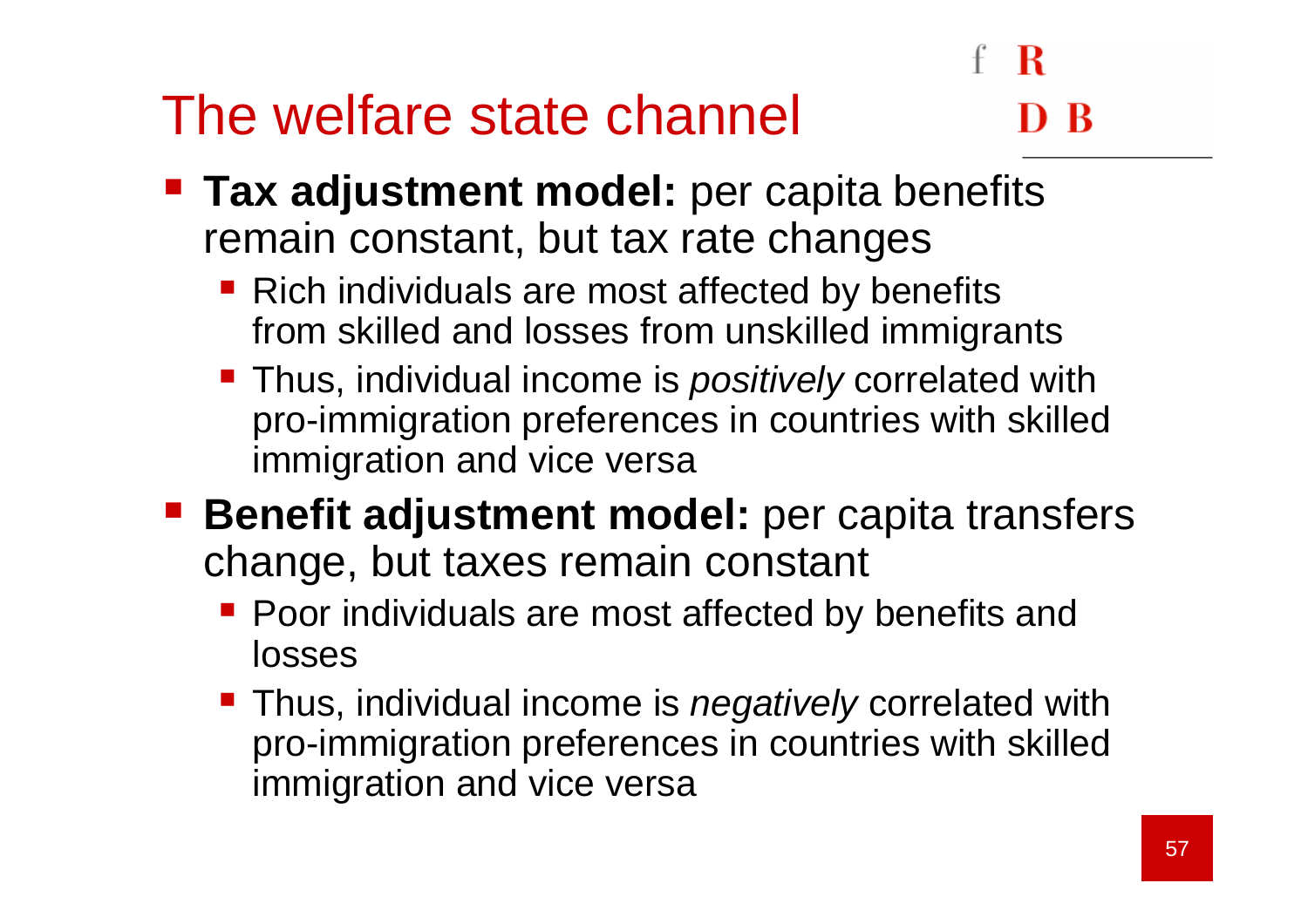### Empirical implementation

**• Ordered probit model:** 

 $Y_{id}^* = \beta_1 \text{ age}_i + \beta_2$ +  $\beta_5$  income<sub>i</sub> +  $\beta_6$  income<sub>i</sub>x  $s^h_{\;\;d}$  +  $_{2}$  male $_{i}$ +  $\pmb{\beta}_{3}$  $_3$  educ $_1$  +  $\beta_4$  $_4$  educ<sub>i</sub>x s<sup>h</sup>  $\frac{d}{d}$  $_{5}$  income<sub>i</sub> +  $\beta_{6}$  $_6$  income<sub>i</sub>x  $\mathrm{s}^{\mathrm{h}}$  $\int_{d}^{u}$ + ... +  $\varepsilon_{id}$ 

- $\blacksquare$   $\mathsf{Y}_{\mathsf{id}}^*$  : outcome variable which measures pro-skilled attitudes by 5 categories;
- educ<sub>i</sub>: education level of individual *i*,
- *income<sub>i</sub>*: earnings of individual *i*,
- **Service Service**  $S<sup>h</sup><sub>d</sub>$ : share of high-skilled immigrants in immigrant population of destination country *d*.
- $\blacksquare$  S $^{\mathsf{h}}{}_{\mathsf{d}}$  approximated by GDP per capita (Roy hypothesis).
- Data I: 1995 and 2003 waves of National Identity Module of International Social Survey Programme (ISSP).
- Data II: 2002/03 wave of the European Social Survey (ESS).

-R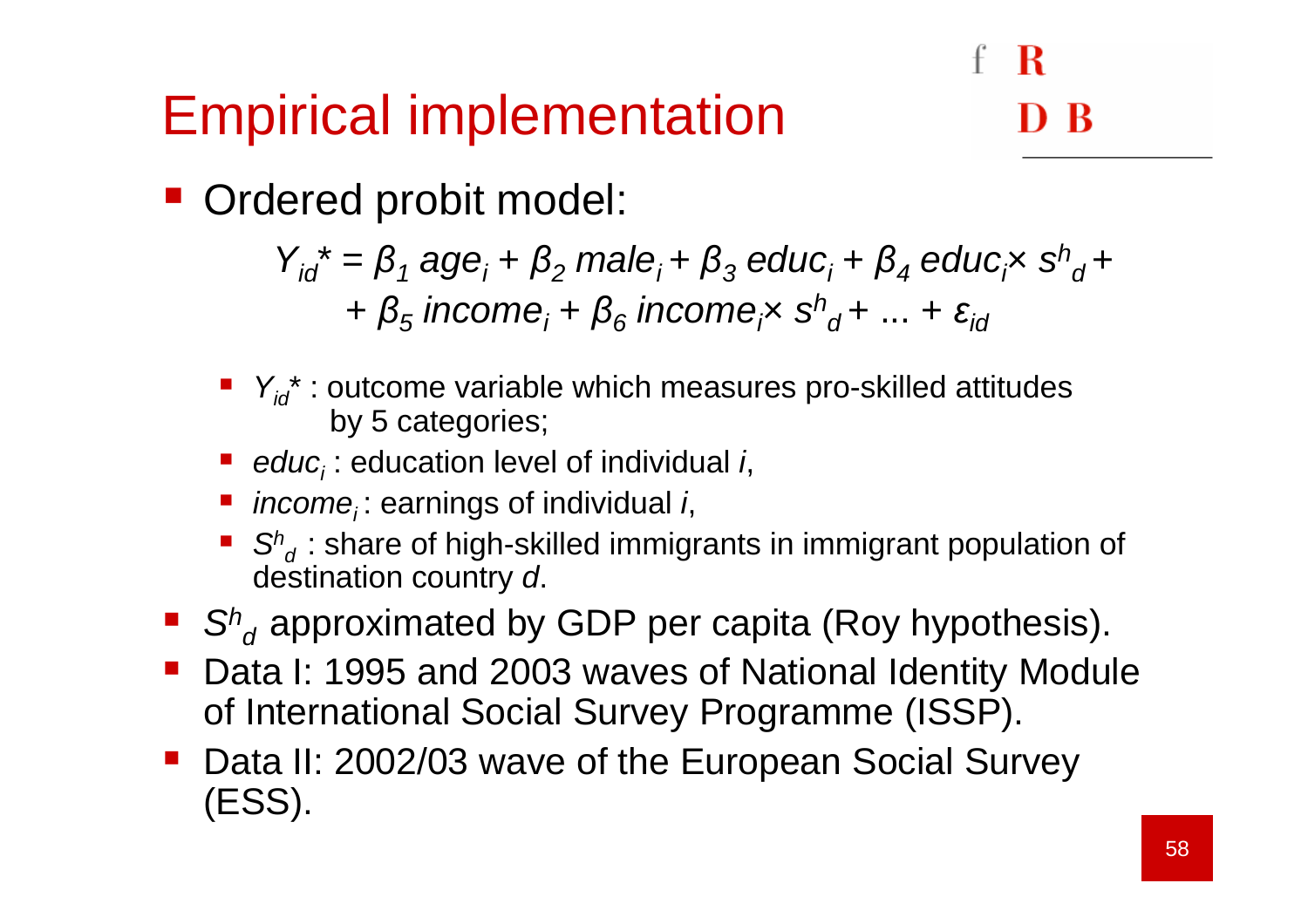#### Explaining individual attitudes I $\mathbf B$

Ordered probit model with country dummies, 2003 ISSP wave

| Dependent variable:<br>Pro immigration opinion                 | all countries |             | western-type<br>welfare states |             |
|----------------------------------------------------------------|---------------|-------------|--------------------------------|-------------|
|                                                                | (1)           | (2)         | (3)                            | (4)         |
| education                                                      | $0.057***$    | $-0.223***$ | $-0.697***$                    | $-0.808***$ |
| education $\times$ log gdp                                     |               | $0.028***$  | $0.074***$                     | $0.084***$  |
| log income                                                     | $0.052***$    | $-0.084$    | $1.783**$                      | $2.049*$    |
| $log$ income $\times$ log gdp                                  |               | 0.014       | $-0.1667**$                    | $-0.192*$   |
| age, male, citizenship,<br>parents' citizenship                | <b>YES</b>    | <b>YES</b>  | <b>YES</b>                     | <b>YES</b>  |
| other controls                                                 | <b>NO</b>     | <b>NO</b>   | <b>NO</b>                      | <b>YES</b>  |
| observations                                                   | 23,801        | 23,801      | 17,943                         | 10,956      |
| Pseudo $R^2$                                                   | 0.06          | 0.06        | 0.06                           | 0.07        |
| Notes: ***, **, * denote 1%-, 5%- and 10% significance levels. |               |             |                                |             |

R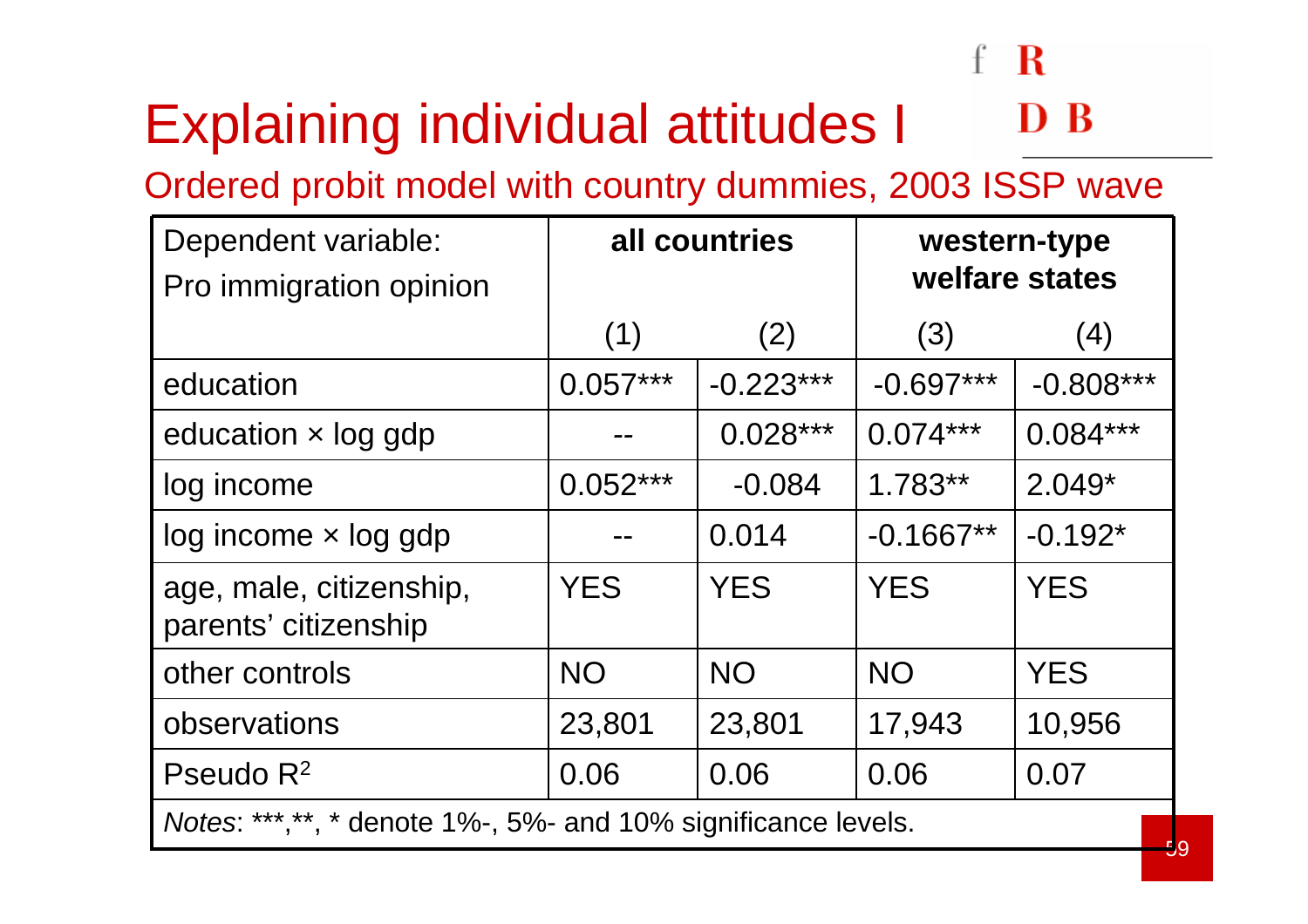#### R  $f^{\prime}$

#### Explaining individual attitudes IID B

Ordered probit model with country dummies, 2002/3 ESS wave

| Dependent variable:                                            |             |             |             |  |  |
|----------------------------------------------------------------|-------------|-------------|-------------|--|--|
| Pro skilled immigration opinion                                | (1)         | (2)         | (3)         |  |  |
| education                                                      | $-0.060***$ | $-0.071***$ | $-0.061***$ |  |  |
| real income                                                    |             | $0.008**$   | $0.015**$   |  |  |
| age, male, citizenship                                         | <b>YES</b>  | <b>YES</b>  | <b>YES</b>  |  |  |
| other controls                                                 | <b>NO</b>   | <b>NO</b>   | <b>YES</b>  |  |  |
| <b>Observations</b>                                            | 38,785      | 30,975      | 25,378      |  |  |
| Pseudo $R^2$                                                   | 0.01        | 0.01        | 0.02        |  |  |
| Notes: ***, **, * denote 1%-, 5%- and 10% significance levels. |             |             |             |  |  |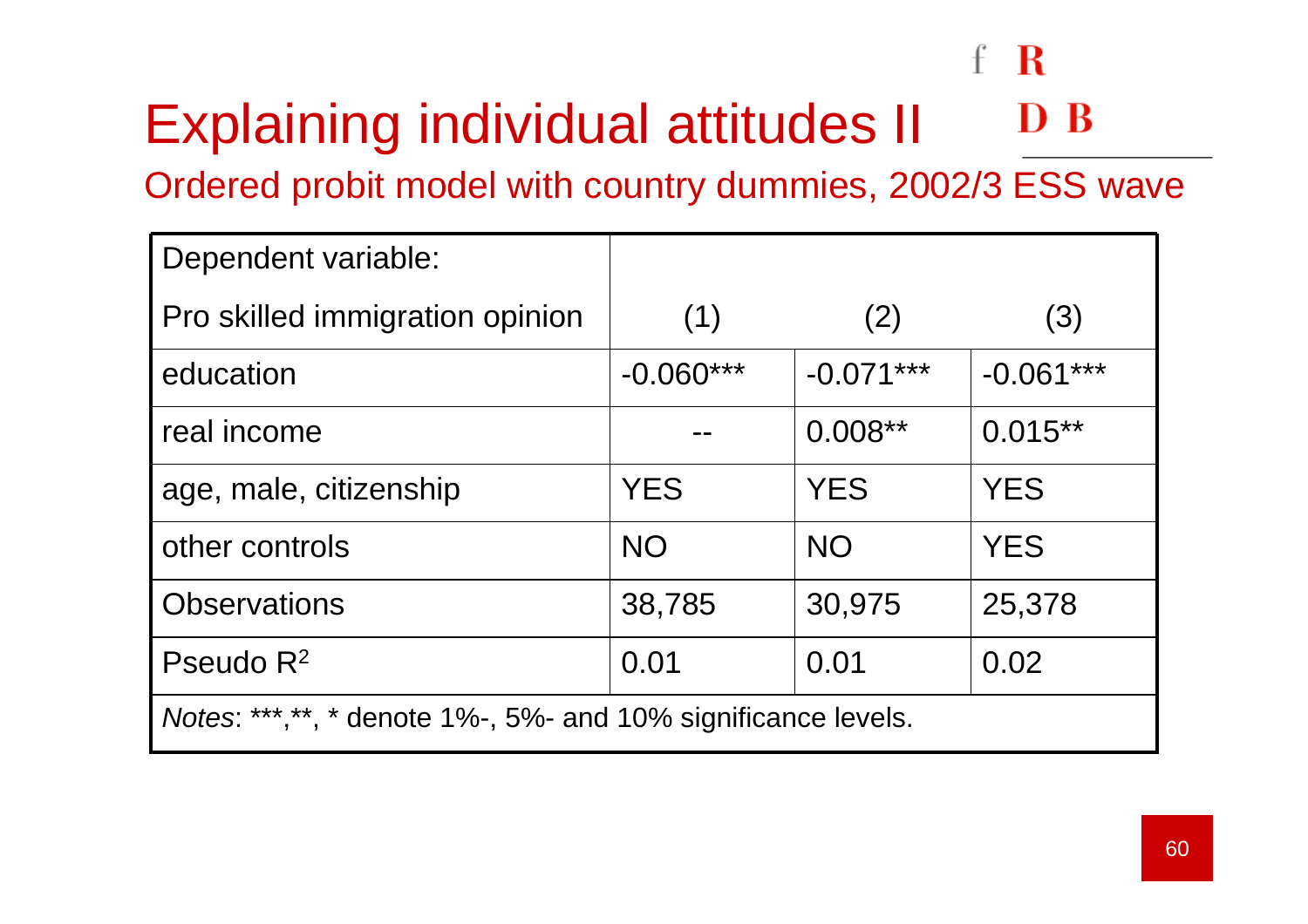#### R From individual preferences to- R immigration policy

**• Median voter model** 

- Benhabib (1996), Ortega (2005), Facchini and Mayda (2008)
- Interest group model
	- Facchini and Willmann (2005), Facchini, Mayda and Mishra (2009)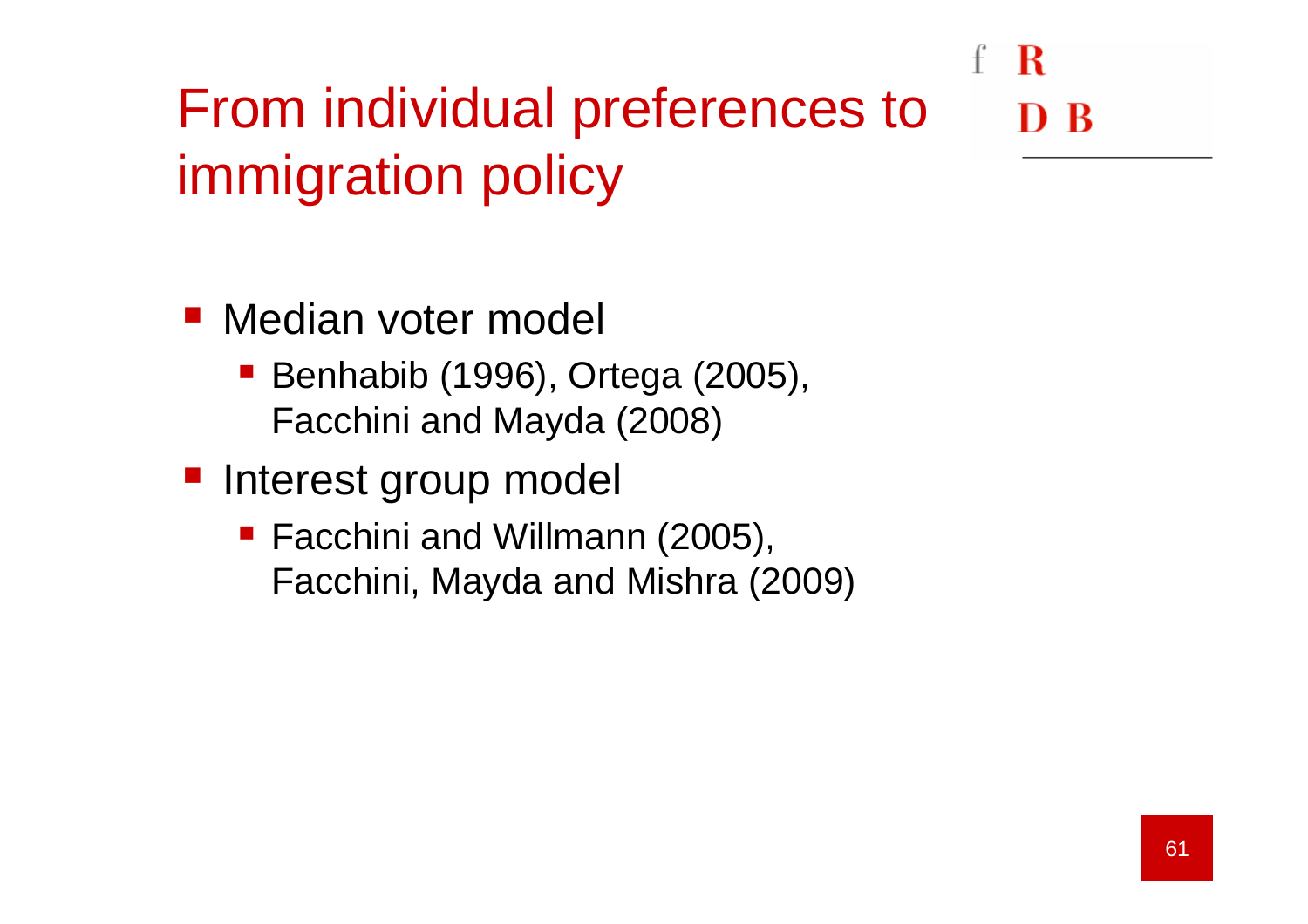#### в Does the median voter rule?

- We find no correlation between between the policy on high skilled immigration and the opinion of the median voter on skilled immigration using the median of the *pro skilled immigration* variable in the ESS data set
- **The same result emerges if we use the mean of** the same variable
- Comparing this finding with that in Facchini and Mayda (2008) on total immigration, the median voter model appears to work much better in explaining overall immigration policies as compared to skill-selective immigration policies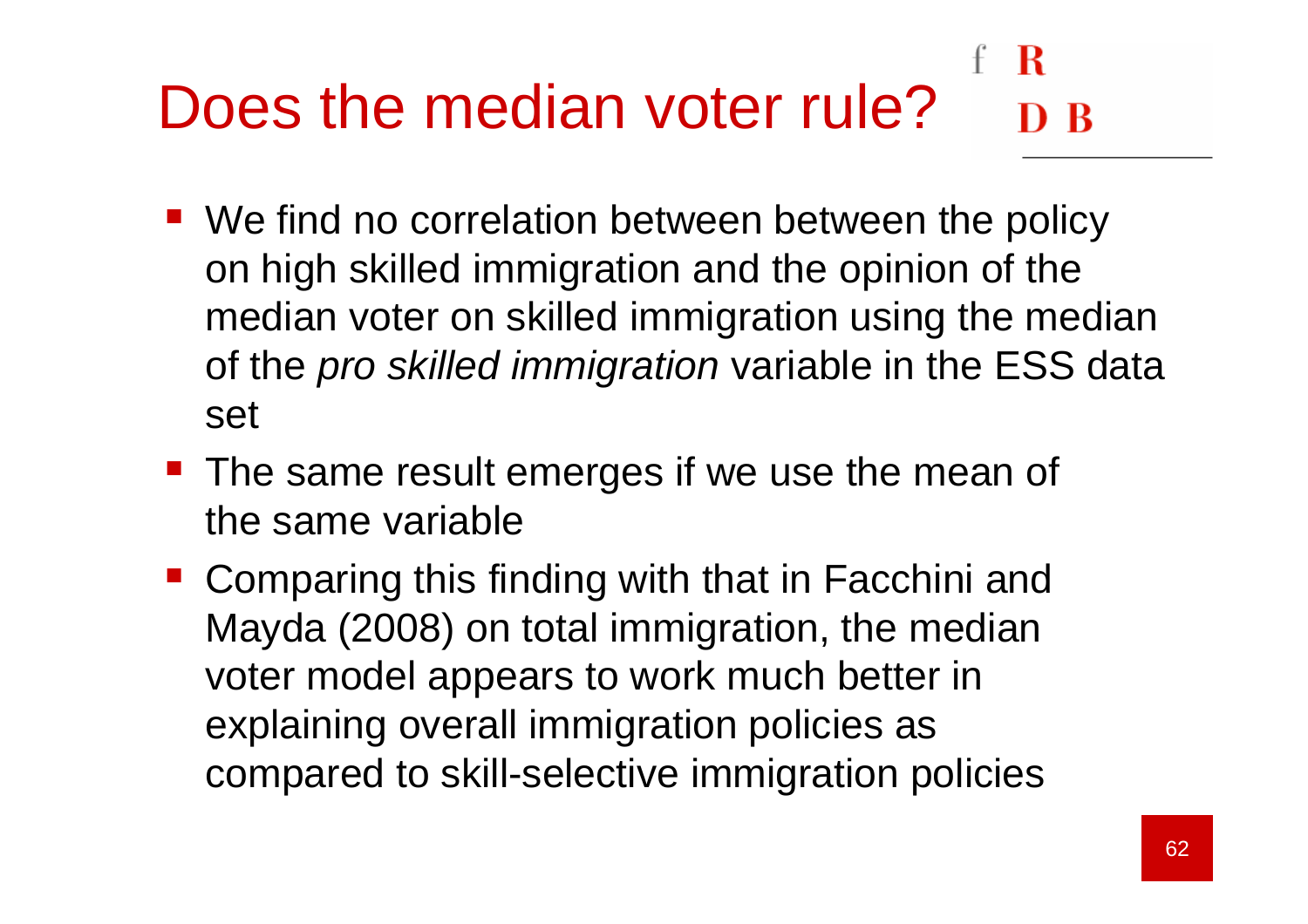## Evidence for pressure groups?

- Substantial anecdotal evidence suggesting that interest groups are actively involved in shaping policies towards immigration
	- In the US, professional associations representing highly-qualified native workers have played an important role in limiting inflows of foreign skilled migrants
	- For example, recently, the Institute of Electrical and<br>Flectronics Engineers (IEEE) hes been estive in Electronics Engineers (IEEE) has been active in demanding a reduction in both the number of H1B visas for highly skilled professionals and L1 visas for highly skilled intra-company transferees.
	- Similarly, "...the profession of medicine exerts a significant influence on the rate of skilled migration of foreign physicians" (Glied and Sarkar 2009).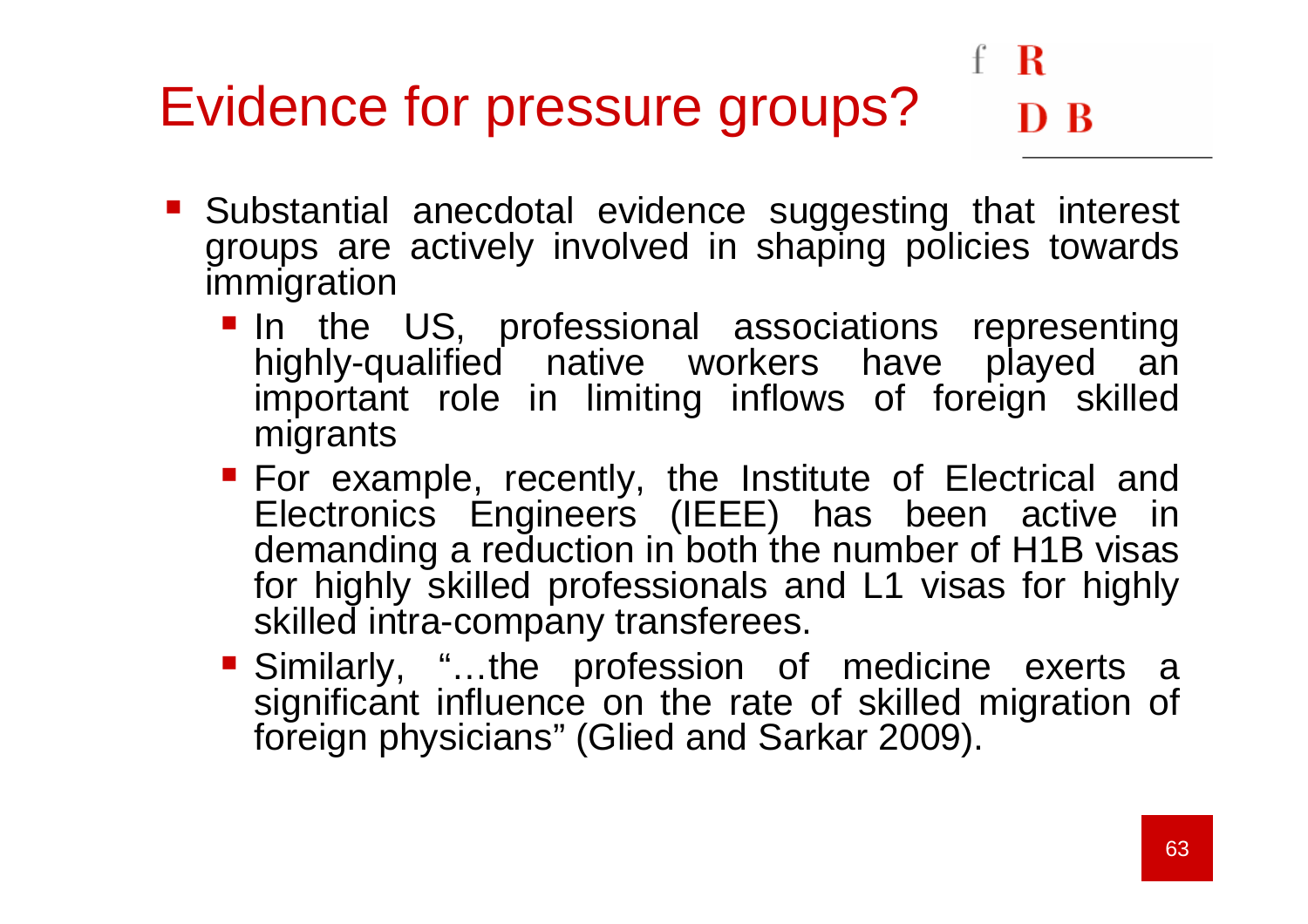#### R Evidence for pressure groups?

- At the same time, there is ample evidence on the efforts of pro-immigrant lobbies – representing the business sector – in shaping migration policy.
	- **For example, during the boom of the late nineties,** Silicon Valley entrepreneurs trooped in front of Congress asking for an increase in the number of H1B visas for highly skilled professionals, and warning of a looming Y2K disaster if the large number of foreign engineers and computer scientists they requested was not allowed to enter the country (Goldsborough 2000).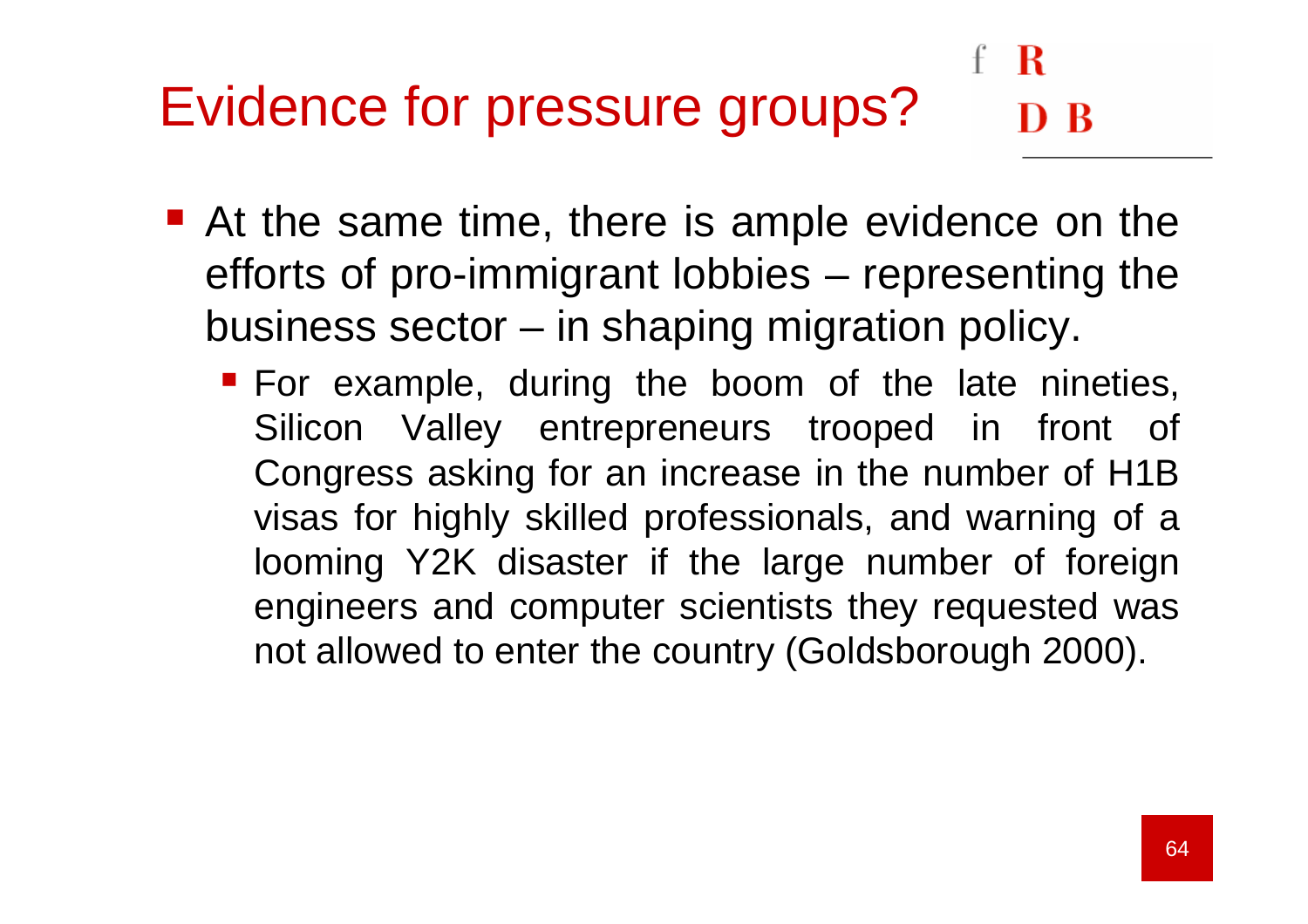### Lobbying expenditures on immigration



 $\mathbf R$ 

 $\mathbf B$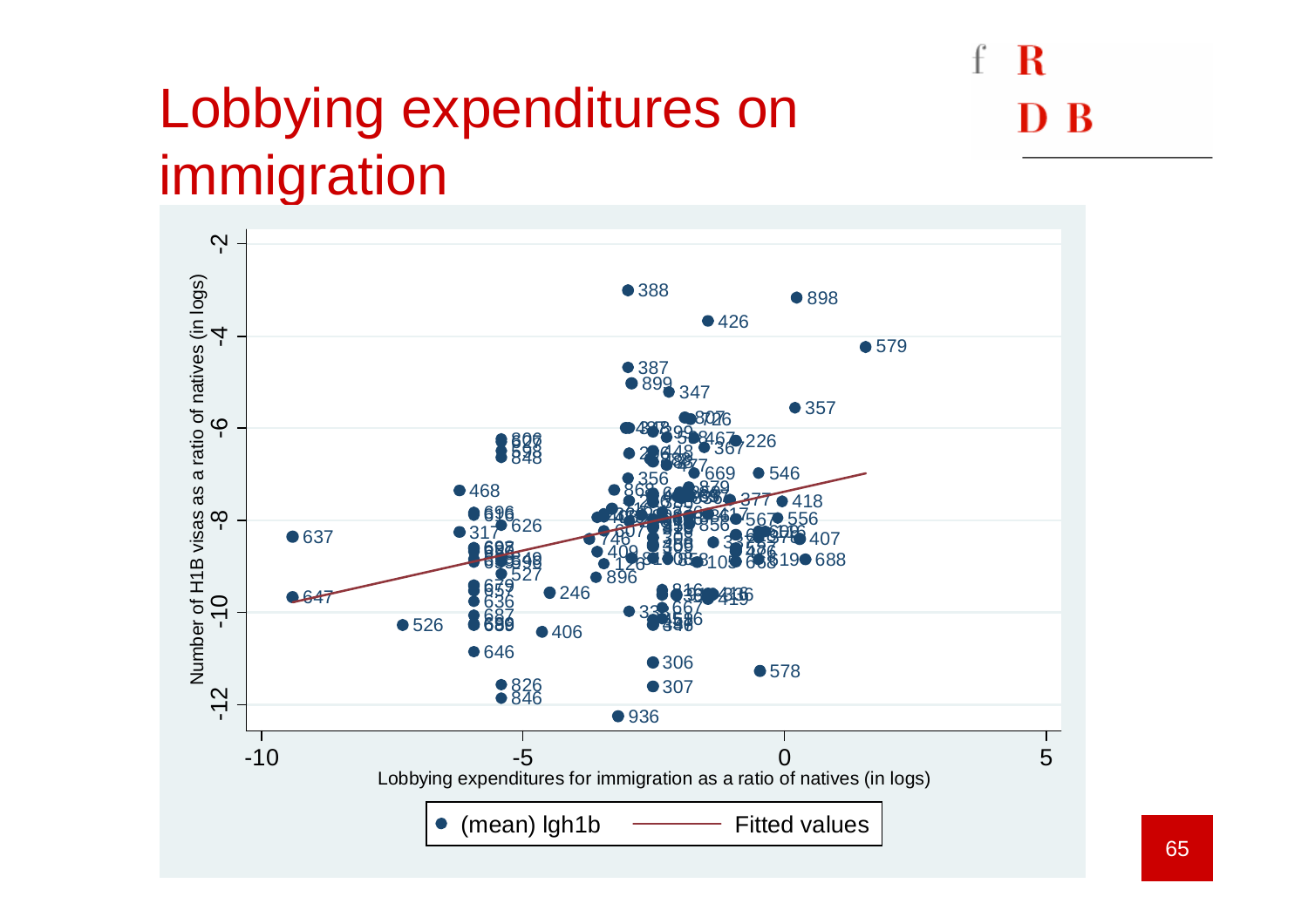#### - R f Union membership and H1B visas D B

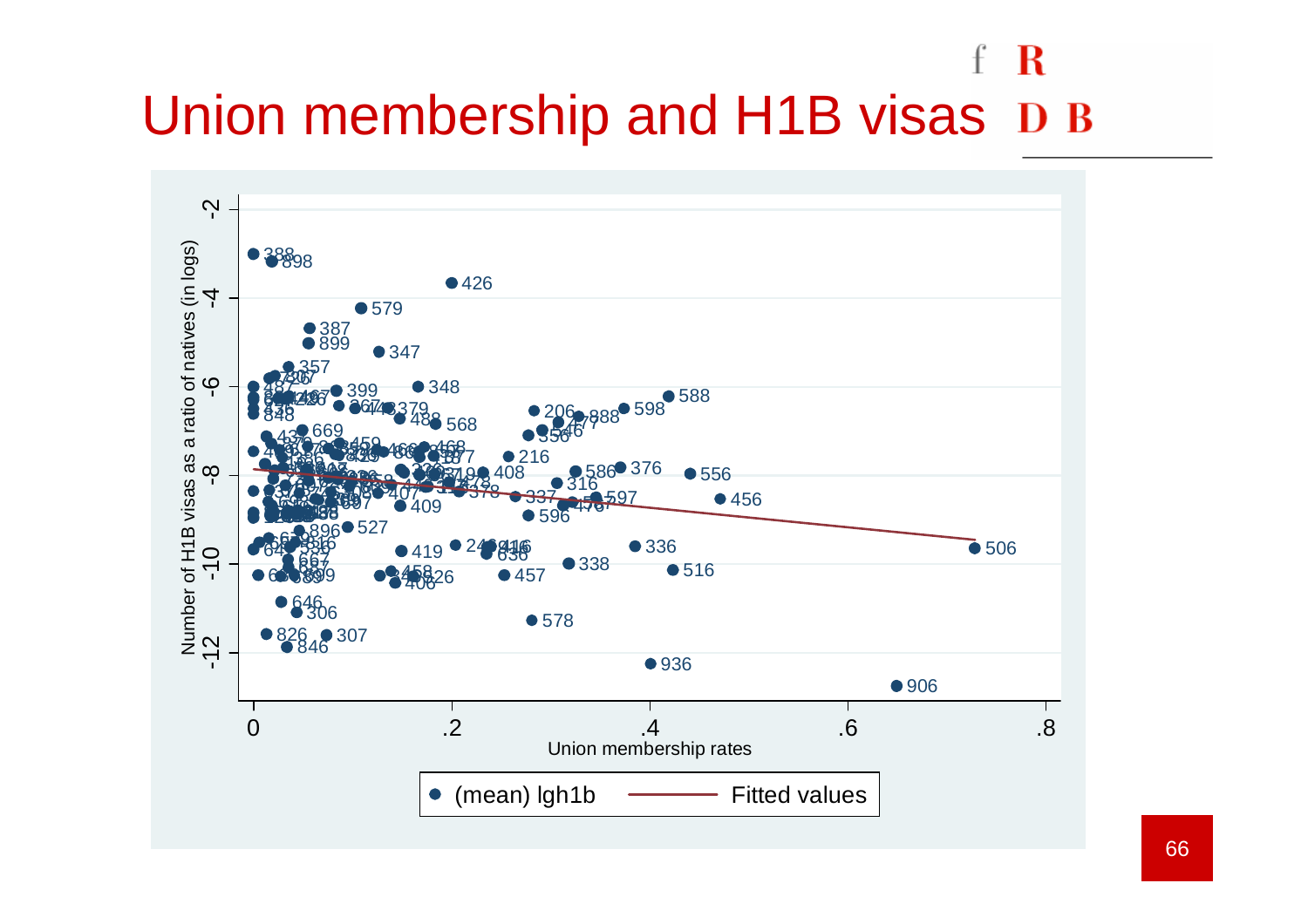## Impact of interest groups on H1B visas



 $\mathbf R$ 

-R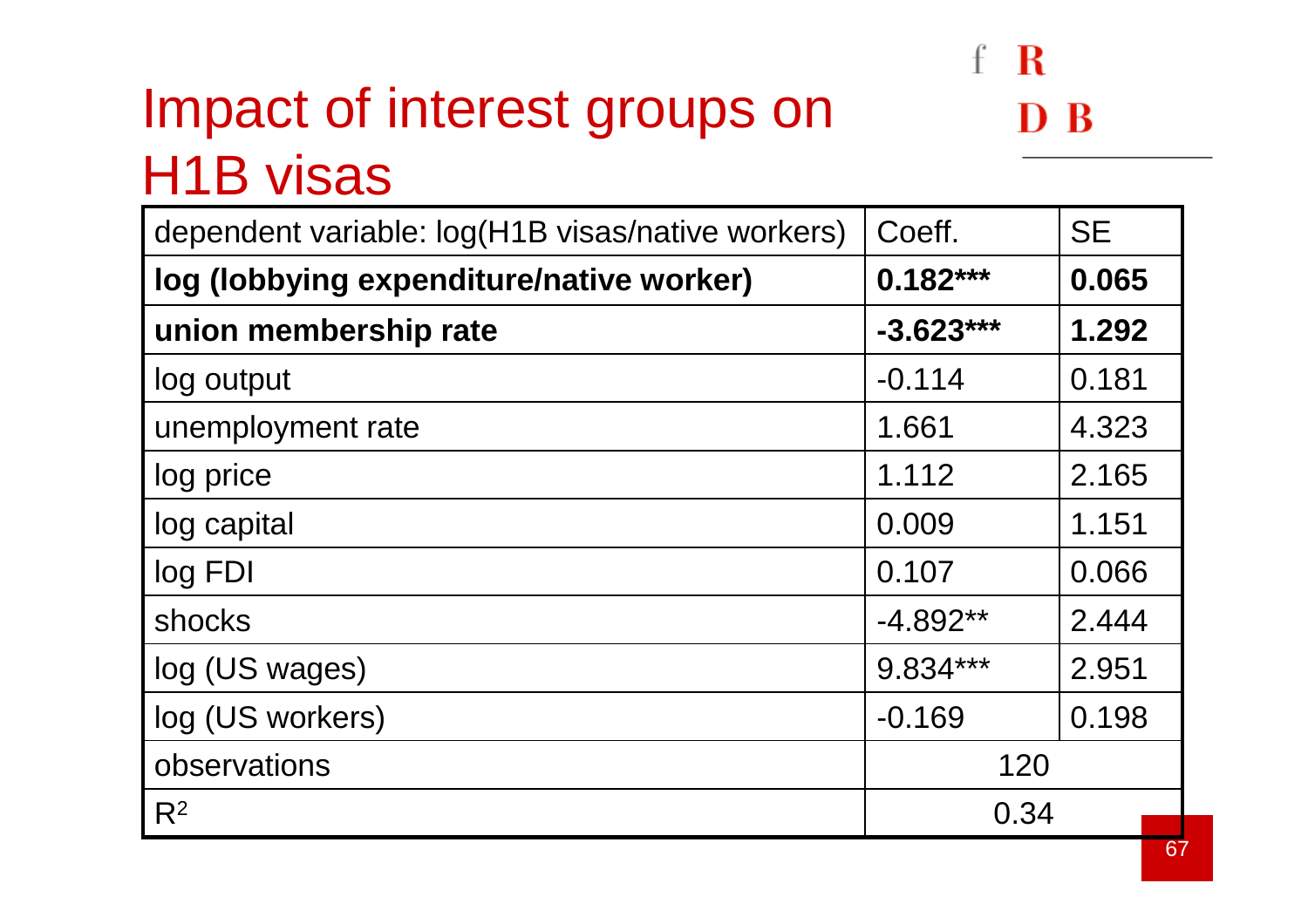#### f R What explains the status quo bias? D B

- **According to our analysis, skilled native workers** organized in interest groups are vocal and effective in reducing number of visas for skilled migrants
- **Policymakers might be reluctant to increase skilled** immigration for two alternative reasons:
	- **Increasing the number of skilled immigrants may involve** higher total immigration since unskilled immigrants come no matter what, to which public opinion is opposed
	- If public opinion is willing to absorb only a limited number of immigrants, then increasing skilled immigration reduces the number of unskilled immigrants, which will disappoint powerful sectors relying in unskilled labour (agriculture, construction, textile and apparel)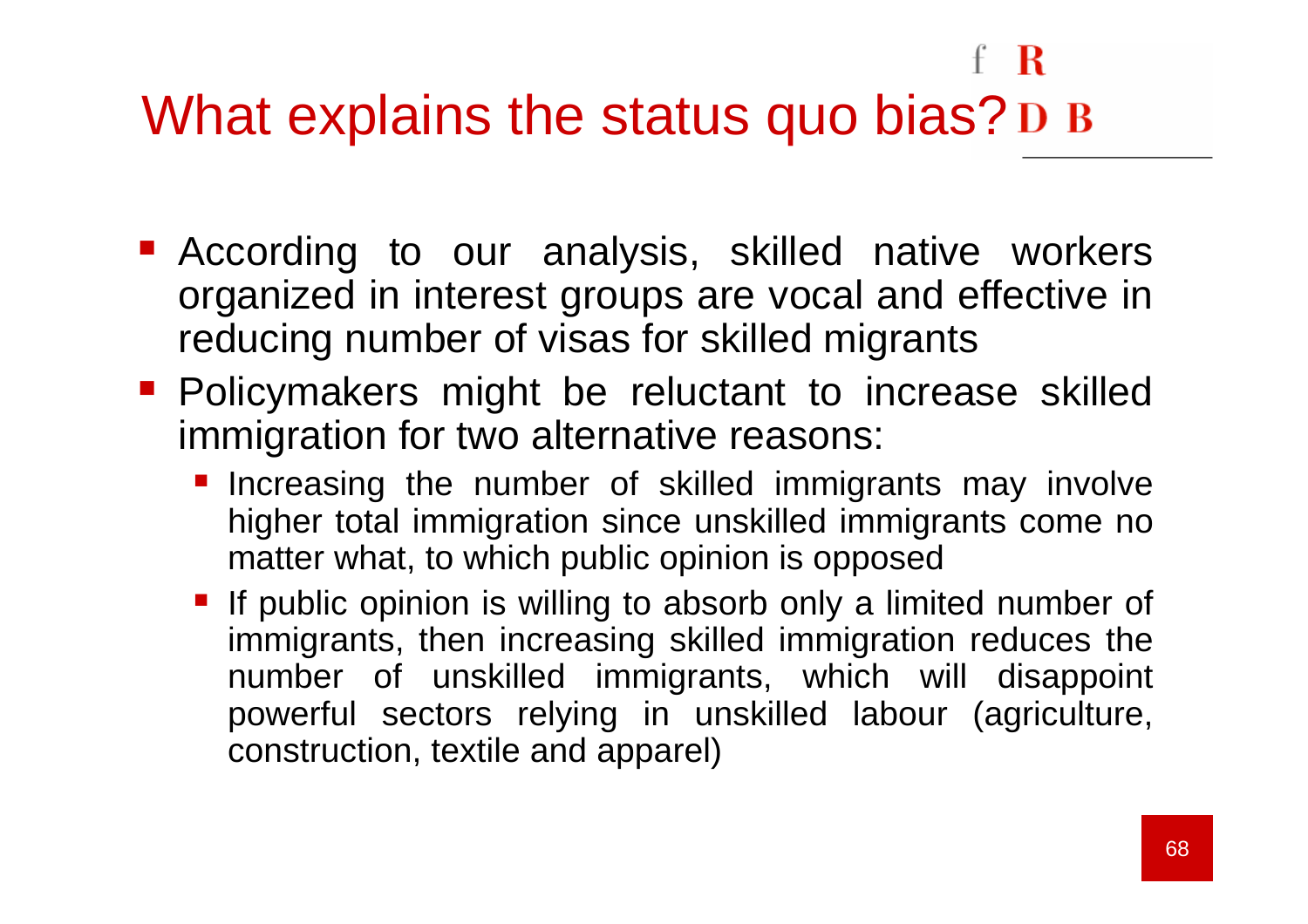## Looking into the future

- **The policy equilibrium may shift towards more skill** selective immigration policies for three main reasons
	- **Skill-biased technological change**
	- **Increasing specialisation on human capital activities Service Service**
	- **Ageing and shortages of highly skilled labour particularly in** the EU
- **This shift will be structural and not marginal** 
	- The combined population of AUS, CA and NZ comprises less than 100 millions, that of the EU almost 500 millions
- **Highly skilled immigrants will stem predominantly from** emerging and developing economies in the future (e.g. South and East Asia)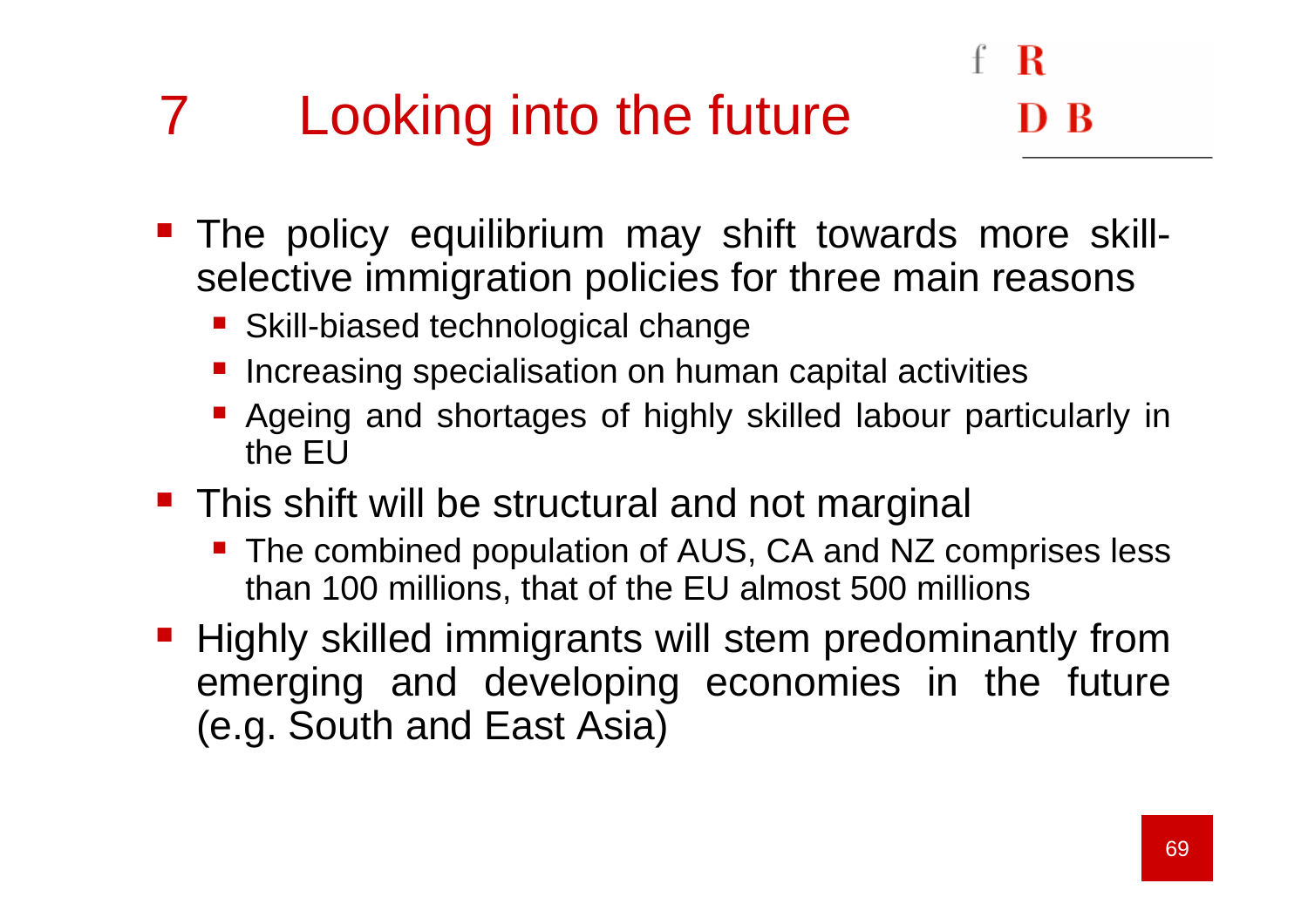#### Will this competition exhaust the D<sub>B</sub> global pool of skilled labour?

- If the "battle for brains" unfolds, it will affect destination and sending countries
- **More specifically, it will redistribute costs and benefits of** public investment in higher education between sending and receiving countries, which may in turn undermine capabilities and incentives to invest in higher education and hence *reduce* the global pool of highly skilled labour
- **However, increasing migration opportunities for the highly** skilled may raise private incentives to invest in education and hence *increase* the global pool of highly skilled labour

R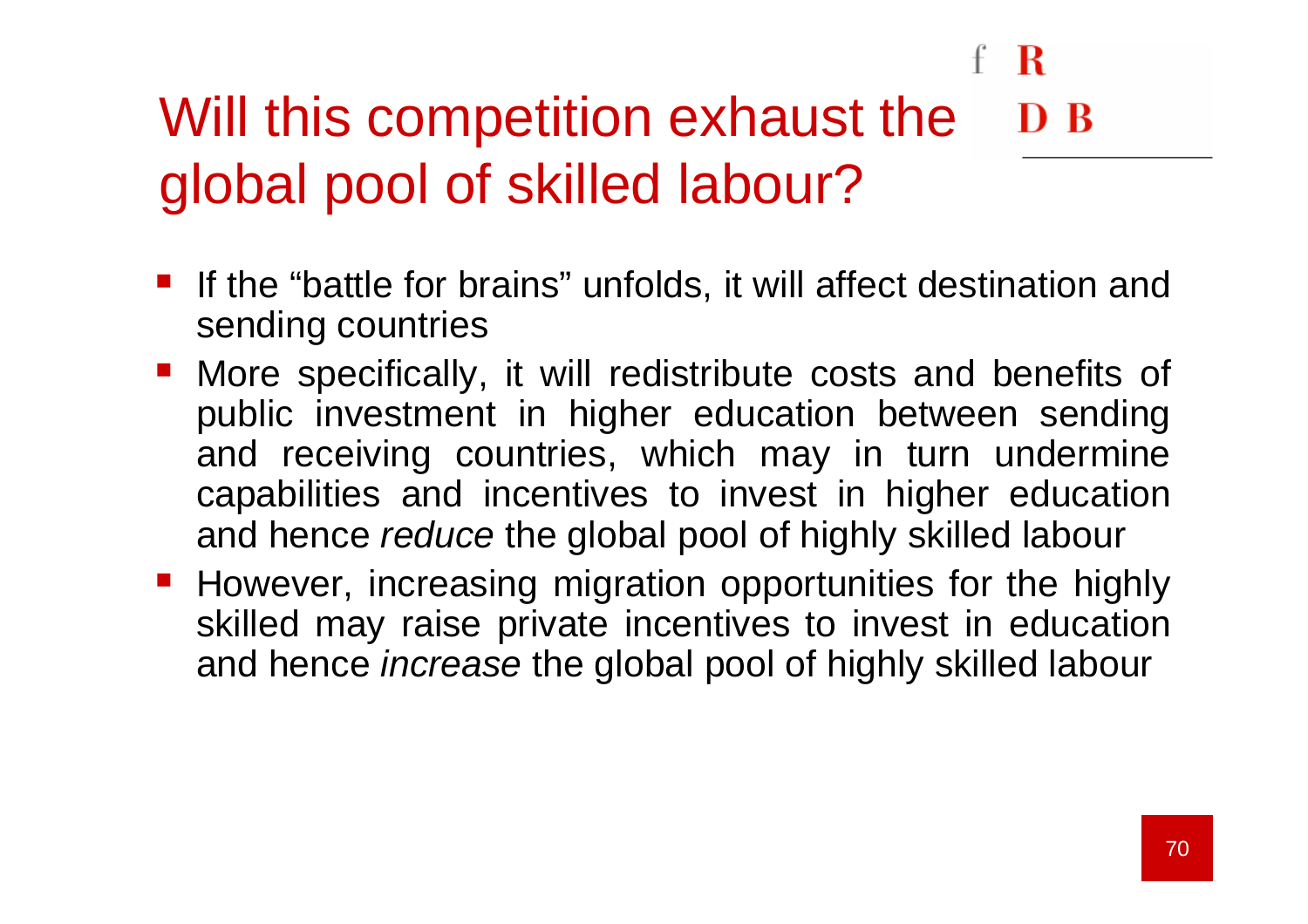R

### Predictions from two-country models

- An increased mobility of skilled workers between identical countries reduces public investment in education, and the average level of schooling of migrants (Justman and Thisse, 1997; Demange et al., 2008)
- An increased mobility of skilled workers from poor to rich countries will reduce public spending in education which offsets higher private incentives to invest in education, such that the overall share of higher educated individuals in the population of sending countries declines (Docquier et al., 2007)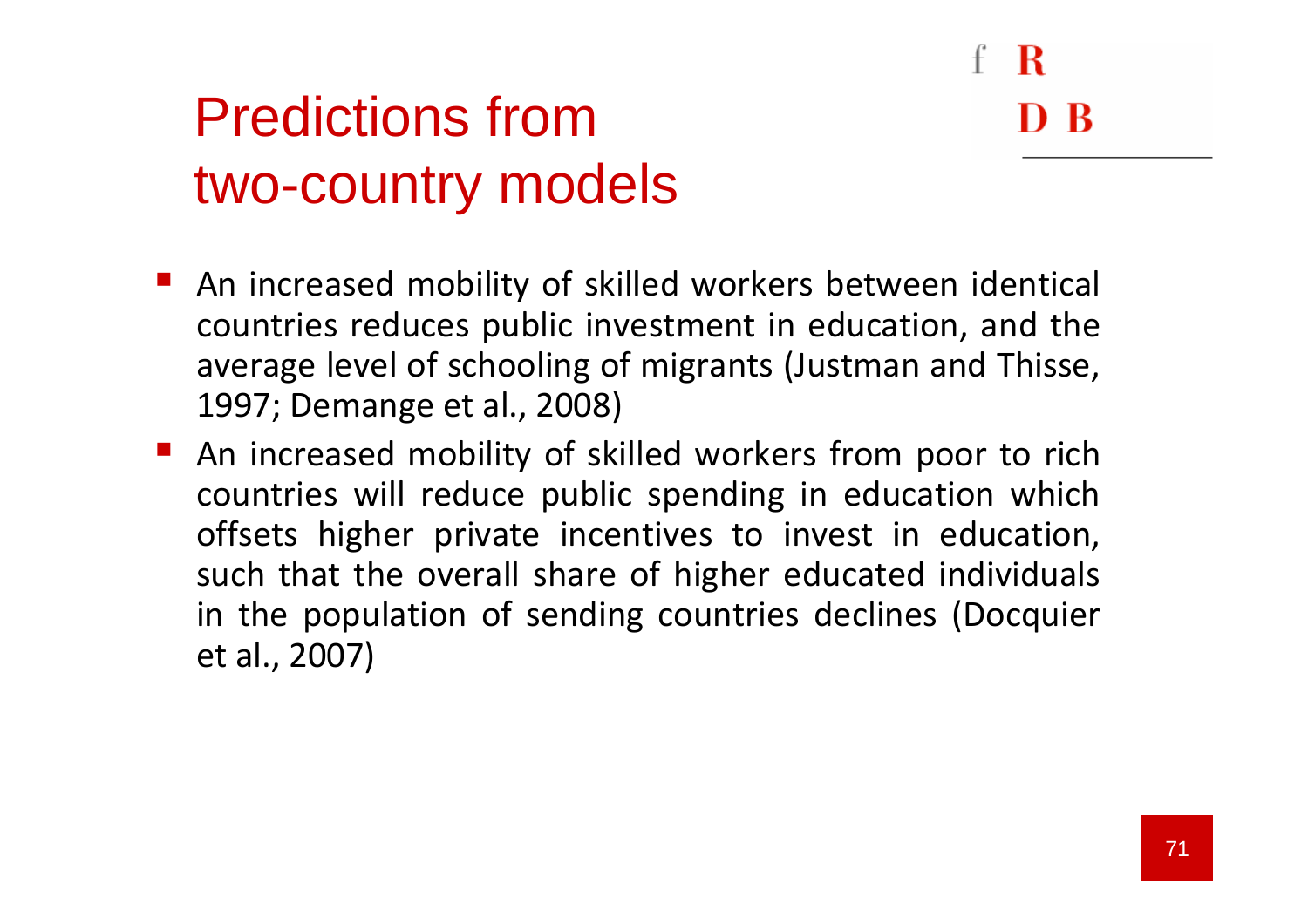## Modelling the "Battle for Brains"

- Building on Docquier et al. (2008) and Stark and Wang (2002) we consider the impact of migration on (i) public and (ii) private incentives to invest in education
- **We propose a three-country game, where two identical** destination countries determine their optimal immigration policies, and one sending country sets the level of an educational subsidy
- **The sending country governments subsidizes education through** lump-sum taxes levied on domestic workers who did not migrate
- **Destination countries set a quota to attract foreign workers** with a high level of education, as education gives rise to a positive intra-generational externality on labour markets

 $\mathbf R$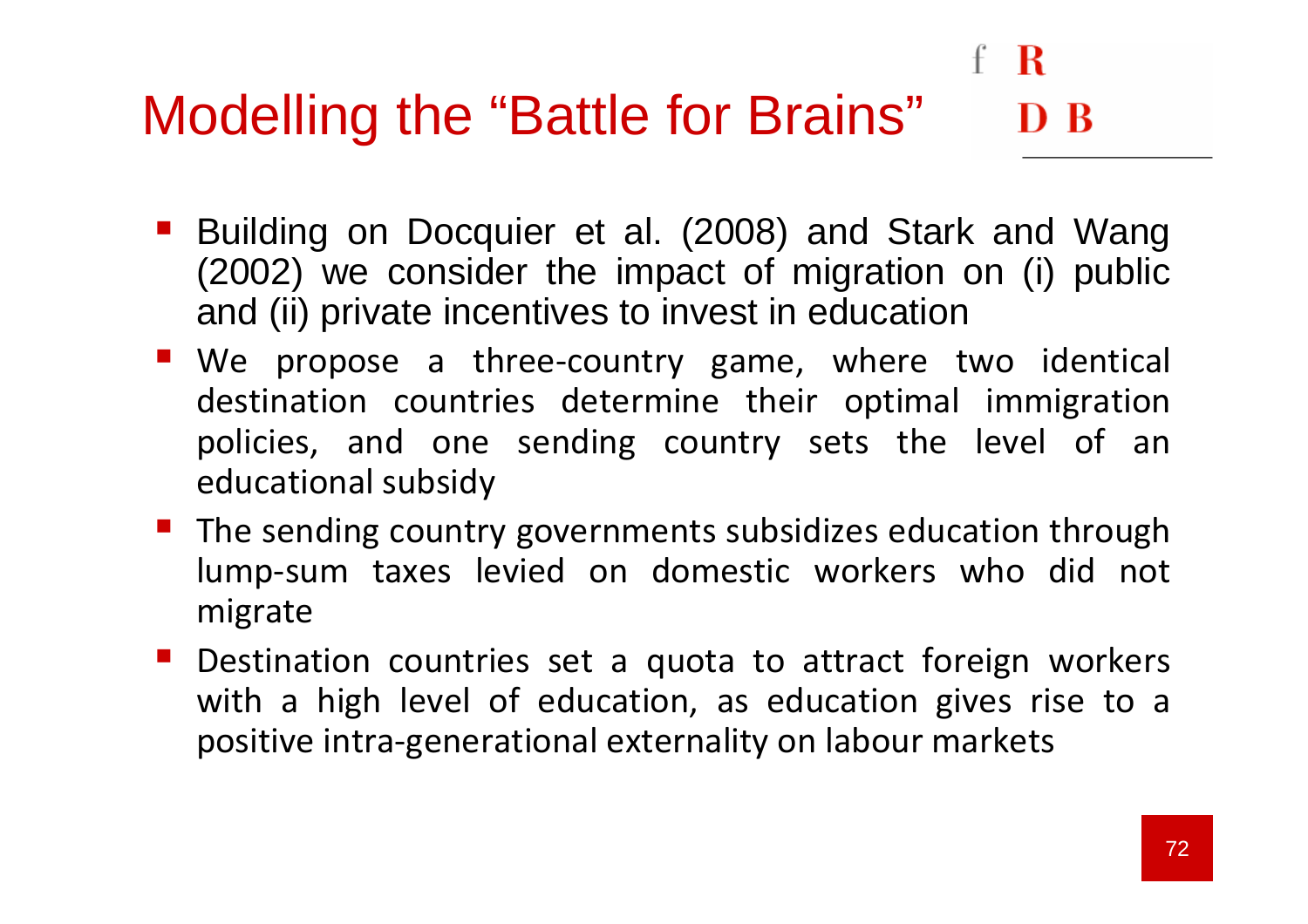### Main features of the model

- **Migration is driven by higher wages that prevail at Algorithm** destination for all skill groups since destination countries are technically superior
- **Still, the government and the would-be migrants do not** internalize the positive externalities connected to the education of its own workers that arise in the two countries of destination
- **This together with the willingness to avoid the raise in** taxes that is required to balance the budget - pushes down the socially optimal level of the subsidy, driving up the private cost of education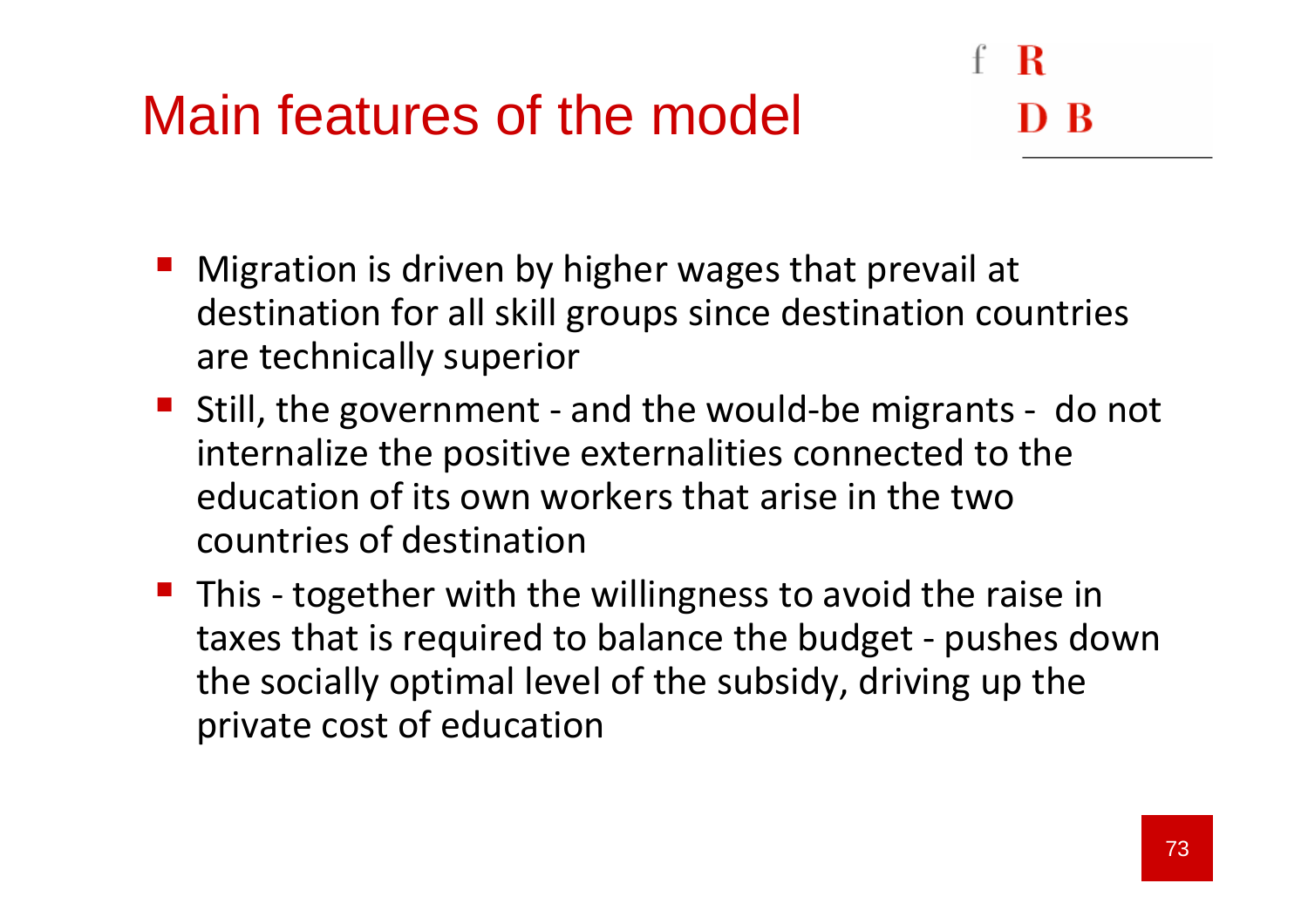#### f R Impact of a higher immigration quota D B

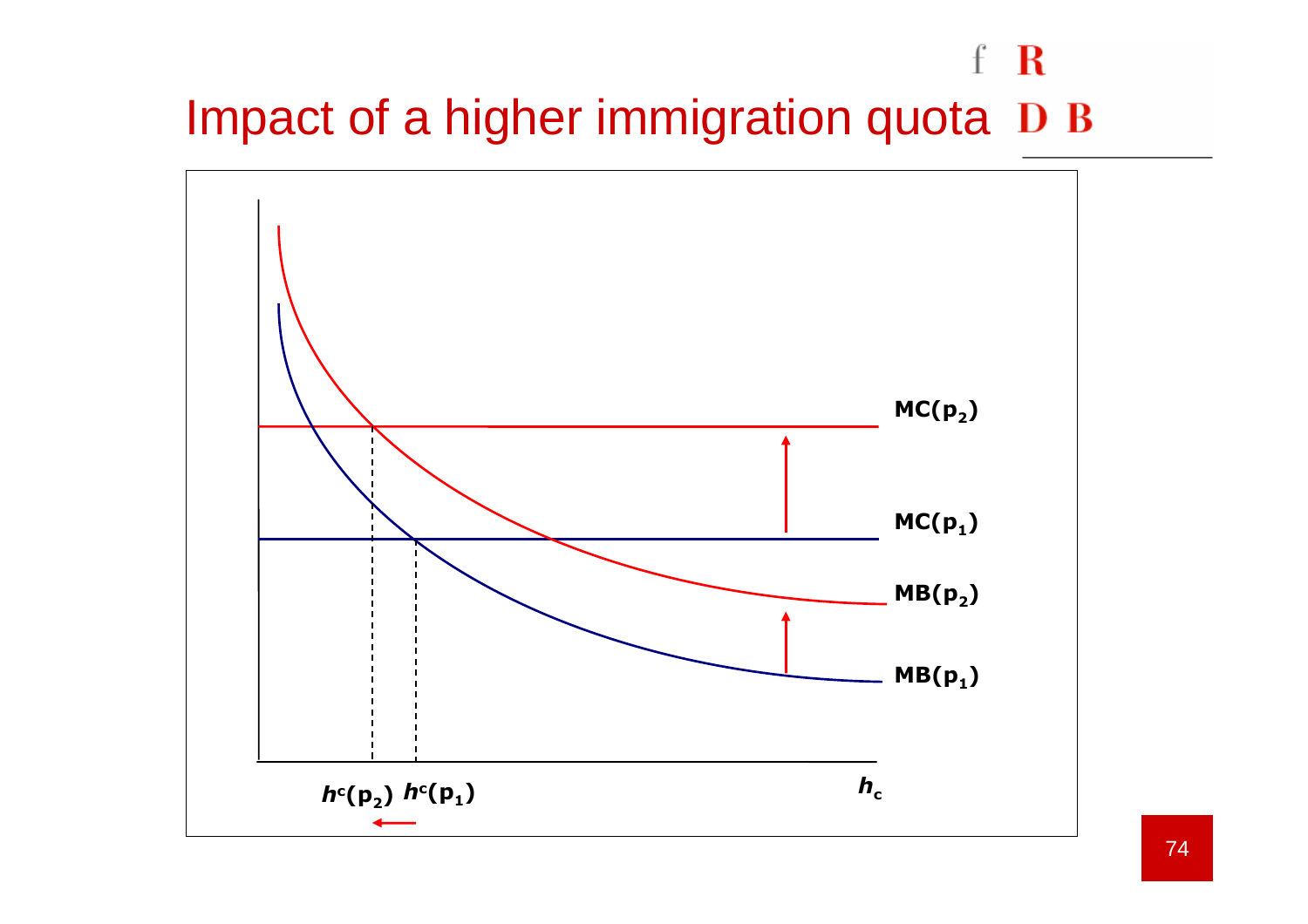#### **Results**

- An increased demand for skilled migrants raises both the expected private return to education, and its private cost
- **The latter effect prevails, lowering the equilibrium level of** education, as long as the domestic social return to education exceeds the foreign private return
- **The Nash equilibrium of the game between destination** countries results in an inefficient immigration quota, since it does not incorporate the negative externality that one country imposes on the other one via the reduction in the human capital of migrants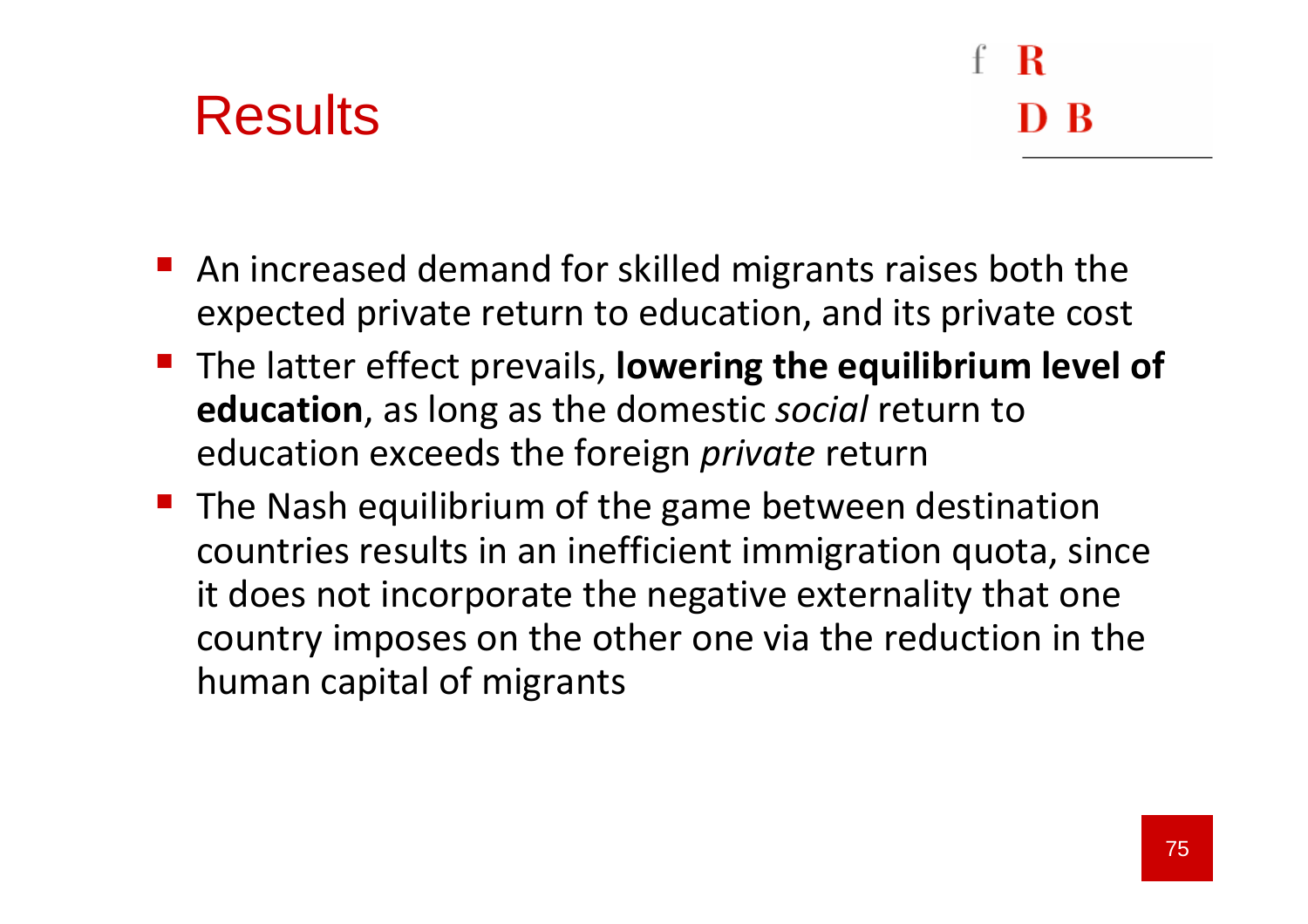## Is this empirically relevant?

- The fiscal costs of the emigration of the highly skilled are substantial
	- **Service Service**  Emigration of highly skilled from India to US amounts to 2.5% of fiscal revenues there (Desai et al., 2009)
	- **Service Service**  Immigration of doctors from Ghana saved UK training costs of £64.5 million
- **Share of private funding and tuition fees in education** expenditure increase with emigration of skilled labour (Bray, 2000; Docquier et al., 2008; Johnstone, 2004)
- **Thus, it is likely that more competition of the highly** skilled will results in reduced public investment in education and, hence, increase private costs for education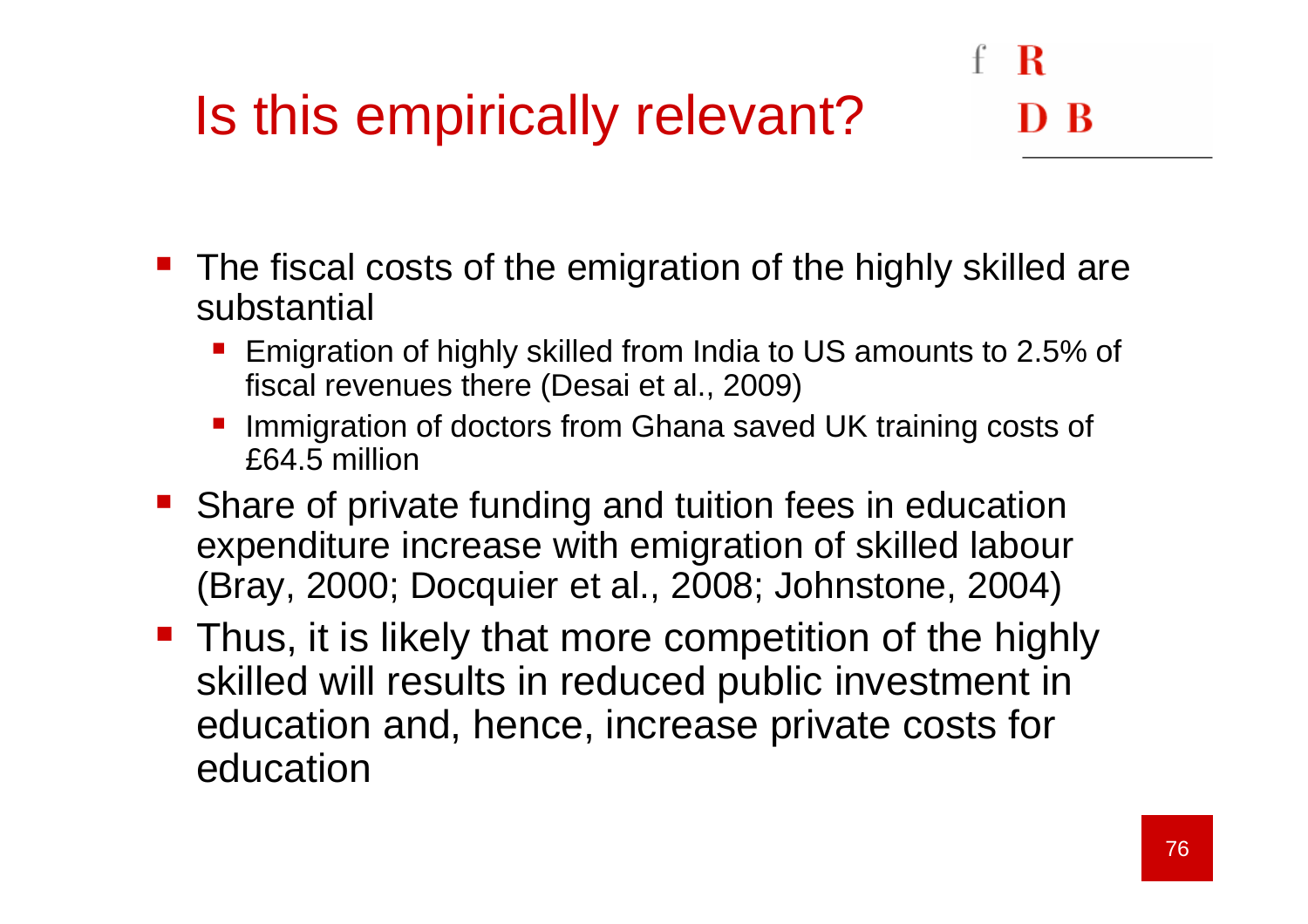### **Summary**

- R

- The Battle for Brains resembles the famous Tragedy of the Commons, as an uncoordinated setting of immigration policies can lead to an unsustainable overexploitation of the global pool of talents
- A policy shift towards skill-selective immigration policies should hence not overlook its impact on sending countries
- **Matching the shift towards skill-selective immigration** policies with a reduction in public funding of higher education at destination could prove to be seriously shortsighted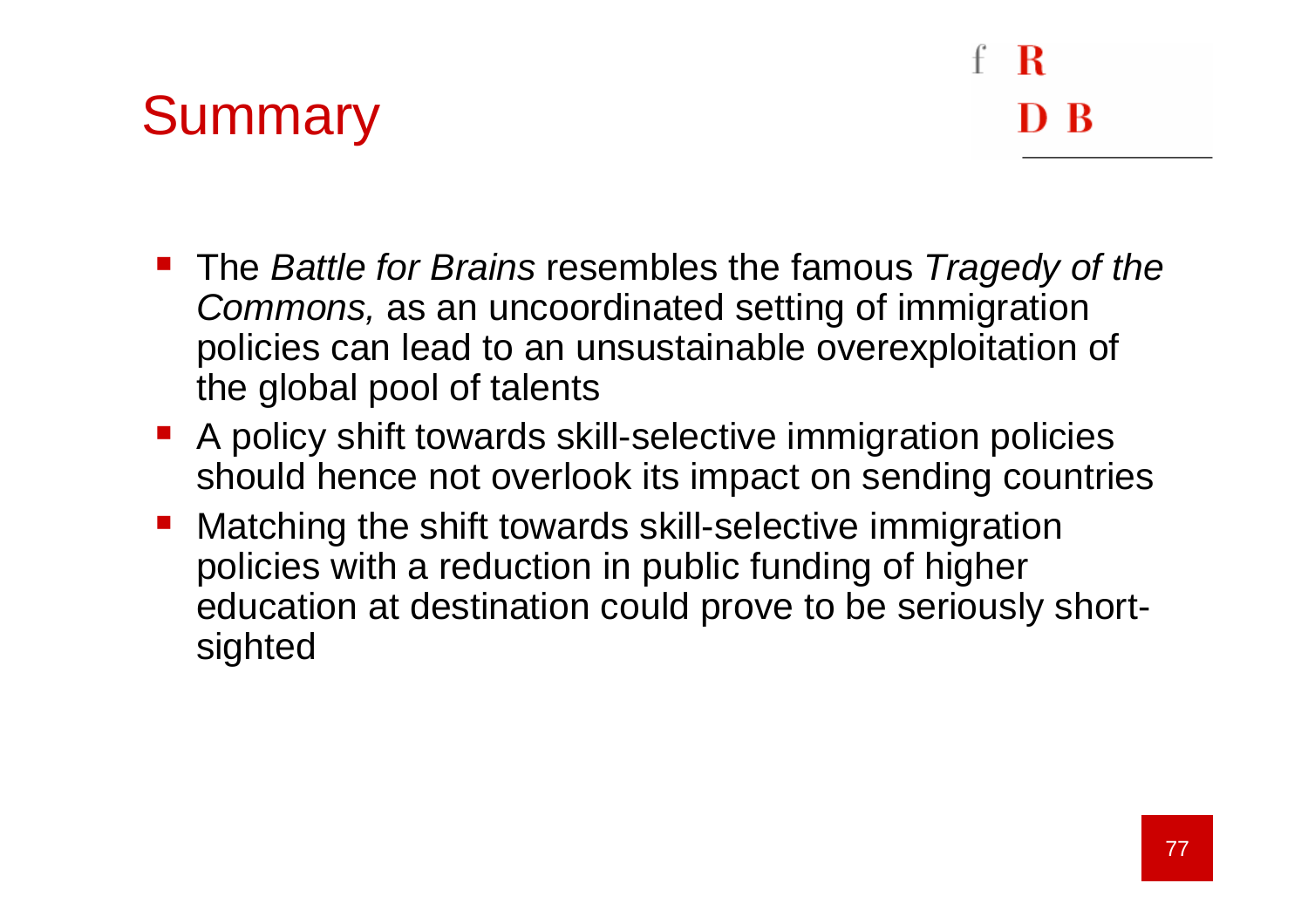#### 8 Conclusions

- **Only few OECD countries systematically adopt a skill**selective immigration policy
- Only few OECD countries which are characterized by (i) a high per capita income, (ii) skill-selective immigration policies and (iii) (often) English language are net receivers of talent
- The share of highly skilled individuals in the immigrant population increases with (i) wage premium, (ii) skillselective immigration policies, while (iii) the impact of welfare benefits, labour market institutions and R&D expenditures is not robust
- **Total immigration does not replace native workers nor** reduce wages. Highly skilled immigration creates additional positive effects for employment and capital accumulation, but does not increase TFP